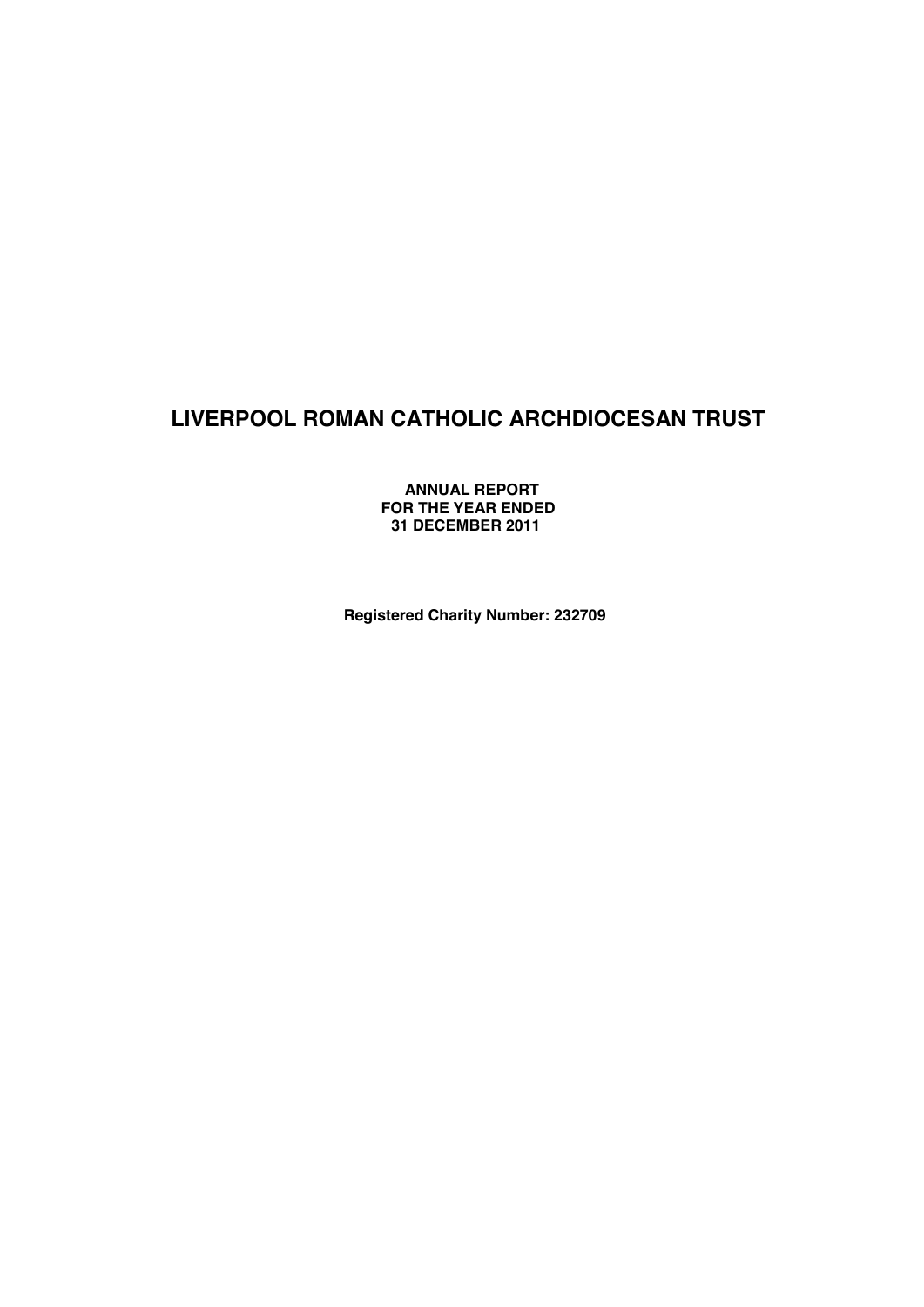# **ANNUAL REPORT FOR THE YEAR ENDED 31 DECEMBER 2011**

| <b>CONTENTS</b>                                       | <b>PAGE</b>     |
|-------------------------------------------------------|-----------------|
|                                                       |                 |
| <b>Report of the Trustees</b>                         | $1 - 11$        |
| <b>Statement of Trustees' Responsibilities</b>        | 12 <sup>2</sup> |
| Independent Auditor's Report to the Trustees          | $13 - 14$       |
| <b>Consolidated Statement of Financial Activities</b> | 15              |
| <b>Consolidated Balance Sheet</b>                     | 16              |
| <b>Charity Balance Sheet</b>                          | 17              |
| <b>Consolidated Cash Flow Statement</b>               | 18              |
| <b>Notes and Accounting Policies</b>                  | $19 - 41$       |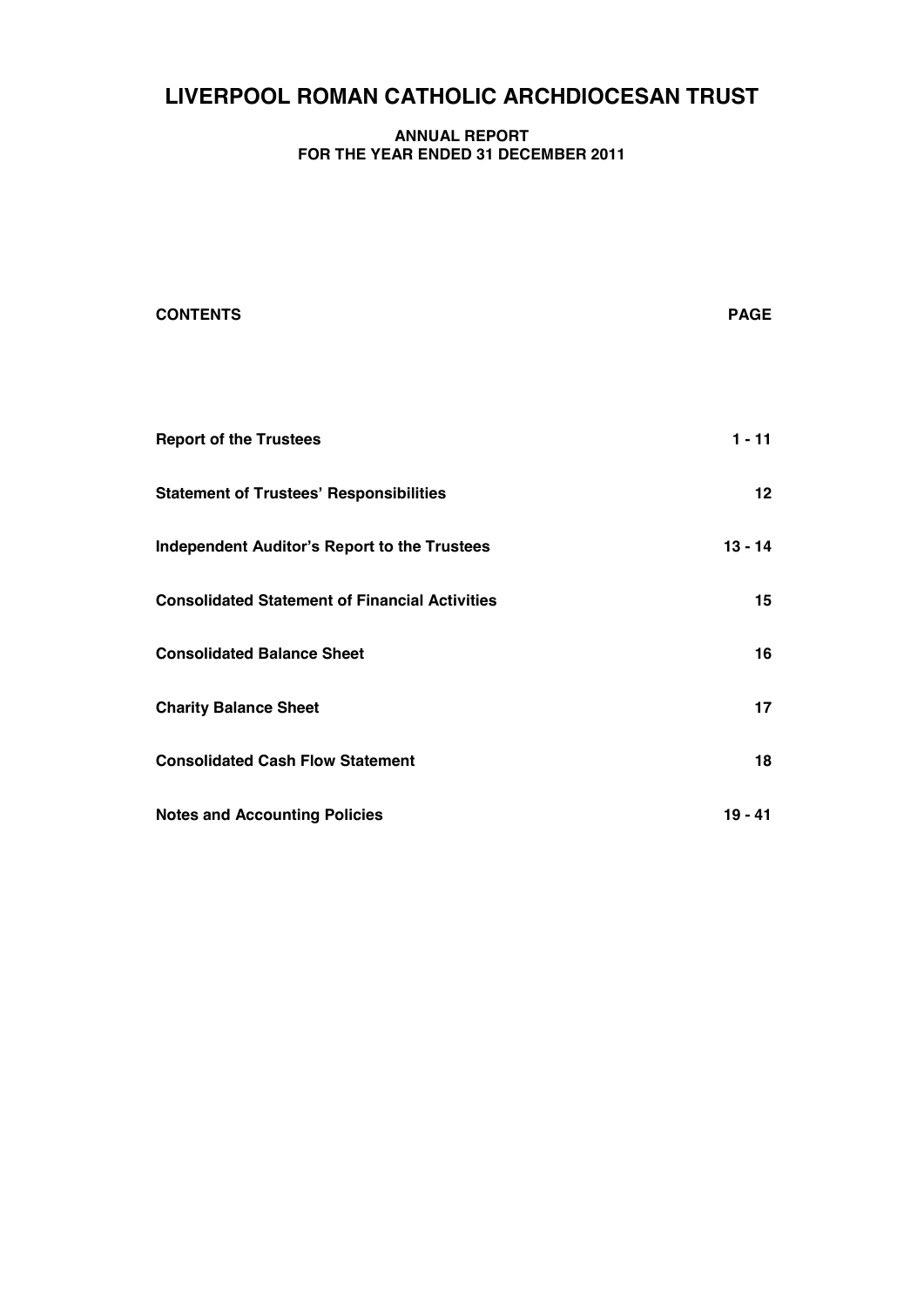### **REPORT OF THE TRUSTEES FOR THE YEAR ENDED 31 DECEMBER 2011**

#### **MISSION STATEMENT**

**Taking to heart the last words of the Lord Jesus, we will go into the world to proclaim the Good News to the whole of creation.**

# **REFERENCE AND ADMINISTRATIVE DETAILS**

**Trust Corporation** Liverpool Roman Catholic Archdiocesan Trustees Incorporated ('The trustees')

#### **Trustees of the Trust Corporation**

Most Rev P Kelly (Chairman) Rt Rev V Malone Rt Rev T Williams Rev Mgr J Butchard Rev Mgr J Furnival Rev Canon J Kelly Rev Canon T Neylon Rev Canon A O'Brien Rev P Inch Rev S Kirwin Rev J McLoughlin Rev M O'Dowd Rev G Timney OSB Miss J C Chapman Mr J Cowdall

#### **Secretary to the Trustees**

Mrs V Clarke LLB

### **Episcopal Vicar for Finance and Development** Rev S Kirwin

#### **Principal Address**

Liverpool Archdiocesan Centre for Evangelisation Croxteth Drive Liverpool L17 1AA

#### **Registered Charity Number:** 232709

**Auditors Bankers** 5 Temple Square Temple Street **Liverpool** Liverpool L2 4SW L2 5RH

#### **Investment Managers**

33 King William Street London 20 Castle Terrace

HSBC Bank plc<br>1 Castle Street

BlackRock Investment Management (UK) Limited Martin Currie Investment Management Limited<br>33 King William Street Edinburgh EH1 2ES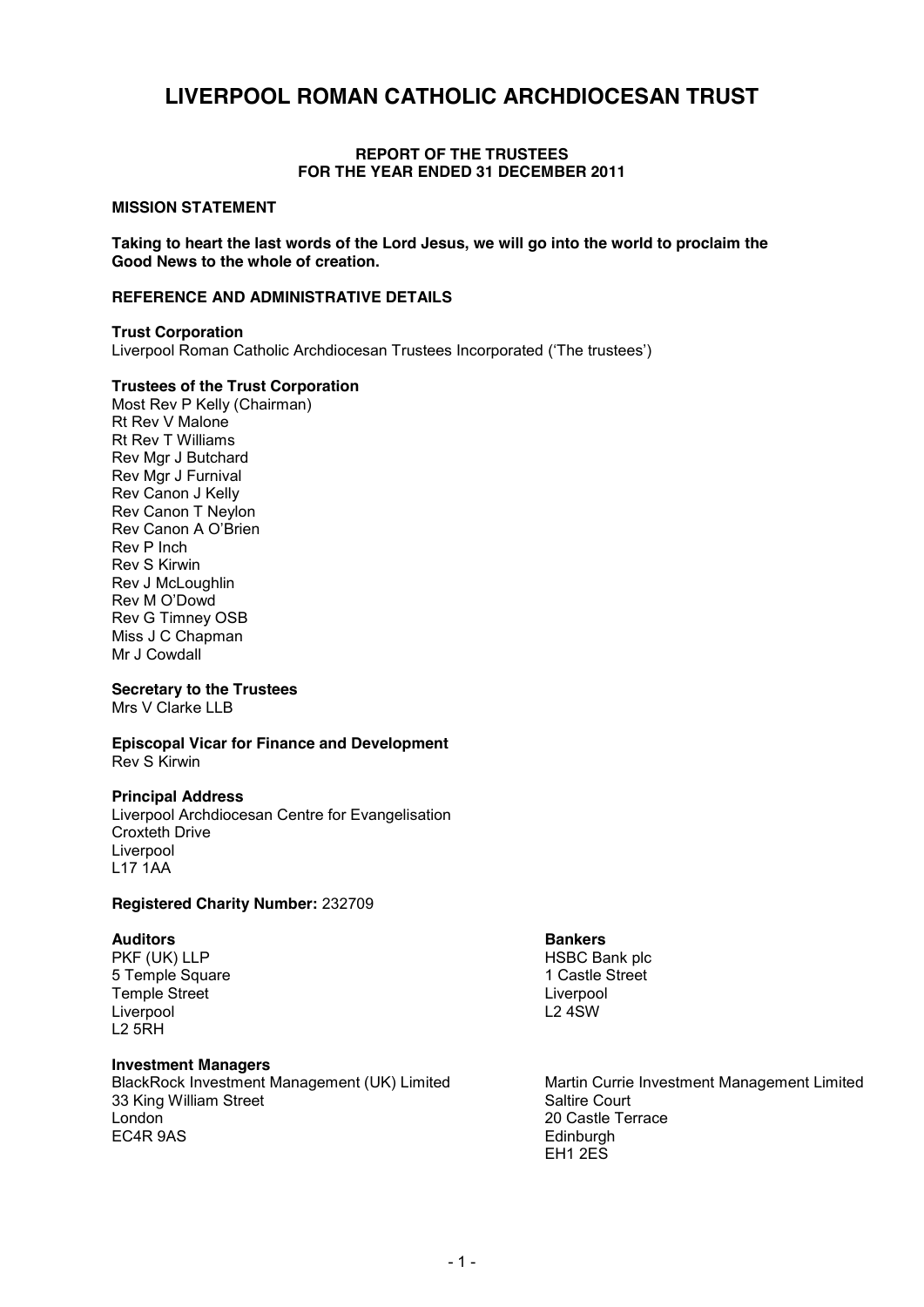# **REPORT OF THE TRUSTEES FOR THE YEAR ENDED 31 DECEMBER 2011**

### **STRUCTURE, GOVERNANCE AND MANAGEMENT**

#### **Constitution**

Liverpool Roman Catholic Archdiocesan Trust (The Archdiocese of Liverpool) is a registered charity (No 232709), the governing instrument of which is a trust deed dated 18 March 1963. Its trustees are Liverpool Roman Catholic Archdiocesan Trustees Incorporated, a body incorporated by order of the Charity Commissioners under the Charitable Trustees Incorporation Act 1872. The trustees of the corporate body are listed on page one.

#### **Organisational structure and decision making**

The affairs of the charity are governed by the trustees. The trustees are ultimately responsible for the administration and assets of the charity. The board of trustees is chaired by the archbishop and meets on a monthly basis to provide strategic direction and decision making on key issues.

The Catholic Church has a worldwide nature and identity and could be compared with a gathering together of family, with a common purpose and faith in Jesus Christ. Canon law (the law of the Church) establishes the rights and responsibilities of each member of this community. Church law applies universally and locally. The worldwide Church community, centred on Christ, under the word of God and in communion with the Pope in Rome, is governed by canon law. Under canon law the archbishop is responsible for the activities of the archdiocese. He is assisted in archdiocesan executive matters by an auxiliary bishop and a number of vicars general and episcopal vicars with delegated responsibilities for specific matters. The vicars general and episcopal vicars are also trustees.

The day-to-day legal and financial affairs of the archdiocese are administered from the registered office by the episcopal vicar for finance and development, who is assisted by a number of paid employees.

The archdiocese consists of 23 pastoral areas containing over 200 places of worship, extending from the Mersey to the Ribble, encompassing parts of Merseyside, Lancashire, Cheshire, Greater Manchester, and the Isle of Man.

The purpose of each pastoral area is to provide for the religious needs of its people and it is overseen by the parish priests, whose work is coordinated by its dean. Each parish priest and all clergy are accountable to the archbishop. Parish priests are obliged by canon law to act in the person of the parish. They also act as the agents of the trustees of the archdiocese, who are responsible for the administration of the archdiocesan trust, which includes parish assets. It is a further requirement of canon law that every parish should have a finance committee to assist the parish priest in the financial administration of the parish. This committee enjoys consultative status with the parish priest and its constitution has been approved by the trustees.

The trustees are advised by a number of committees including the Finance Advisory Committee, the Investment Panel, and the Building Projects Committee. A number of specialists are co-opted as members of these committees which meet on a regular basis and their findings are recommended to the trustees.

Some Church policies are developed at a national level by the Catholic Bishops' Conference of England and Wales. The archdiocese is represented on this body by the archbishop and the auxiliary bishop. The policies may be adopted by the trustees after considering the impact on the activities of the archdiocese.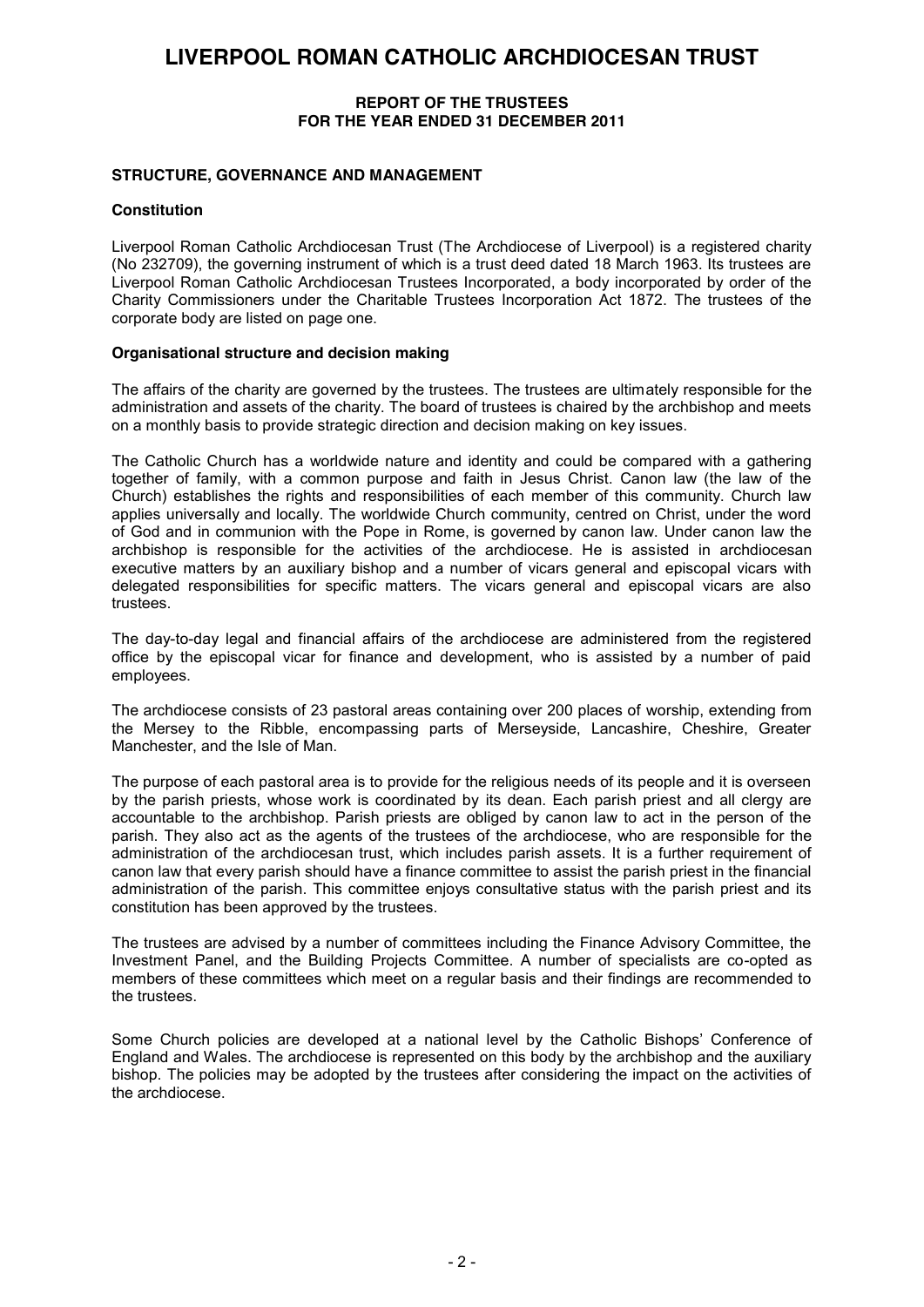# **REPORT OF THE TRUSTEES FOR THE YEAR ENDED 31 DECEMBER 2011**

# **Related parties**

A number of essential functions of the archdiocese are operated through its subsidiaries. These include the management of the metropolitan cathedral, the management of parish centres and the purchase of stock for supply to such centres, the building services scheme for archdiocesan buildings and the operation of the conference centre at LACE.

For the Apostleship of the Sea Liverpool Archdiocesan Council (No 224664), The John Rankin Trust for Liverpool Catholic Clergy (No 222130) and Liverpool Archdiocesan Education Trust (No 505264) the respective boards of trustees are identical to that of the archdiocese. To reflect the level of reserves under the control of the trustees, the financial performance and position of the three charities have been included within the consolidated accounts of the archdiocese. At December 2011 £4.82M (2010 £4.87M) of reserves were attributable to these charities with the figures for 2010 restated accordingly.

#### **Trustee recruitment and appointment**

The power of appointing new or additional trustees is vested in the archbishop. The powers of the trustees are exercisable only with the consent of the archbishop. The induction process for any newly appointed trustee is tailored to the requirements of the individual and includes an initial meeting with the archbishop. The new trustee receives copies of Charity Commission guidance, the minutes of the most recent trustees' meetings and a copy of the most recent statutory accounts. Ongoing training is provided for all trustees.

### **Risk management**

The trustees have assessed the major risks to which the charity is exposed, in particular those related to the operations and finances of the trust, and are satisfied that systems are in place to mitigate exposure to the major risks.

# **OBJECTIVES AND ACTIVITIES**

The objects of the charity as declared in the governing document are:

- the advancement of the Roman Catholic religion
- the advancement of education
- the relief of poverty
- the cure or alleviation of sickness or disease

# **ACHIEVEMENTS AND PERFORMANCE**

The archdiocese is committed to implementing the recommendations of the 'Leaving Safe Harbours' strategic review. Discussions at the parish level were ongoing through the year in most areas and in September 2011 the archbishop inaugurated two new Catholic parishes in Leigh, Greater Manchester. The parishes of St Edmund Arrowsmith and St Margaret Clitherow replaced nine previous parishes in the Leigh pastoral area and reflect the reduction in clergy numbers, diminishing congregations, population movements and increasingly expensive building costs. As more pastoral areas move into a 'formal transition' stage of the review, additional support has been made available from central departments to help the local areas' discernment about the pastoral needs and the formulation of sustainable development plans.

In the autumn of 2012 the process of restoring the traditional order of the sacraments of initiation, which began in 2008, will be complete as the parishes begin their process of support to parents and families in their role of handing on the faith to their children. This new approach overcomes the major theological difficulty that many children are not confirmed before they are admitted to the Eucharist and that there is a real loss in not preparing children for Holy Communion by confirming them.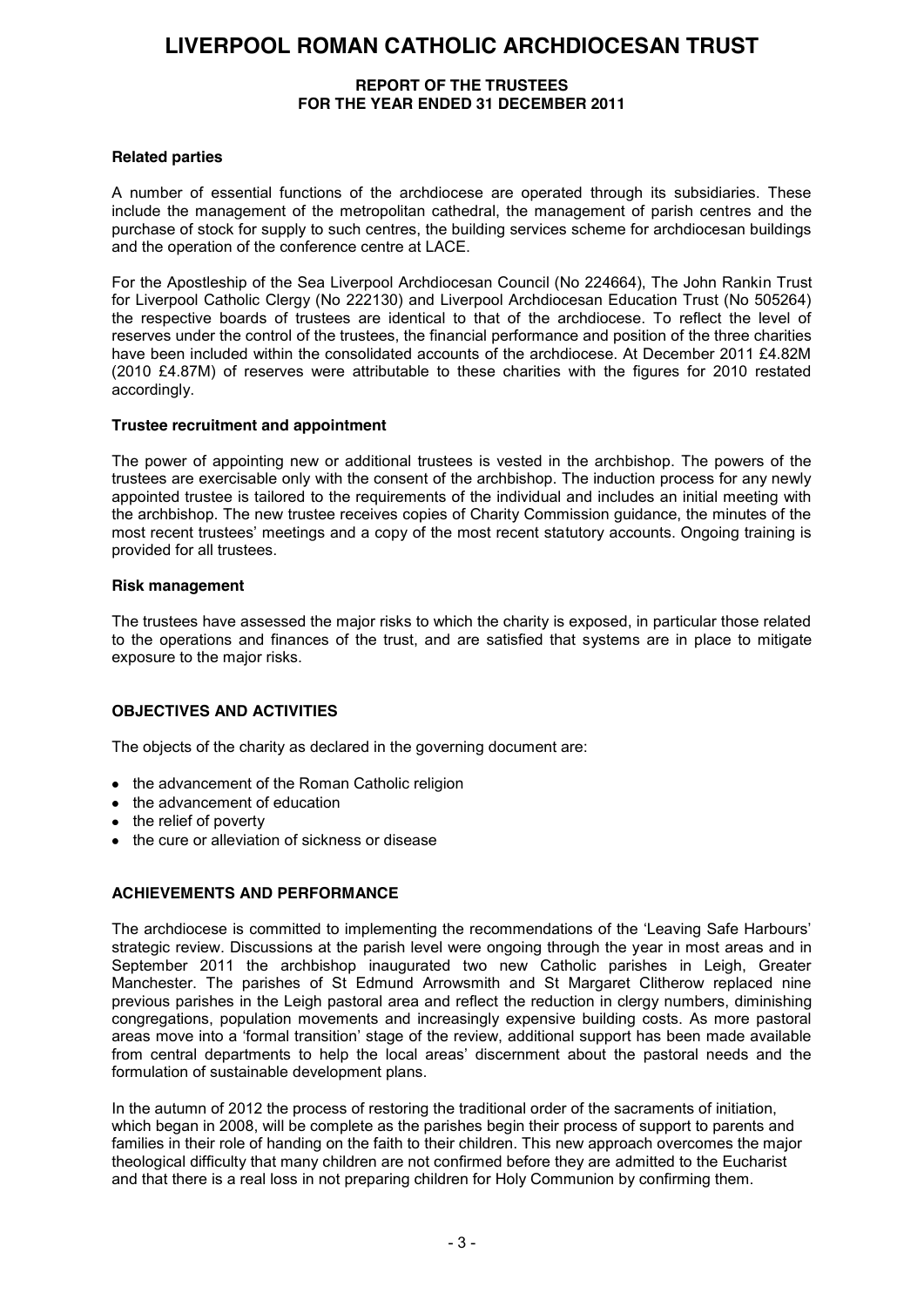### **REPORT OF THE TRUSTEES FOR THE YEAR ENDED 31 DECEMBER 2011**

# **ACHIEVEMENTS AND PERFORMANCE (continued)**

In re-examining the Archdiocese's approach to lifelong faith formation, the Trustees are emphasising the fact that parents are the first educators of their children in the ways of faith.

In the new resources for baptism preparation, introduced in 2012, the focus has moved away from simply preparing for a 'sacramental event' to opportunities for 'sacramental living'. The baptismal resource is an opportunity for adult catechesis for those requesting baptism for their child based on the Rite of Christian Initiation for Adults (RCIA) model. This shift, from merely gathering parents to talk to them about the rite of baptism for their child to presenting them with an opportunity to discuss and engage with their own faith journey, will help parents to be ready to take on their responsibility of handing on the faith to their children.

# **Financial Review**

The net movement in funds of the charity from parochial and curial activities is summarised below.

|                                        | 2011    | 2010     |
|----------------------------------------|---------|----------|
|                                        | £000's  | £000's   |
| Net incoming / (outgoing) resources    | 372     | (1, 542) |
| Revaluation of investments             | (3,601) | 6,614    |
| Unrealised gain on deposits            | 141     | 600      |
| Realised loss on investment properties | (370)   | (100)    |
| Revaluation of investment properties   | 2.797   | 2,283    |
| Net movement                           | (661)   | 7,855    |

# **Voluntary Income**

In a difficult economic climate, parishioners continue to support their parishes. Despite a decline in Mass attendances, the weekly parish offertory exceeded £6M (2010: £6.12M).

Many parishes have benefited from the centrally coordinated 'Responsible Giving Campaign'. Implemented by small teams of parishioners, the campaign highlights the rising level of running costs faced by parishes and encourages parishioners to increase their individual level of giving and a greater use of gift aid as a means of donation. Parishes where a campaign has been undertaken have experienced sustained increases in giving while other parishes report falling offertories.

Gift aid recovery remained strong despite transitional relief ending in 2010 and the total recovered exceeded £0.90M as in 2010.

The Gift Aid Small Donation Scheme was introduced to Parliament as The Small Charitable Donation Bill in June 2012 for eligible donations made on or after 6 April 2013. The scheme will enable the archdiocese to claim an amount equivalent to gift aid on individual small donations of £20 or less, up to £1,250 per church, on donations arising from charitable activities within the church building, which is defined by the scheme as a community building. Guidance on the administration of the scheme will be communicated to parishes as further information becomes available.

Parishioners' responses to appeals and special collections remain generous with £1.94M received in 2011 (2010: £2.02M). A number of external charities including CAFOD benefited from the additional income generated.

The value of legacies received by the archdiocese was £0.73M in 2011 (2010:£0.76M). The Priests' Training Fund, LAMP and the George Andrew Fund for retired clergy continue to benefit from the generosity of parishioners through collection income and bequests.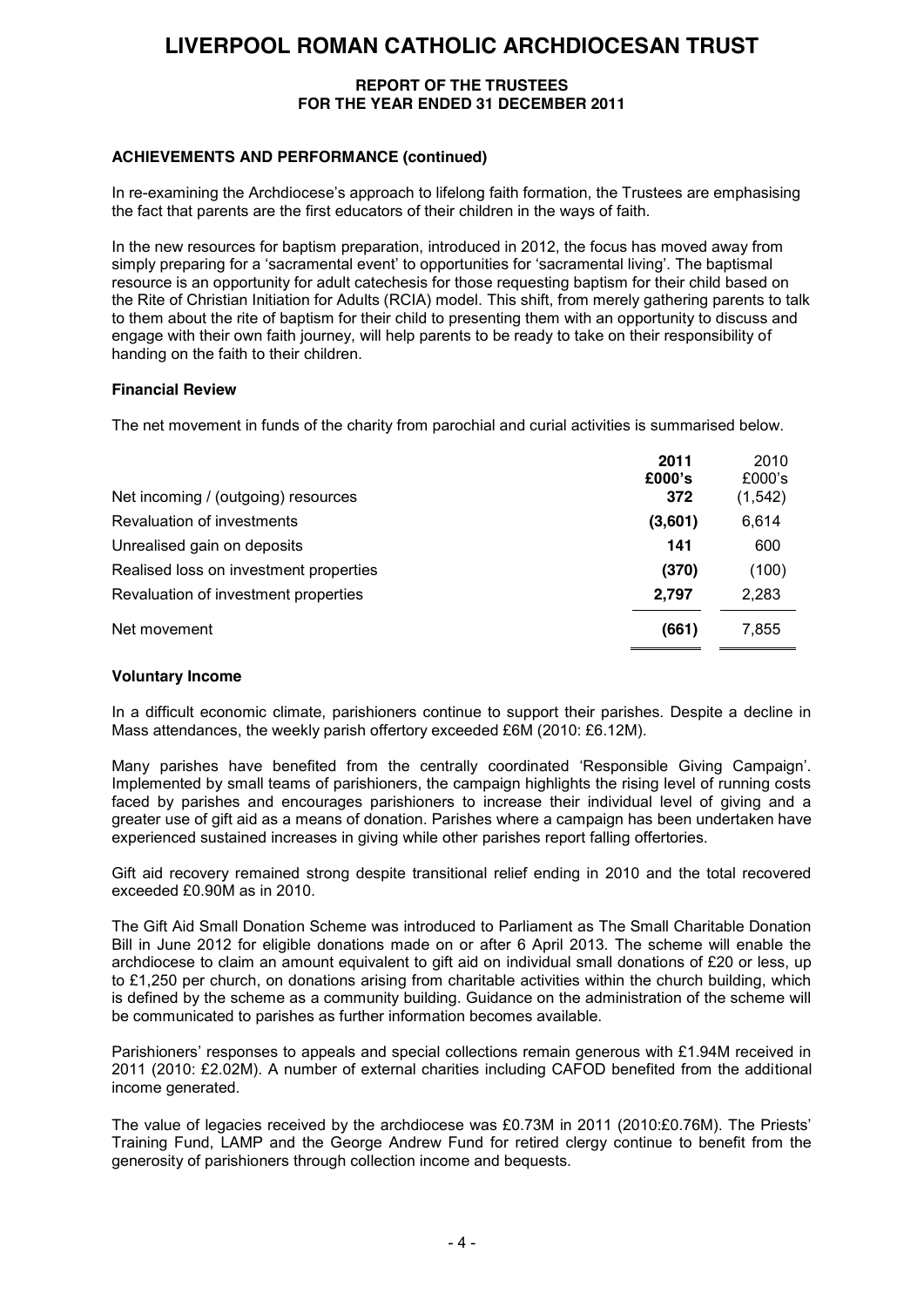### **REPORT OF THE TRUSTEES FOR THE YEAR ENDED 31 DECEMBER 2011**

### **Fundraising activities**

The activities of the parish clubs are consolidated within Archdiocesan Parish Centre Management Company Limited. An ongoing programme of refurbishment set at £0.50M annually has helped ensure that the parish centres remain competitive despite difficult market conditions. The parish centres continue to be a valuable resource to parishes and the activities of the company enabled distributions to individual parishes of £1.90M (2010: £2.01M).

Many people from a variety of different backgrounds come into contact with the archdiocese through events held in the LACE conference centre. Conference turnover was £0.31M (2010:£0.48M) and reflects the reduction in conference usage by public sector customers.

Archdiocesan building projects are managed by Tuneside Limited and Archdiocesan Property Services Limited and the activities of the subsidiaries have considerable influence in ensuring that building projects are managed in a cost-efficient manner to the benefit of the parishes and schools.

Although collectively our parishes are financially secure, many parishes rely on or benefit from the generosity of fellow parishes through the Assessment Fund and offset banking system. Parishes make voluntary contributions to the Assessment Fund based on income. The Assessment Fund committee, which is made up of parish priests, considers written applications for support from parishes and distributes grants to those parishes in need. The offset banking system ensures that those parishes with limited resources are spared the additional cost of interest charges on bank overdrafts.

### **Investment policy and performance**

The trust deed authorises the trustees to invest general funds of the charity in any manner which the trust may lawfully invest.

The investment objectives of the trustees are that the real value of assets should be maintained and enhanced over the long term and generate an agreed rate of return. This is achieved by investing in a portfolio of equities, fixed income stocks, commercial property and cash.

The investment portfolio is managed on a discretionary basis within the parameters of a general ethical investment policy restricting the investment managers from investing in any area that would be incompatible with the objectives of the trust. The ethical policy with regard to investments states that no investments are to be made in companies which generate more than 10% of their turnover from military activity, the production of anything which threatens the sanctity of life, or the production of pornography. The investment managers use tools such as the Ethical Investment Research Service to ensure compliance with archdiocesan policy and are restricted from investing in many pooled funds as the ethical benchmark of such funds cannot be guaranteed.

The Investment Panel has authority delegated from the trustees to set performance targets and to assess the actual performance of the investment managers against benchmarks with advice from a specialist firm of investment advisors.

The Archdiocesan main investment portfolio is split into two funds managed by BlackRock Investment Management (UK) Limited and Martin Currie Investment Management Limited respectively, and representatives of the investment managers meet periodically with the Investment Panel to assess performance.

Investment income generated by the investment managers of the unitised portfolio was £2.36M (2010: £2.10M) and met the budgetary requirements of the archdiocese. The archdiocese experienced an unrealised loss on investments of £3.60M (2010: £6.61M gain).

BlackRock Investment Management (UK) Limited also manages investment monies designated to fund priests in retirement. The structure and mix of this investment portfolio reflect the particular needs of the George Andrew Retirement Fund and as such it is managed separately from the main portfolio. The archdiocese also holds £1.80M in a number of cash-related bond products for specific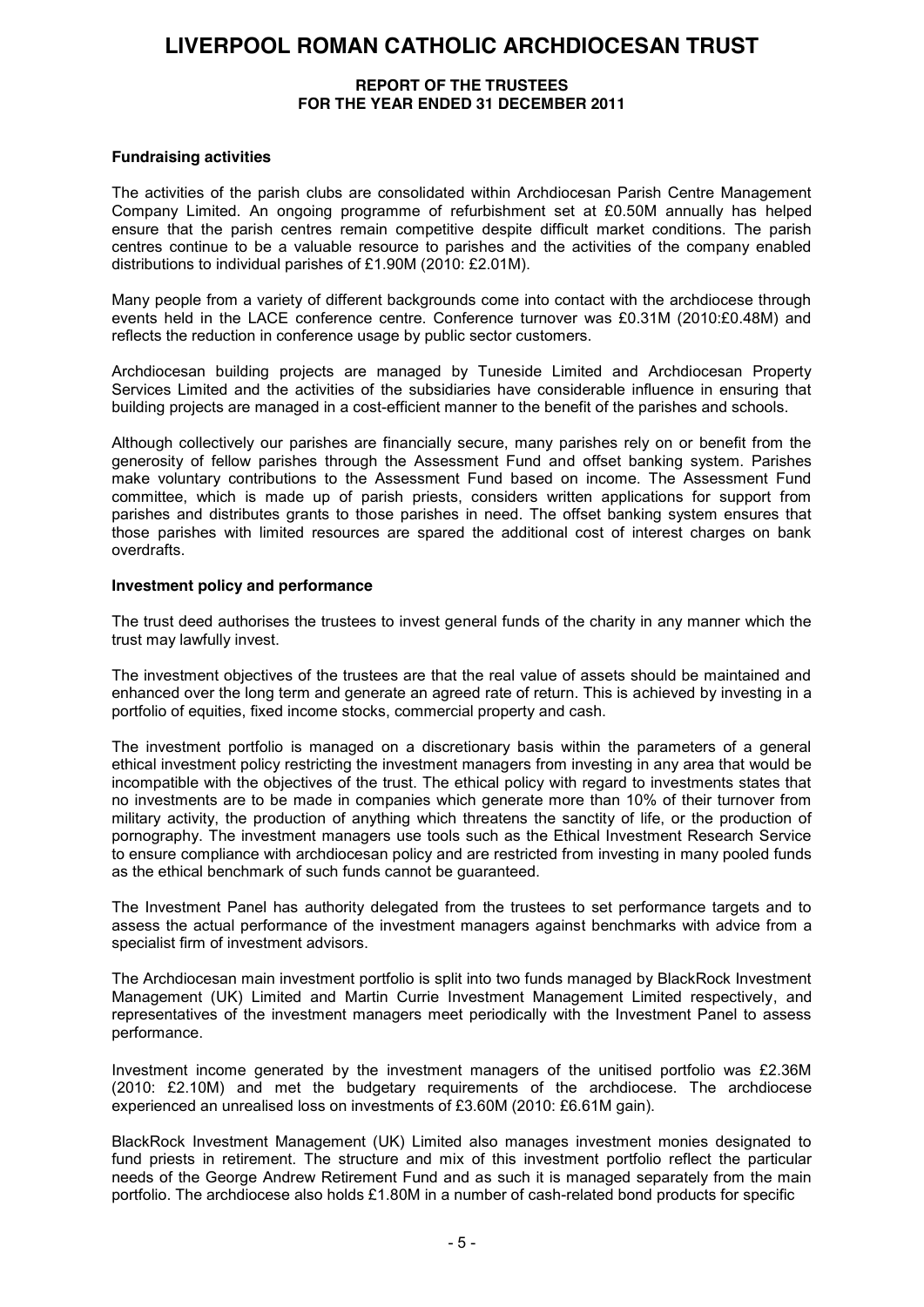#### **REPORT OF THE TRUSTEES FOR THE YEAR ENDED 31 DECEMBER 2011**

### **Investment policy and performance (continued)**

purposes including £1.38M as a guarantee in favour of the Environment Agency in respect of potential landfill liabilities.

All archdiocesan bank accounts are included within the offset banking system. After daily consideration of commitments and spending patterns, archdiocesan personnel evaluate the cash requirements, the balance being placed in a variety of cash deposits with institutions approved by the trustees.

The investment objective in respect of cash management is to maximize income from cash balances whilst maintaining sufficient available funds to meet the daily operating requirements and to facilitate the timely payment of liabilities. The trustees limit deposits with banks other than the archdiocese's principal bankers, HSBC, to 20% of the total cash balances. Each institution must be recommended to the trustees by the Finance Advisory Committee.

Income derived from cash management activities remains historically low with £0.35M generated in the year (2010: £0.50M). Although average cash balances in 2011 have remained consistent with 2010, the reduction in cash management income is due in part to increased investment in indexlinked cash products where the final return is based on future economic conditions. The trustees consider it imprudent to reflect any potential interest on these specific products until the interest generated is known with certainty. At December 2011 £2.25M was held in such products.

A proportion of available cash had been held by Kaupthing Singer & Friedlander Limited. This company entered administration on 8 October 2008, at which time £4.7M of archdiocesan funds were held by the bank. This represented 11.7% of total funds held at that time. To date, the administrators have made distributions of 73p in the pound with their projection of a total return of between 81p and 86p. As the timing and extent of any future distributions remain uncertain, the trustees consider it appropriate to make provision for a sum equating to 19% of that originally invested, a reduction from 22% in 2010. A credit of £0.14M has accordingly been included within unrealised gains.

#### **Investment properties**

The archdiocese sold a number of assets that were no longer being used as functional church properties and reported a realised loss on the disposal of investment properties of £0.37M (2010: £0.10M). The trustees have retained a number of properties no longer required for functional purposes in order to generate a rental income for individual parishes. A cyclical valuation policy is operated by the trustees and the revaluations created an unrealised gain of £2.80M in 2011 (2010: £2.28M).

# **CHARITABLE ACTIVITIES AND PUBLIC BENEFIT**

The charity aims to satisfy its objects through four main areas of charitable activity:

- To support pastoral work in parishes and local communities
- To provide support to the clergy in training, ministry and retirement
- To support and direct lifelong Christian education in parishes and schools
- To preserve and invest in the property infrastructure of the archdiocese and parishes, facilitating worship and enabling the charitable work of the Church to take place

In considering the charitable activities of the archdiocese, the trustees have had regard to the Charity Commission guidance on public benefit.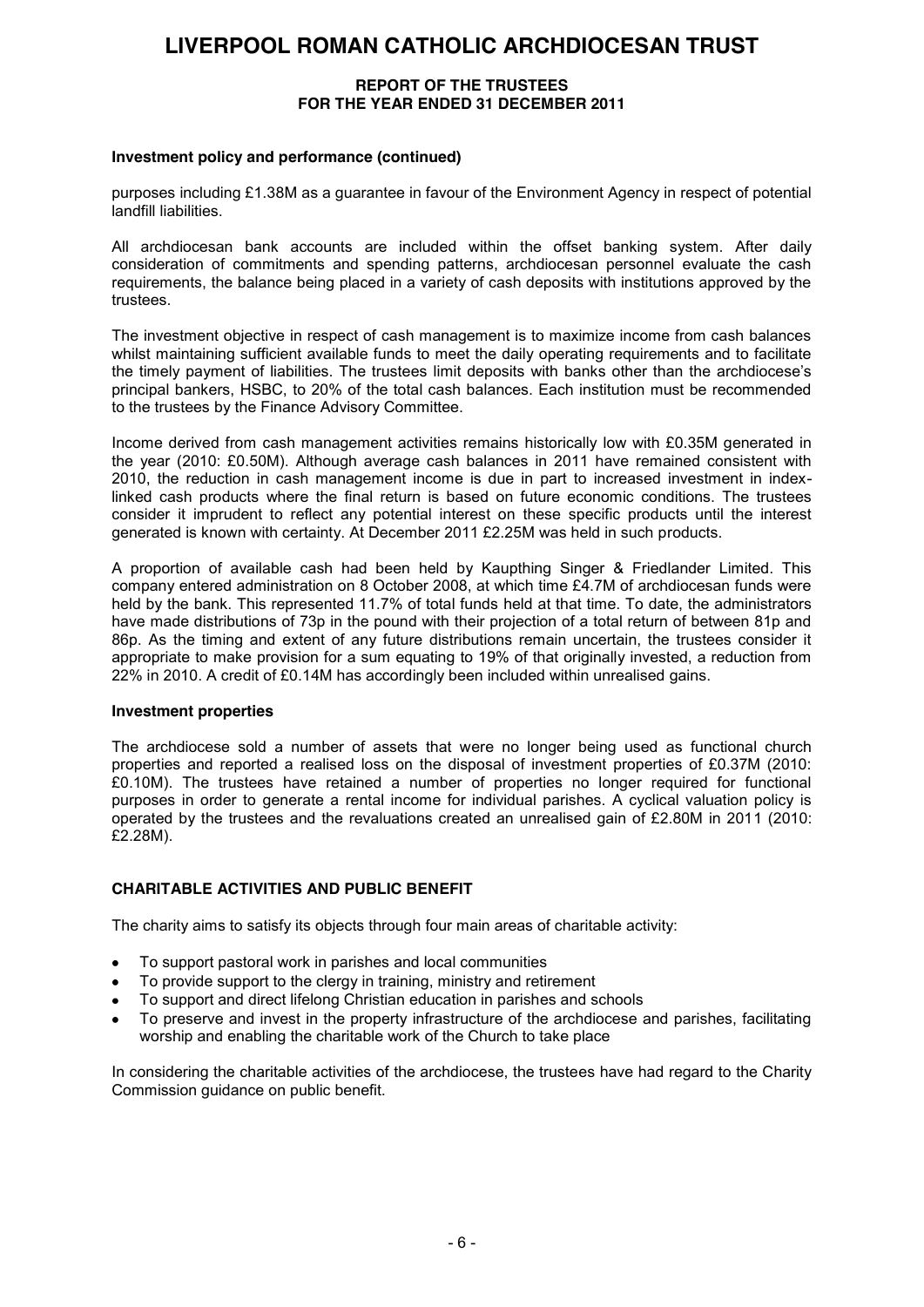### **REPORT OF THE TRUSTEES FOR THE YEAR ENDED 31 DECEMBER 2011**

# **Pastoral work**

The celebration of Sunday Masses in parishes within the archdiocese was attended by an average weekly congregation of 54,500 in 2011 and these celebrations as well as other services and events contributed to the spiritual well-being of the public in general.

Many activities coordinated through parishes within the archdiocese are focused on the needs of the vulnerable, both at home and abroad, and significant collections are undertaken on behalf of charities such as CAFOD and natural disaster appeals. The work of the archdiocese extends through chaplaincy provision offering spiritual support throughout universities, hospitals and prisons within the geographical area of operation. A regular and extensive provision of pastoral visiting to the sick at home and in nursing homes is undertaken by clergy and trained lay people.

While most pastoral work is undertaken locally at the parish level, a number of centrally funded departments and initiatives facilitate and encourage work in the local community. The Christian Education Department focuses on formation in our Catholic schools and is complemented by the activities of the Animate Youth Ministry team based at St Mary's (Lowe House) in St Helens. A team of residential youth workers led by the director of youth ministry serves in parishes and schools, undertaking preparation for sacramental celebrations, youth events, pilgrimages and school missions. This interaction informs young people not only about religion but also about basic values which contribute to the common good of society.

The Pastoral Formation Department offers training and ongoing support to adults who seek to develop their participation in the mission of the Church. This includes assisting parishes as they develop collaborative ways of working, as well as offering skills training in particular areas such as working with young people, parish catechesis or exploring ways of supporting family life. Through its Marriage and Family Life Ministry, the department aims to support all aspects of marriage and family life including marriage preparation and marriage enrichment and aims to make a contribution to the well-being of society as a whole.

The Justice and Peace Commission was set up in Liverpool in the wake of the Second Vatican Council's restatement of the truth that salvation involves practical things; liberation from the bondage of slavery and debt, freedom from the pangs of hunger, release from the captivity of poverty and entry into the promised land of freedom and prosperity. More than ten years ago the archbishop renewed our commitment by signing, and displaying on the walls of the Cathedral, a preferential option for the poor. The Commission works throughout the geographical area of the archdiocese with many local groups and individuals. It also cooperates with CAFOD and other social justice groups locally and nationally.

For the past three decades Liverpool priests have volunteered to serve in Latin America, standing alongside the poor and deprived, supported by the people of the archdiocese. LAMP (Liverpool Archdiocesan Missionary Project) was established in 1979 to undertake this missionary work and attend to the needs of individuals within the parishes administered by archdiocesan priests operating in Bolivia and Peru. An annual parish collection and investment income derived from restricted investments and legacies currently support the day-to-day activities and pastoral work of the archdiocesan priests in South America, with particular emphasis on youth work and the support of medical needs in their parishes.

# **Clergy support**

At the local level, the clergy are actively involved in directing, coordinating and delivering the strategy of the archdiocese. The clergy are also responsible for the preparation and celebration of Masses as well as baptisms, marriages, funerals and the provision of the sacraments generally. The priests and deacons of the archdiocese provide welfare to the sick, dying and their relatives though visitations and the administration of the sacraments.

Although the archdiocese has benefited from five priestly ordinations in 2012, the increasing age profile of the clergy, coupled with falling numbers of active parishioners, is a vital strategic component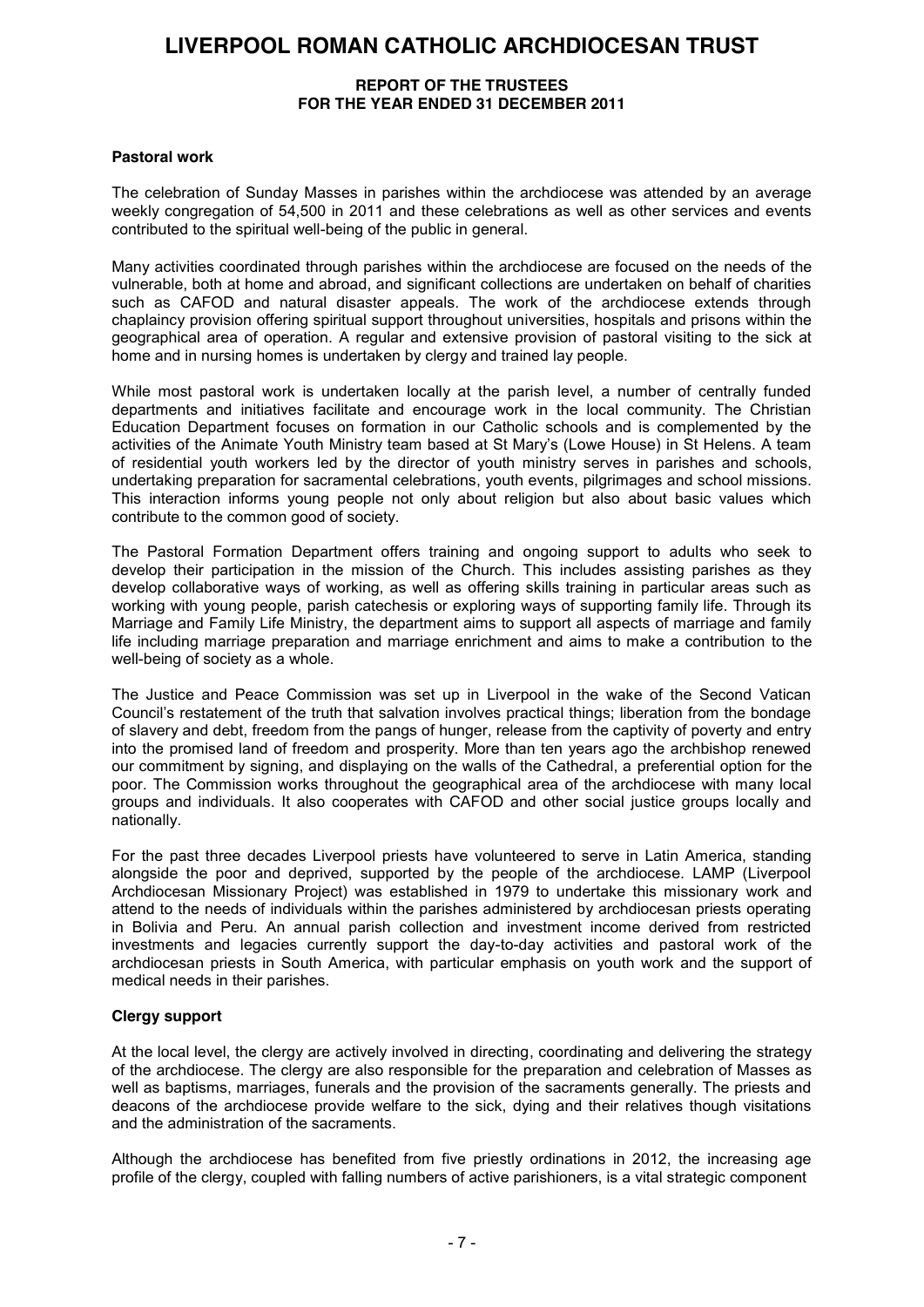### **REPORT OF THE TRUSTEES FOR THE YEAR ENDED 31 DECEMBER 2011**

# **Clergy support (continued)**

of the 'Leaving Safe Harbours' initiative. The archdiocese is presently served by 155 priests and each parish within a pastoral area will continue to have a designated parish priest, but with many clergy undertaking responsibility for more than one parish a greater emphasis is being placed on collaboration within the pastoral area.

As the number of 'retired' priests increases beyond the present number of 74, the requirements of the clergy retirement funds (George Andrew Fund and 2021 Fund) to provide for the day-to-day living needs of the priests no longer holding a parish or archdiocesan office will increase and the fund values will diminish. An annual parish collection, 'Provision for Priests in Retirement', has been introduced in recent years and continues to be generously supported by parishioners. Properties in a number of locations within the archdiocese have been converted and refurbished to increase the level and variety of accommodation available to retired clergy. The proceeds of the annual collection will help to meet the future costs of converting and maintaining such properties and are held separately from those of the clergy retirement funds.

The archdiocese has six students preparing for the priesthood and the proceeds of an annual parish collection and a number of legacies and specific donations to the Priests' Training Fund provide for the cost of education of students for the priesthood and for continuing formation.

# **Education**

In partnership with the trustees of religious orders, the archdiocese provides a network of schools across a very wide and disparate geographical area embracing eight local education authorities and the Isle of Man.

The Schools Department of the archdiocese ensures that there is in its schools, at both primary and secondary levels, a place available for every baptised Catholic child. Successive external reports give testament to the enduring quality of the network of schools, which continue to place as much emphasis on personal, spiritual and moral formation as on academic progress. In celebrating the uniqueness of the individual and fostering independence alongside responsibility to others, the archdiocesan schools strive to offer mutual support for the common good.

Through the School Projects Fund, the archdiocese engaged in capital and repair projects of just under £19M in the year (2010: £25M). Significant reductions have been made to the levels of government funding available for school building projects. This is reflected in a reduction in the number of projects submitted to the Building Projects Committee and approved by the trustees. Just under 400 projects were approved in 2011 (2010: 500).

The archdiocese contributes up to 10% of the cost of each school building project undertaken. The trust meets its contribution primarily with the support of parishioners and parents who contribute to the annual school levy collection. The School Projects Fund benefited from £0.5M of donations from parents via archdiocesan schools and £0.35M donated from parishioners via parishes.

Significant projects during the year included the ongoing construction of a new primary school, St Austin in St Helens and the creation of single-site primary schools, English Martyrs, Haydock, and Our Lady of Walsingham, Netherton.

Although the mechanism for the funding of school building projects is the subject of a government review, an element of funding is paid directly to schools using a formulaic allocation known as devolved formula capital (DFC). The majority of schools in the archdiocese opt to pay their DFC allocations into an archdiocese account in which they are maintained on an individual basis until they are drawn down by the school. The administrative cost savings of operating a single system are significant, and by maintaining the schools' DFC funds on a collective basis, interest of £53K (2010: £47K) was generated and returned to the School Projects Fund to help meet the archdiocese's commitment to an ongoing capital build programme. At the year end, the archdiocese was holding £9.70M on behalf of schools. From April 2011, DFC allocations to schools have been reduced to 20%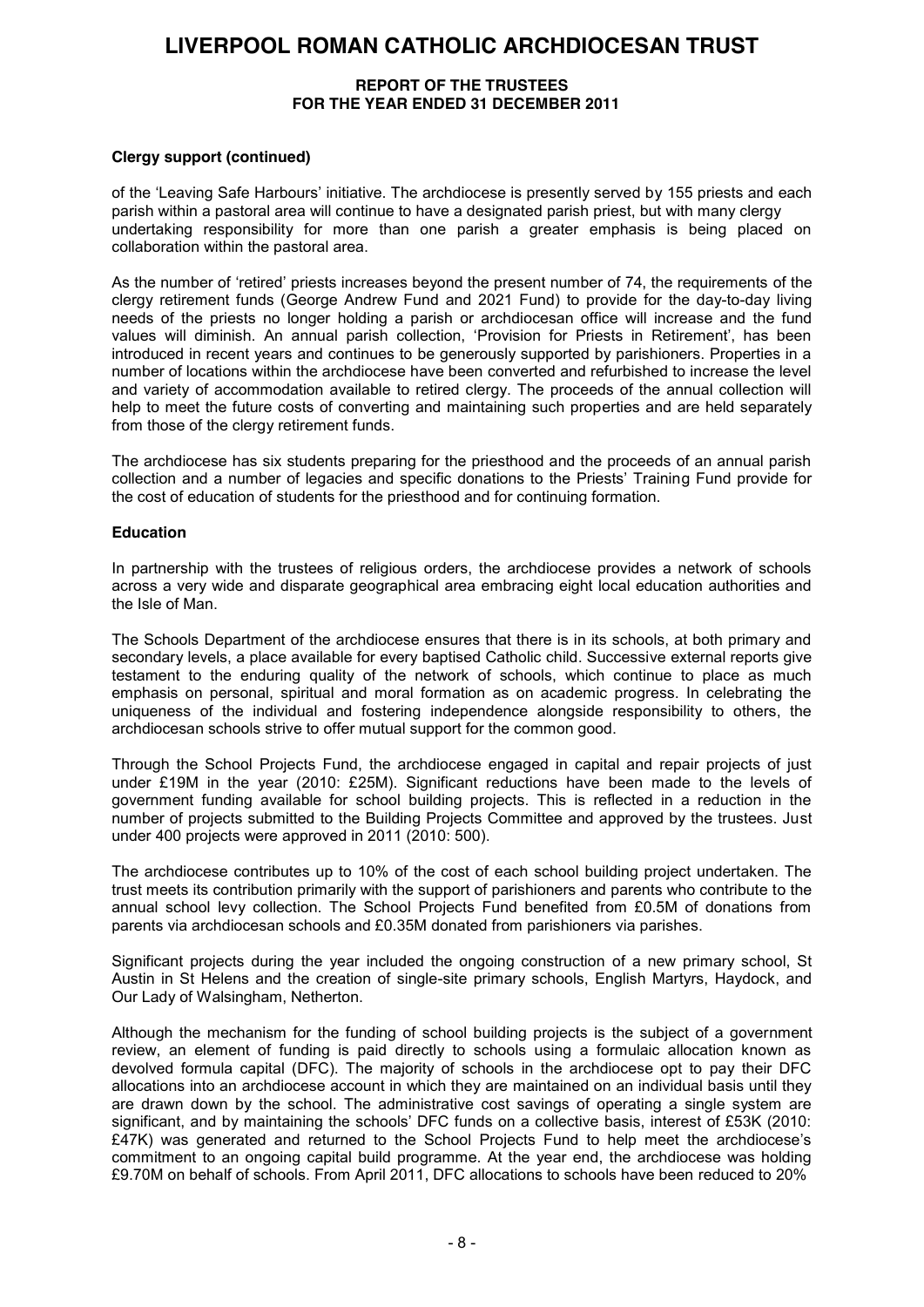### **REPORT OF THE TRUSTEES FOR THE YEAR ENDED 31 DECEMBER 2011**

# **Education (continued)**

of their previous levels and it is anticipated that balances held on behalf of schools with diminish further in 2012.

Through the Schools' Voluntary Contribution Scheme the archdiocese is able to offer an enhanced level of support to schools. The scheme generated £0.24M in 2011 from archdiocesan schools and enabled the Schools Department to support the development of leadership teams and advise on selection and appointment processes through effective induction, in-service and advanced programmes of training following appointment. In 2011 a significant number of new appointments made by governing bodies were effected with the support of archdiocesan officers.

# **Property**

Establishment costs remain the most significant area of expenditure for parishes, with £6.32M (2010: £6.42M) incurred in property running costs. Repair and maintenance costs of £3.44M were incurred in 2011 (2010: £3.55M). The ongoing reductions in repair costs can be attributed to the effective control exercised through the Financial Advisory Committee, which recommends for approval repair projects costing in excess of £5,000, and the efforts of the in-house surveying team in obtaining value for money. The management of the maintenance and repair programme ensures that churches and halls are open to the whole community to benefit not only spiritually but also practically from the provision of pastoral care and the many activities provided by our parishes to the wider community.

# **Employees**

Information about the archdiocese's activities is communicated to employees in a number of ways including intranet and email. In addition, regular meetings are held with staff on general and specific matters, with employee forums for central administrative employees and for those of parish centres.

It is the policy of the archdiocese to give full consideration to applications from disabled persons, having due regard to their particular aptitudes and abilities, and to provide opportunities for the retention and retraining of employees who become disabled during their employment. Equal opportunities are also given for the training, career development and promotion of disabled persons.

# **Reserves policy**

At 31 December 2011 the reserves were:

|                               | 2011    | 2010    |
|-------------------------------|---------|---------|
|                               | £000's  | £000's  |
| Restricted funds              | 14.167  | 14.701  |
| Unrestricted funds: - general | 75.764  | 74.320  |
| - designated                  | 62.302  | 61,369  |
|                               | 152.233 | 150,390 |

Restricted funds represent unexpended balances from collections, donations, legacies and grants restricted by donors to specific purposes including the Priests' Training Fund, Foundation Mass capital, specific projects in connection with the metropolitan cathedral and a capital grant from the English Sports Council. A breakdown of amounts restricted is given and the purpose of the restrictions is explained further in note 14.

Designated funds have been set aside by the trustees for school projects, central funds, the George Andrew Retirement Fund, the Metropolitan Cathedral Roof Appeal Fund, the metropolitan cathedral and the Liverpool inner-city parish reorganisation. Expenditure is made from these funds on a regular basis. A breakdown of amounts designated is given and the purpose of the designations is explained further in note 15.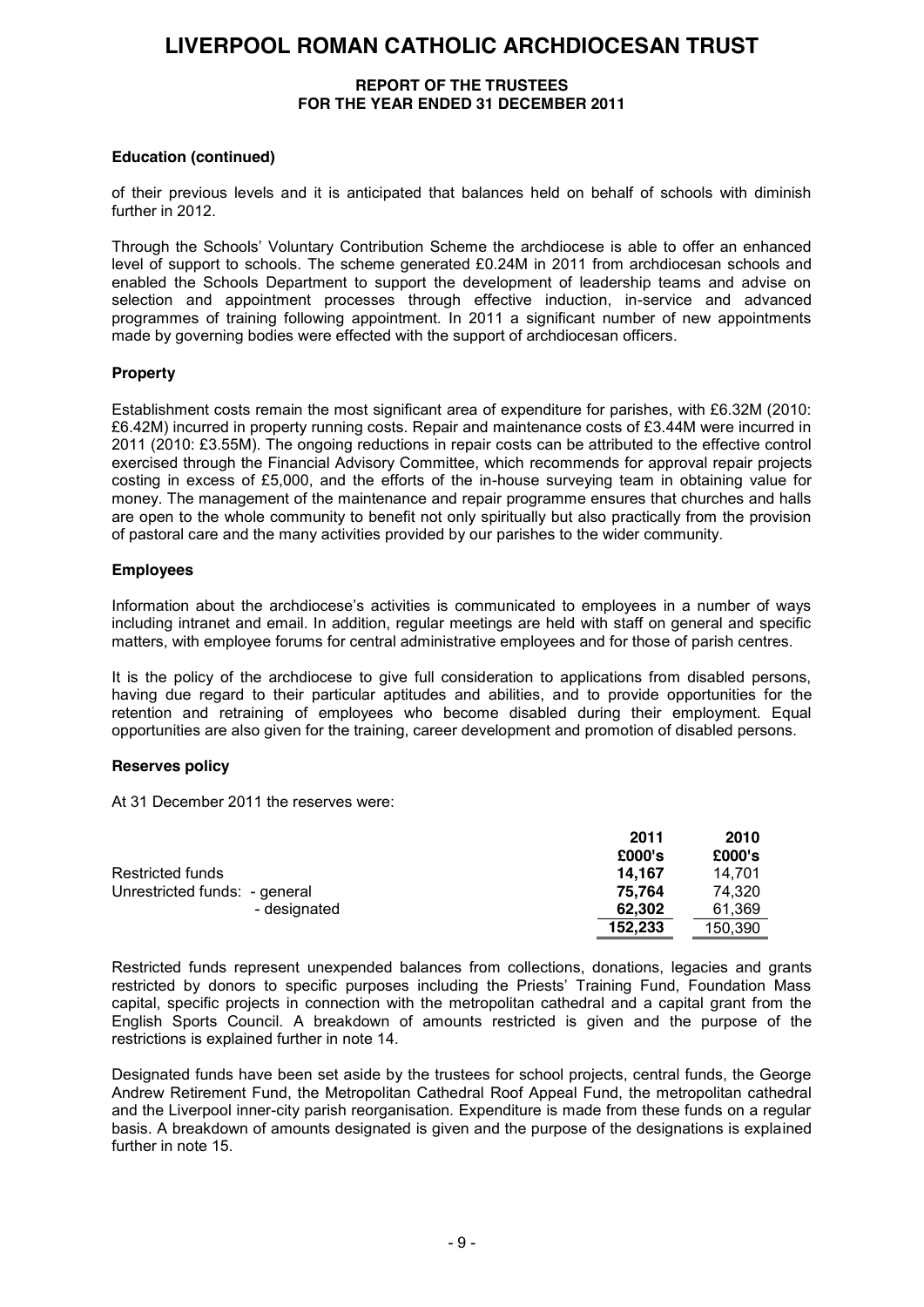### **REPORT OF THE TRUSTEES FOR THE YEAR ENDED 31 DECEMBER 2011**

# **Reserves policy (continued)**

Budgetary control over expenditure on school building projects is exercised by the Building Projects Committee. At December 2011 the designated reserves of the School Project Fund were in a negative position of £2.04M (2010: £2.47M). Accelerated expenditure was incurred in 2008 and 2009 to take advantage of the competitive nature of the construction industry and in 2009 the trustees approved additional expenditure on school projects to match the increased availability of government funding brought forward from future periods with the expectation of reduced expenditure in the years to 2016. Despite experiencing an unrealised loss in the value of investments designated to fund school building projects in 2011, it is budgeted that the current negative reserve will reduce to £1.50M by the end of 2013 and be completely eliminated by the end of 2016.

The level of reserves freely available to spend on any or all of the charity's purposes amounted to approximately 23 months' expenditure, (2010: 21 months'). The freely available reserves exclude fixed assets held for charitable use, as these assets could not be realised without undermining the work of the archdiocese and specifically exclude the impact on unrestricted reserves from the introduction of the controlled charities, as listed in note 20.

The trustees consider that a level of reserves equating to 36 months' expenditure is sufficient to enable the charity to fulfil all of its obligations and commitments. As returns on cash management remain limited it is felt that progress towards the targeted level of reserves will be slower in the short term. The trustees' expectations of meeting the desired levels of reserves in the longer term remain realistic.

# **PLANS FOR FUTURE PERIODS**

With an ageing profile of parishioners and clergy and a relative shortage of priestly vocations it is anticipated that by 2015 there will only be 100 active archdiocesan priests. Parishes have been grouped into 23 pastoral areas with a future expectation of one priest for every 5,000 parishioners. It is intended that up to five additional pastoral areas will move forward into the 'formal transition stage' identified through the 'Leaving Safe Harbours' strategic review in each of the coming three years. The pastoral areas of Bootle/Litherland and St Helens North and South entered this stage in September 2012.

As part of the implementation of 'Leaving Safe Harbours', local reviews of resources, buildings and finances are being undertaken and each pastoral area will put forward proposals for its own development to the trustees for consideration. It is anticipated that the development proposals may include the refurbishment or closure of churches within a pastoral area, but outside of the strategic review process decisions may from time to time be taken on the continuing use of churches as places of worship following local consultation.

With potential changes in the Government's allocation and distribution of capital funding for schools, the trustees will prioritise work required to improve the condition of the buildings and infrastructure of schools and, where necessary, to address demand for pupil places.

Future developments will include the completion of a major programme of refurbishment at St Vincent de Paul Primary School in Liverpool alongside further progress in other large refurbishment projects including those at Ursuline Primary School in Crosby, St Teresa of Lisieux Primary School in Liverpool, and St Mary's Primary School in Blackbrook, St Helens. Cooperation with local authorities is ongoing to consider how the archdiocese can provide support to high schools that had anticipated funding through cancelled Building Schools for the Future programmes and for which there now remain significant school buildings challenges. In partnership with Liverpool City Council, the trustees are in the process of considering a new build development for Archbishop Beck Sports College, while providing practical support in the construction of Notre Dame Catholic College, and in developing new build proposals for St John Bosco Arts College, schools not in the trusteeship of the archdiocese.

The administrative and centrally coordinated pastoral functions of the archdiocese are funded from the central reserves. These funds are particularly dependent on income generated from cash management and investments. Although medium term projections of interest rates remain low, the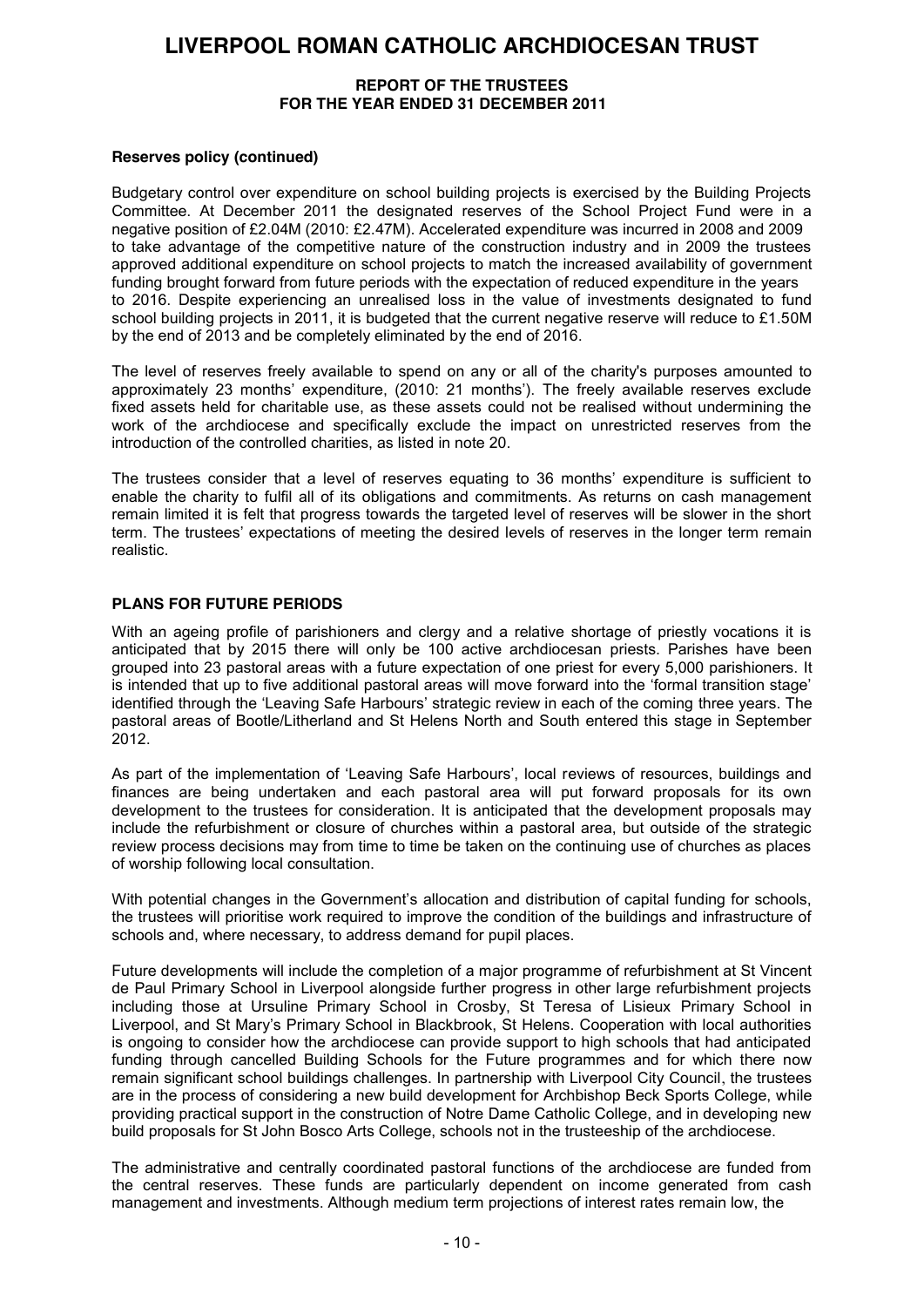#### **REPORT OF THE TRUSTEES FOR THE YEAR ENDED 31 DECEMBER 2011**

# **PLANS FOR FUTURE PERIODS (continued)**

level of central reserves is in excess of the reserves policy for the archdiocese as a whole. The reserve balance designated for central operation is of sufficient magnitude to absorb the impact of a lower investment income for a number of years into the future.

In summary, the overall picture is one of consolidation and improvement of existing resources. The trustees are budgeting carefully in response to archdiocesan needs and priorities in order to improve the level of reserves and maintain commitments to existing services.

### **Volunteers**

The trustees acknowledge the hard work of so many volunteers in our parishes who help in financial and property administration and also of those who are employed by the archdiocese in administration. They would wish to thank them all for all their hard work and dedicated commitment to this aspect of the life of the Church. The monetary value of the volunteers' time is impossible to quantify.

# **AUDITORS**

A resolution to reappoint PKF (UK) LLP as auditors for the ensuing year will be proposed.

Signed on behalf of the trustees

### **Rev S Kirwin Episcopal Vicar for Finance and Development**

18 October 2012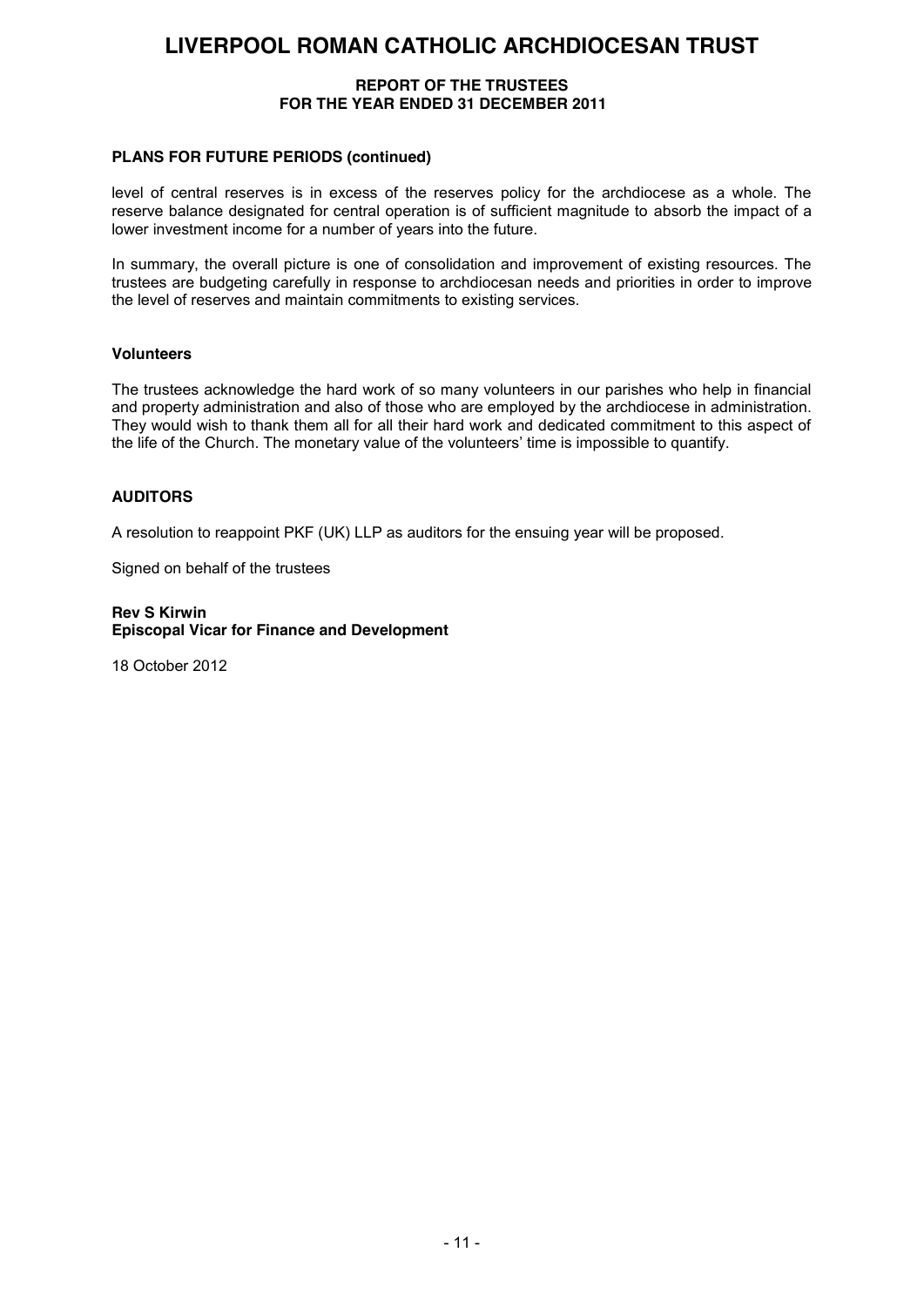# **STATEMENT OF TRUSTEES' RESPONSIBILITIES FOR THE YEAR ENDED 31 DECEMBER 2011**

The trustees are responsible for preparing the trustees' annual report and the financial statements in accordance with applicable law and United Kingdom Accounting Standards (United Kingdom Generally Accepted Accounting Practice).

Charity law requires the trustees to prepare financial statements for each financial year that give a true and fair view of the state of affairs of the group and parent charity and of the incoming resources and application of resources of the group for the year. In preparing those financial statements the trustees are required to:

- select suitable accounting policies and then apply them consistently;  $\bullet$
- observe the methods and principles in the Charities SORP;  $\bullet$
- make judgments and accounting estimates that are reasonable and prudent;  $\bullet$
- prepare the financial statements on the going concern basis unless it is inappropriate to presume that the charity will continue in business.

The trustees are responsible for keeping accounting records that are sufficient to show and explain the charity's transactions and disclose with reasonable accuracy at any time the financial position of the group and parent charity and enable them to ensure that the financial statements comply with the Charities Act 2011 and regulations made thereunder. They are also responsible for safeguarding the assets of the group and parent charity and hence for taking reasonable steps for the prevention and detection of fraud and other irregularities.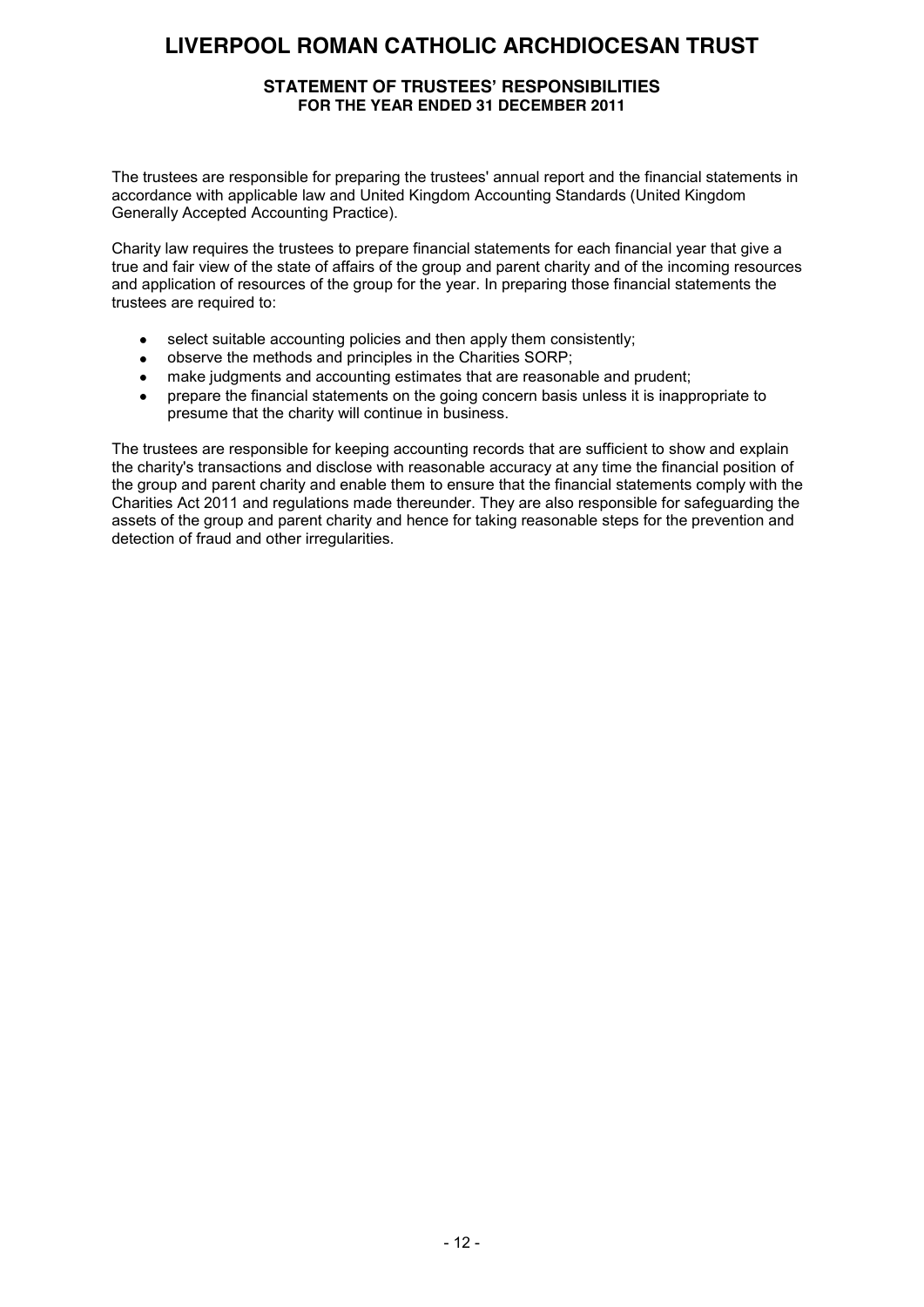### **INDEPENDENT AUDITOR'S REPORT TO THE TRUSTEES OF LIVERPOOL ROMAN CATHOLIC ARCHDIOCESAN TRUST FOR THE YEAR ENDED 31 DECEMBER 2011**

We have audited the group and parent charity financial statements ("the financial statements") of Liverpool Roman Catholic Archdiocesan Trust for the year ended 31 December 2011 which comprise the consolidated statement of financial activities, the consolidated balance sheet, the charity balance sheet, the consolidated cash flow statement and the notes. The financial reporting framework that has been applied in their preparation is applicable law and United Kingdom Accounting Standards (United Kingdom Generally Accepted Accounting Practice).

This report is made solely to the charity's trustees, as a body, in accordance with regulations made under section 154 of the Charities Act 2011. Our audit work has been undertaken so that we might state to the charity's trustees those matters we are required to state to them in an auditor's report and for no other purpose. To the fullest extent permitted by law, we do not accept or assume responsibility to anyone other than the charity and the charity's trustees as a body, for our audit work, for this report, or for the opinions we have formed.

# **Respective responsibilities of trustees and auditor**

As explained more fully in the statement of trustees' responsibilities, the trustees are responsible for the preparation of the financial statements, which give a true and fair view. We have been appointed as auditor under section 144 of the Charities Act 2011 and report in accordance with that Act. Our responsibility is to audit and express an opinion on the financial statements in accordance with applicable law and International Standards on Auditing (UK and Ireland). Those standards require us to comply with the Auditing Practices Board's Ethical Standards for Auditors.

# **Scope of the audit of the financial statements**

An audit involves obtaining evidence about the amounts and disclosures in the financial statements sufficient to give reasonable assurance that the financial statements are free from material misstatement, whether caused by fraud or error. This includes an assessment of: whether the accounting policies are appropriate to the group's and parent charity's circumstances and have been consistently applied and adequately disclosed; the reasonableness of significant accounting estimates made by the trustees; and the overall presentation of the financial statements. In addition, we read all the financial and non-financial information in the financial statements to identify material inconsistencies with the audited financial statements. If we become aware of any apparent material misstatements or inconsistencies we consider the implications for our report.

# **Opinion on financial statements**

In our opinion the financial statements:

- give a true and fair view of the state of the group's and parent charity's affairs as at 31 December 2011 and of the group's incoming resources and application of resources for the year then ended;
- have been properly prepared in accordance with United Kingdom Generally Accepted Accounting Practice; and
- have been prepared in accordance with the Charities Act 2011 and regulations made thereunder.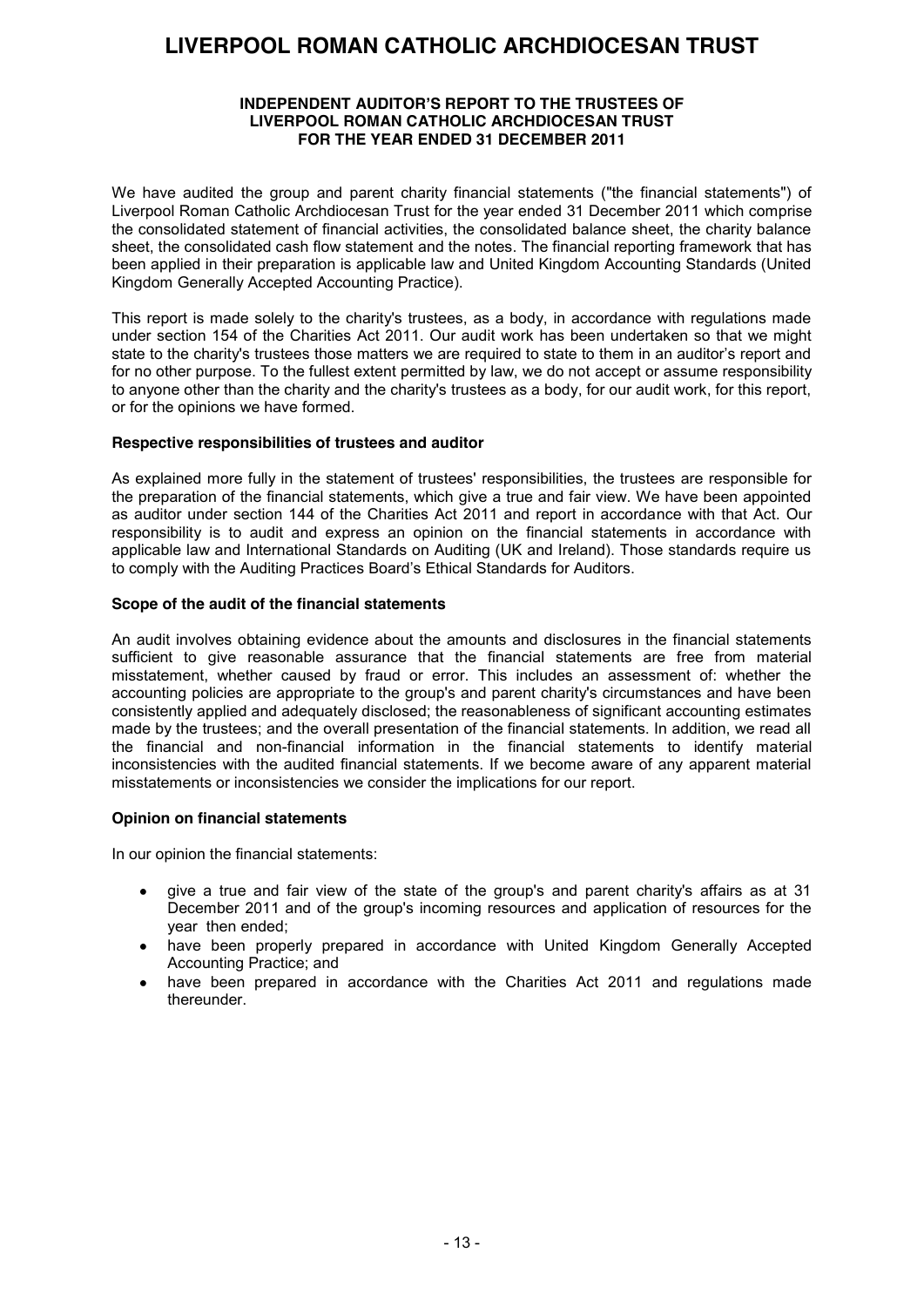### **INDEPENDENT AUDITOR'S REPORT TO THE TRUSTEES OF LIVERPOOL ROMAN CATHOLIC ARCHDIOCESAN TRUST FOR THE YEAR ENDED 31 DECEMBER 2011 (continued)**

# **Matters on which we are required to report by exception**

We have nothing to report in respect of the following matters where regulations made under the Charities Act 2011 requires us to report to you if, in our opinion:

- sufficient accounting records have not been kept in respect of the parent charity; or
- the parent charity financial statements do not accord with the accounting records; or  $\bullet$
- any information contained in the financial statements is inconsistent in any material respect with the trustees' report; or
- we have not received all the information and explanations we require for our audit.

**PKF (UK) LLP** Statutory auditor Liverpool, UK

18 October 2012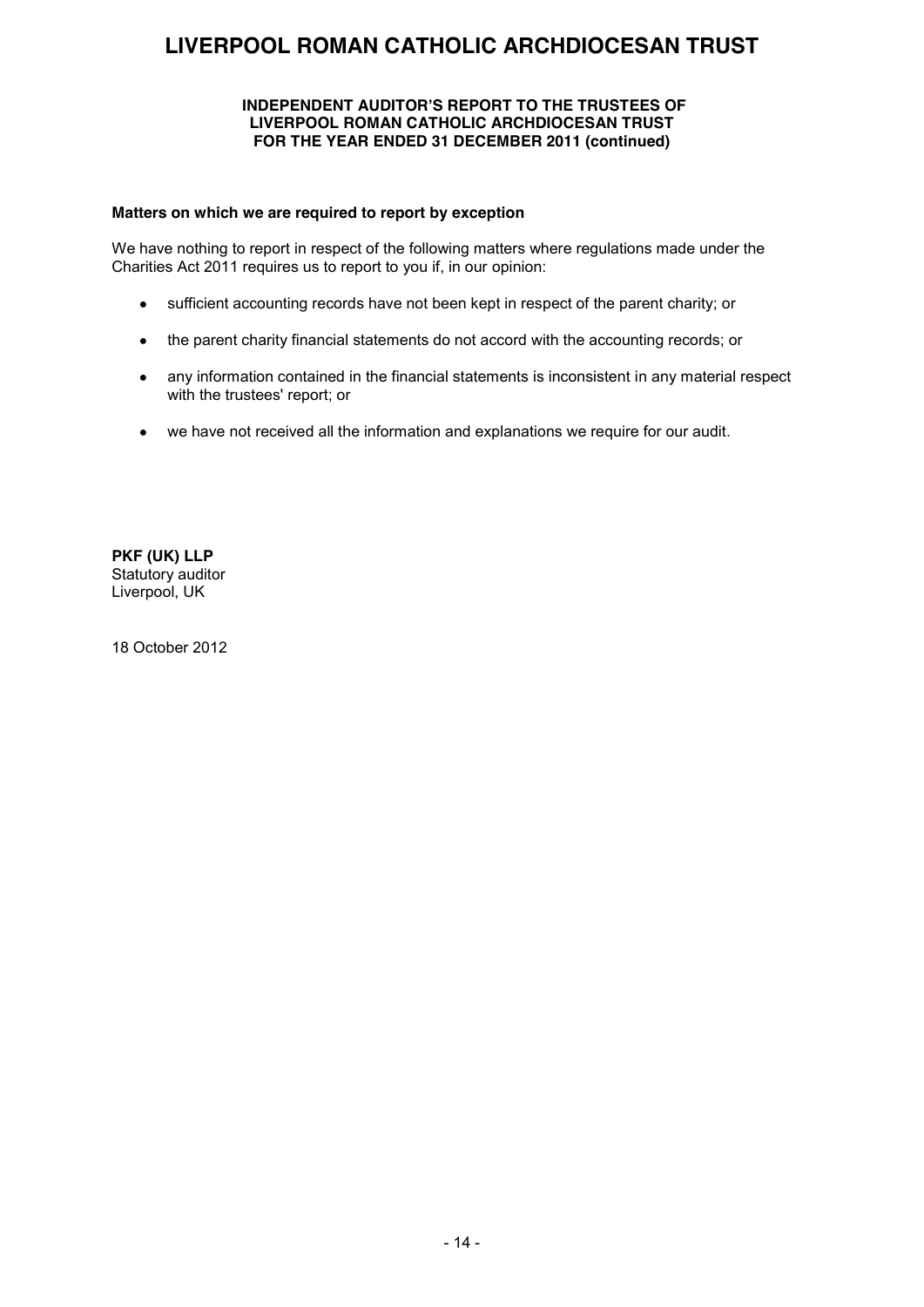### **LIVERPOOL ROMAN CATHOLIC ARCHDIOCESAN TRUST CONSOLIDATED STATEMENT OF FINANCIAL ACTIVITIES FOR THE YEAR ENDED 31 DECEMBER 2011**

|                                                                                  | <b>Note</b>                    | Parochial<br><b>Unrestricted</b><br><b>Funds</b><br>£000's | <b>Parochial</b><br><b>Designated</b><br><b>Funds</b><br>£000's | <b>Parochial</b><br><b>Restricted</b><br><b>Funds</b><br>£000's | <b>TOTAL</b><br>Parochial<br><b>Funds</b><br>£000's | Curial<br><b>Unrestricted</b><br><b>Funds</b><br>£000's | Curial<br><b>Designated</b><br>Funds<br>£000's | Curial<br><b>Restricted</b><br><b>Funds</b><br>£000's | <b>TOTAL</b><br>Curial<br><b>Funds</b><br>£000's | <b>TOTAL</b><br>2011<br>£000's | <b>TOTAL</b><br>2010<br>£000's |
|----------------------------------------------------------------------------------|--------------------------------|------------------------------------------------------------|-----------------------------------------------------------------|-----------------------------------------------------------------|-----------------------------------------------------|---------------------------------------------------------|------------------------------------------------|-------------------------------------------------------|--------------------------------------------------|--------------------------------|--------------------------------|
| <b>INCOMING RESOURCES</b>                                                        |                                |                                                            |                                                                 |                                                                 |                                                     |                                                         |                                                |                                                       |                                                  |                                | Restated                       |
| Incoming resources from generated funds                                          |                                |                                                            |                                                                 |                                                                 |                                                     |                                                         |                                                |                                                       |                                                  |                                |                                |
| Voluntary income                                                                 | 2.1                            | 9,854                                                      | 557                                                             | 1,936                                                           | 12,347                                              | 374                                                     | 172                                            | 318                                                   | 864                                              | 13,211                         | 13,358                         |
| Activities for generating funds                                                  | 2.2                            | 287                                                        |                                                                 |                                                                 | 287                                                 | 23,190                                                  |                                                |                                                       | 23,190                                           | 23,477                         | 23,627                         |
| Investment income                                                                | 2.3                            | 1,324                                                      | 246                                                             | $\overline{7}$                                                  | 1,577                                               | 397                                                     | 1,879                                          | 97                                                    | 2,373                                            | 3,950                          | 3,500                          |
| Incoming resources from charitable activities<br>Other incoming resources        | $\mathbf{3}$<br>$\overline{4}$ | 282<br>595                                                 |                                                                 |                                                                 | 282<br>595                                          | 239                                                     | 533<br>649                                     | $\overline{c}$                                        | 774<br>649                                       | 1,056<br>1,244                 | 1,266<br>481                   |
|                                                                                  |                                |                                                            |                                                                 |                                                                 |                                                     |                                                         |                                                |                                                       |                                                  |                                |                                |
| <b>TOTAL INCOMING RESOURCES</b>                                                  |                                | 12,342                                                     | 803                                                             | 1,943                                                           | 15,088                                              | 24,200                                                  | 3,233                                          | 417                                                   | 27,850                                           | 42,938                         | 42,232                         |
| <b>RESOURCES EXPENDED</b>                                                        |                                |                                                            |                                                                 |                                                                 |                                                     |                                                         |                                                |                                                       |                                                  |                                |                                |
| <b>Costs of generating funds</b>                                                 |                                |                                                            |                                                                 |                                                                 |                                                     |                                                         |                                                |                                                       |                                                  |                                |                                |
| Costs of activities for generating funds                                         |                                | (70)                                                       |                                                                 |                                                                 | (70)                                                | (23,026)                                                | (37)                                           |                                                       | (23,063)                                         | (23, 133)                      | (23, 139)                      |
| Investment management costs                                                      |                                | (106)                                                      | (38)                                                            |                                                                 | (144)                                               | (8)                                                     | (156)                                          | (4)                                                   | (168)                                            | (312)                          | (253)                          |
| <b>Charitable activities</b>                                                     | 5                              | (11, 791)                                                  | (100)                                                           | (1, 476)                                                        | (13, 367)                                           | (1, 152)                                                | (4,031)                                        | (422)                                                 | (5,605)                                          | (18, 972)                      | (20, 206)                      |
| <b>Governance costs</b>                                                          | 7                              |                                                            |                                                                 |                                                                 |                                                     |                                                         | (149)                                          |                                                       | (149)                                            | (149)                          | (176)                          |
| <b>TOTAL RESOURCES EXPENDED</b>                                                  |                                | (11, 967)                                                  | (138)                                                           | (1, 476)                                                        | (13,581)                                            | (24, 186)                                               | (4, 373)                                       | (426)                                                 | (28, 985)                                        | (42, 566)                      | (43, 774)                      |
| <b>NET (OUTGOING)/INCOMING RESOURCES</b><br><b>BEFORE TRANSFERS</b>              |                                | 375                                                        | 665                                                             | 467                                                             | 1,507                                               | 114                                                     | (1, 140)                                       | (9)                                                   | (1, 135)                                         | 372                            | (1, 542)                       |
| Gross transfers between funds                                                    | 22                             | (727)                                                      | 99                                                              | (579)                                                           | (1, 207)                                            | 162                                                     | 1,307                                          | (262)                                                 | 1,207                                            |                                |                                |
| <b>NET (OUTGOING)/INCOMING RESOURCES</b><br><b>BEFORE OTHER RECOGNISED GAINS</b> |                                | (352)                                                      | 764                                                             | (112)                                                           | 300                                                 | 176                                                     | 167                                            | (271)                                                 | 72                                               | 372                            | (1, 542)                       |
| <b>OTHER RECOGNISED GAINS/(LOSSES)</b>                                           |                                |                                                            |                                                                 |                                                                 |                                                     |                                                         |                                                |                                                       |                                                  |                                |                                |
| <b>Revaluation of investment properties</b>                                      | 10.1                           | 837                                                        |                                                                 |                                                                 | 837                                                 | 170                                                     | 1,790                                          |                                                       | 1,960                                            | 2,797                          | 2,283                          |
| Realised loss on investment properties                                           |                                | (370)                                                      |                                                                 |                                                                 | (370)                                               |                                                         |                                                |                                                       |                                                  | (370)                          | (100)                          |
| Unrealised gain/loss on deposits                                                 |                                |                                                            |                                                                 |                                                                 |                                                     |                                                         | 141                                            |                                                       | 141                                              | 141                            | 600                            |
| Unrealised gain/loss on investments                                              |                                | (1, 237)                                                   | (346)                                                           | (12)                                                            | (1, 595)                                            | (231)                                                   | (1,580)                                        | (195)                                                 | (2,006)                                          | (3,601)                        | 6,614                          |
| <b>NET MOVEMENT IN FUNDS</b>                                                     |                                | (1, 122)                                                   | 418                                                             | (124)                                                           | (828)                                               | 115                                                     | 518                                            | (466)                                                 | 167                                              | (661)                          | 7,855                          |
| Fund balances brought forward at 1 January 2011                                  |                                | 66,537                                                     | (2, 373)                                                        | 1,607                                                           | 65,771                                              | 7,957                                                   | 63,749                                         | 13,947                                                | 85,653                                           | 151,424                        | 143,569                        |
| FUND BALANCES CARRIED FORWARD AT 31<br>DECEMBER 2011                             | 23                             | 65,415                                                     | (1, 955)                                                        | 1,483                                                           | 64,943                                              | 8,072                                                   | 64,267                                         | 13,481                                                | 85,820                                           | 150,763                        | 151,424                        |

All amounts relate to continuing operations.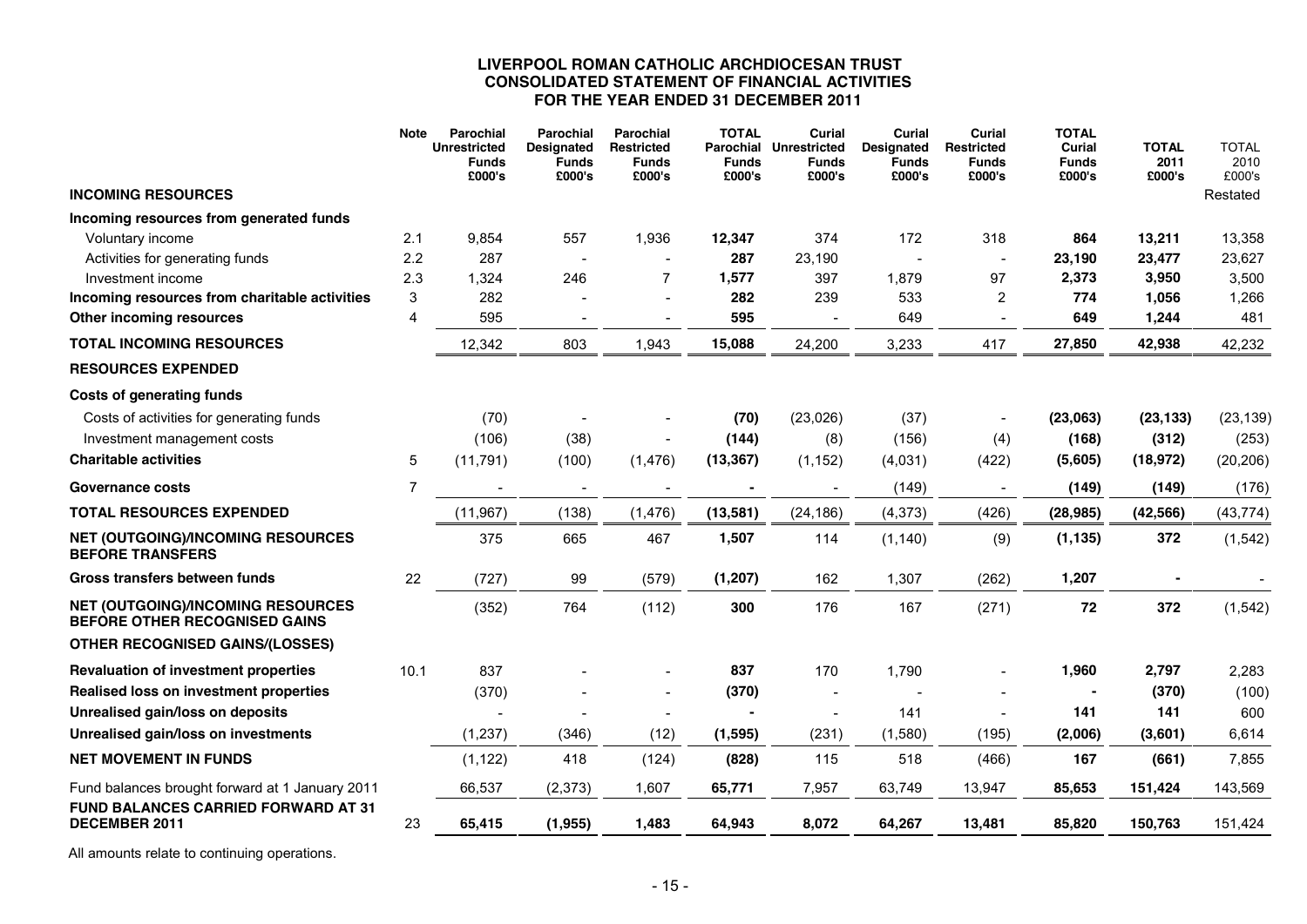# **CONSOLIDATED BALANCE SHEET AT 31 DECEMBER 2011**

|                                          | <b>Notes</b> | <b>Parochial</b><br>2011<br>£000's | <b>Curial</b><br>2011<br>£000's | <b>Total</b><br>2011<br>£000's | Parochial<br>2010<br>£000's | Curial<br>2010<br>£000's<br>Restated | Total<br>2010<br>£000's<br>Restated |
|------------------------------------------|--------------|------------------------------------|---------------------------------|--------------------------------|-----------------------------|--------------------------------------|-------------------------------------|
| <b>FIXED ASSETS</b>                      |              |                                    |                                 |                                |                             |                                      |                                     |
| <b>Tangible assets</b>                   |              |                                    |                                 |                                |                             |                                      |                                     |
| - investment properties                  | 10.1         | 8,577                              | 6,941                           | 15,518                         | 7,926                       | 8,724                                | 16,650                              |
| - other                                  | 10.3         | 17,233                             | 22,005                          | 39,238                         | 17,916                      | 22,460                               | 40,376                              |
|                                          |              | 25,810                             | 28,946                          | 54,756                         | 25,842                      | 31,184                               | 57,026                              |
| <b>Investments</b>                       | 11.1         | 32,834                             | 44,785                          | 77,619                         | 34,064                      | 46,901                               | 80,965                              |
| <b>Total Fixed Assets</b>                |              | 58,644                             | 73,731                          | 132,375                        | 59,906                      | 78,085                               | 137,991                             |
| <b>CURRENT ASSETS</b>                    |              |                                    |                                 |                                |                             |                                      |                                     |
| <b>Stock</b>                             |              |                                    | 677                             | 677                            |                             | 763                                  | 763                                 |
| <b>Debtors</b>                           |              |                                    |                                 |                                |                             |                                      |                                     |
| - due within one year                    | 12           | 2,558                              | 5,584                           | 8,142                          | 3,905                       | 3,508                                | 7,413                               |
| <b>Balance at bank</b>                   |              |                                    |                                 |                                |                             |                                      |                                     |
| including deposits                       |              | 16,473                             | 8,664                           | 25,137                         | 24,579                      | 2,752                                | 27,331                              |
|                                          |              | 19,031                             | 14,925                          | 33,956                         | 28,484                      | 7,023                                | 35,507                              |
| <b>LIABILITIES</b>                       |              |                                    |                                 |                                |                             |                                      |                                     |
| <b>Creditors</b>                         |              |                                    |                                 |                                |                             |                                      |                                     |
| - amounts falling due<br>within one year | 13           | (9,502)                            | (6,066)                         | (15, 568)                      | (14, 491)                   | (7, 583)                             | (22, 074)                           |
| <b>Parochial/Curial balances</b>         |              | (3, 230)                           | 3,230                           |                                | (8, 128)                    | 8,128                                |                                     |
| <b>Net current assets</b>                |              | 6,299                              | 12,089                          | 18,388                         | 5,865                       | 7,568                                | 13,433                              |
| <b>NET ASSETS</b>                        |              | 64,943                             | 85,820                          | 150,763                        | 65,771                      | 85,653                               | 151,424                             |
| <b>ACCUMULATED FUNDS</b>                 |              |                                    |                                 |                                |                             |                                      |                                     |
| Restricted funds                         | 14           | 1,483                              | 13,481                          | 14,964                         | 1,607                       | 13,947                               | 15,554                              |
| Unrestricted funds                       |              |                                    |                                 |                                |                             |                                      |                                     |
| - designated                             | 15           | (1, 955)                           | 64,267                          | 62,312                         | (2, 373)                    | 63,749                               | 61,376                              |
| - general                                |              | 65,415                             | 8,072                           | 73,487                         | 66,537                      | 7,957                                | 74,494                              |
|                                          |              | 64,943                             | 85,820                          | 150,763                        | 65,771                      | 85,653                               | 151,424                             |

The financial statements were approved and authorised for issue by the board of trustees on 18 October 2012 and signed on their behalf by

**Most Rev P Kelly Chairman of the Trustees**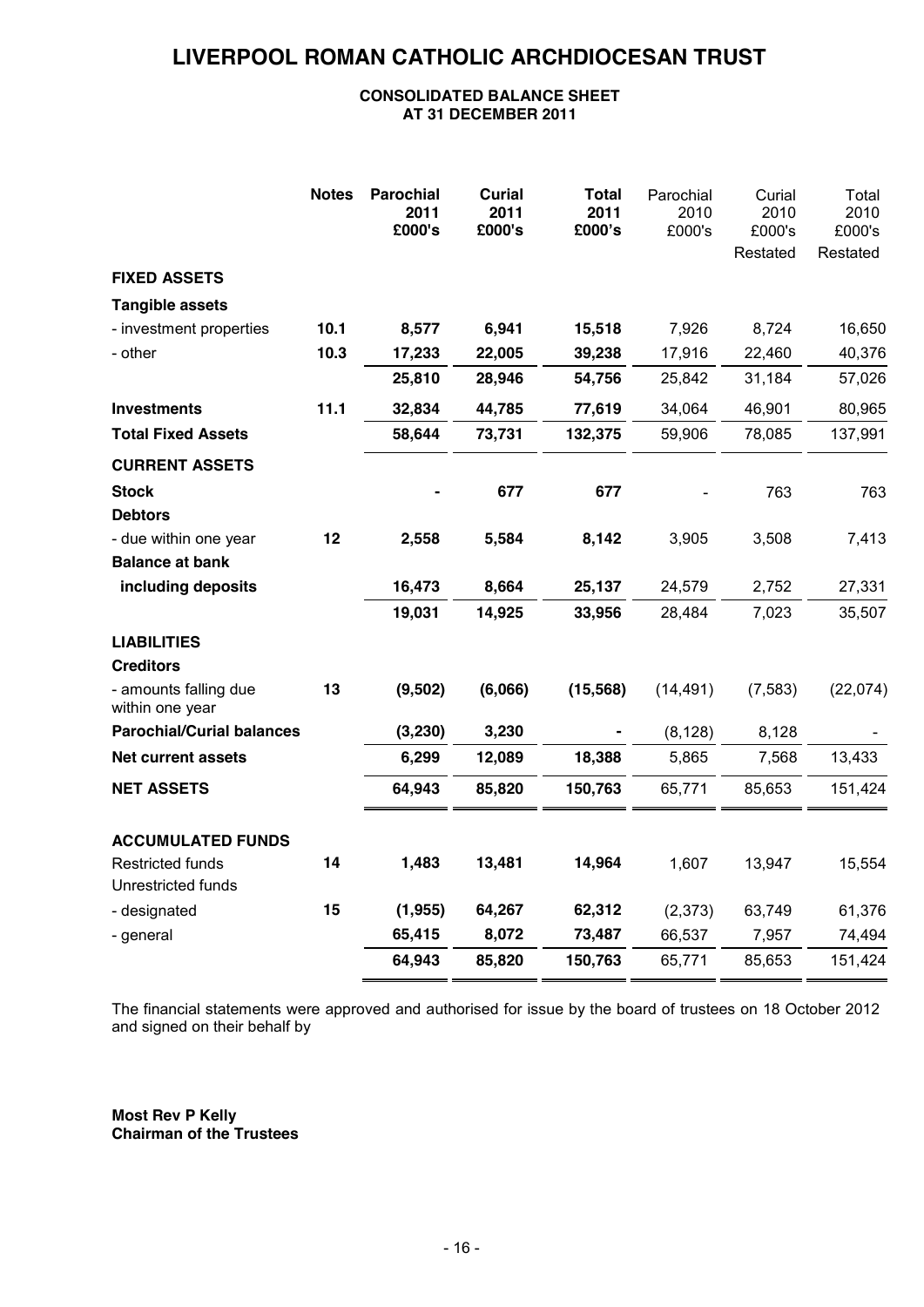# **CHARITY BALANCE SHEET AT 31 DECEMBER 2011**

|                                              | <b>Notes</b> | <b>Parochial</b><br>2011<br>£000's | <b>Curial</b><br>2011<br>£000's | <b>Total</b><br>2011<br>£000's | Parochial<br>2010<br>£000's | Curial<br>2010<br>£000's<br>Restated | Total<br>2010<br>£000's<br>Restated |
|----------------------------------------------|--------------|------------------------------------|---------------------------------|--------------------------------|-----------------------------|--------------------------------------|-------------------------------------|
| <b>FIXED ASSETS</b>                          |              |                                    |                                 |                                |                             |                                      |                                     |
| <b>Tangible assets</b>                       |              |                                    |                                 |                                |                             |                                      |                                     |
| - investment properties                      | 10.2         | 8,577                              | 5,699                           | 14,276                         | 7,926                       | 7,482                                | 15,408                              |
| - other                                      | 10.4         | 17,233                             | 3,926                           | 21,159                         | 17,916                      | 3,907                                | 21,823                              |
|                                              |              | 25,810                             | 9,625                           | 35,435                         | 25,842                      | 11,389                               | 37,231                              |
| <b>Investments</b>                           | 11.2         | 32,834                             | 41,711                          | 74,545                         | 34,064                      | 43,751                               | 77,815                              |
| Investment in related<br>companies           | 11.3         |                                    | 20,295                          | 20,295                         |                             | 19,660                               | 19,660                              |
| <b>Total Fixed Assets</b>                    |              | 58,644                             | 71,631                          | 130,275                        | 59,906                      | 74,800                               | 134,706                             |
| <b>CURRENT ASSETS</b>                        |              |                                    |                                 |                                |                             |                                      |                                     |
| <b>Debtors</b>                               |              |                                    |                                 |                                |                             |                                      |                                     |
| - due within one year                        | 12           | 2,558                              | 3,204                           | 5,762                          | 3,905                       | 1,570                                | 5,475                               |
| <b>Balance at bank</b><br>including deposits |              | 16,473                             | 9,489                           | 25,962                         | 24,579                      | 1,254                                | 25,833                              |
|                                              |              | 19,031                             | 12,693                          | 31,724                         | 28,484                      | 2,824                                | 31,308                              |
| <b>CREDITORS</b>                             |              |                                    |                                 |                                |                             |                                      |                                     |
| - amounts falling due<br>within one year     | 13           | (9,502)                            | (498)                           | (10,000)                       | (14, 491)                   | (3, 134)                             | (17, 625)                           |
| <b>Parochial/Curial balances</b>             |              | (3, 230)                           | 3,464                           | 234                            | (8, 128)                    | 10,129                               | 2,001                               |
| Net current assets                           |              | 6,299                              | 15,659                          | 21,958                         | 5,865                       | 9,819                                | 15,684                              |
| <b>NET ASSETS</b>                            |              | 64,943                             | 87,290                          | 152,233                        | 65,771                      | 84,619                               | 150,390                             |
| <b>ACCUMULATED FUNDS</b>                     |              |                                    |                                 |                                |                             |                                      |                                     |
| <b>Restricted funds</b>                      | 14           | 1,483                              | 12,684                          | 14,167                         | 1,607                       | 13,094                               | 14,701                              |
| Unrestricted funds                           |              |                                    |                                 |                                |                             |                                      |                                     |
| - designated                                 | 15           | (1, 955)                           | 64,257                          | 62,302                         | (2, 373)                    | 63,742                               | 61,369                              |
| - general                                    |              | 65,415                             | 10,349                          | 75,764                         | 66,537                      | 7,783                                | 74,320                              |
|                                              |              | 64,943                             | 87,290                          | 152,233                        | 65,771                      | 84,619                               | 150,390                             |

The financial statements were approved and authorised for issue by the board of trustees on 18 October 2012 and signed on their behalf by

# **Most Rev P Kelly Chairman of the Trustees**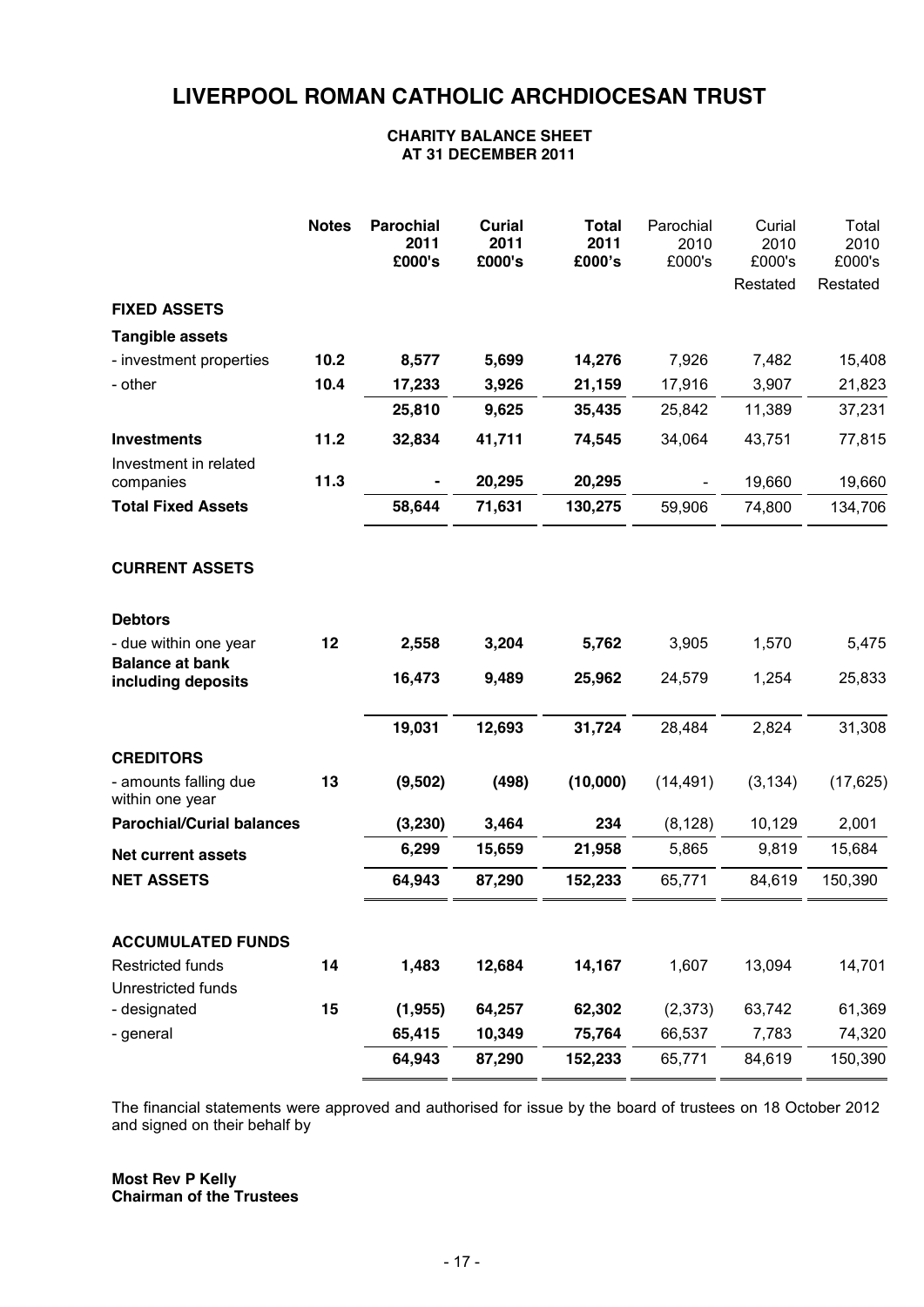# **CONSOLIDATED CASH FLOW STATEMENT FOR THE YEAR ENDED 31 DECEMBER 2011**

|                                                                                            | 2011           |          | 2010                 |          |
|--------------------------------------------------------------------------------------------|----------------|----------|----------------------|----------|
|                                                                                            | £000's         | £000's   | £000's               | £000's   |
|                                                                                            |                |          |                      | Restated |
| <b>Operating activities</b>                                                                |                |          |                      |          |
| Net incoming / (outgoing) resources (page 15)<br>Investment income and interest receivable | 372<br>(2,786) |          | (1, 542)<br>(2, 597) |          |
| (Profit) / Deficit on sale of fixed assets held for<br>Charity's own use                   | (1, 111)       |          | 79                   |          |
| Depreciation                                                                               | 1,687          |          | 2,043                |          |
| Decrease / (increase) in stock                                                             | 86             |          | (61)                 |          |
| (Increase) / Decrease in debtors                                                           | (652)          |          | 141                  |          |
| (Increase) in creditors                                                                    | (6, 506)       |          | (844)                |          |
| Net cash outflow from operating activities                                                 |                | (8,910)  |                      | (2,781)  |
| Return on investments and servicing of<br>finance                                          |                |          |                      |          |
| Investment income                                                                          |                | 2,355    |                      | 2,047    |
| Capital expenditure and financial investment                                               |                |          |                      |          |
| Purchase of tangible fixed assets                                                          | (893)          |          | (2, 239)             |          |
| Purchase of investment property                                                            | (435)          |          | (18)                 |          |
| Purchase of listed investments                                                             | (564)          |          | (1,520)              |          |
|                                                                                            | (1,892)        |          | (3, 777)             |          |
| Proceeds from sale of investment property                                                  | 4,178          |          |                      |          |
| Proceeds from sale of tangible fixed assets                                                | 1,271          |          | 36                   |          |
| Proceeds from sale of listed investments                                                   | 309            |          | 273                  |          |
| Net cash inflow / (outflow) from investing<br>activities                                   |                | 3,866    |                      | (3, 468) |
| <b>Management of liquid resources</b>                                                      |                |          |                      |          |
| Cash management income                                                                     |                | 354      |                      | 536      |
| Decrease in cash                                                                           |                | (2, 335) |                      | (3,666)  |
| Cash at 1 January 2011 (as restated)                                                       |                | 27,331   |                      | 30,937   |
| Unrealised gain on deposits                                                                |                | 141      |                      | 600      |
| Cash at 31 December 2011                                                                   |                | 25,137   |                      | 27,331   |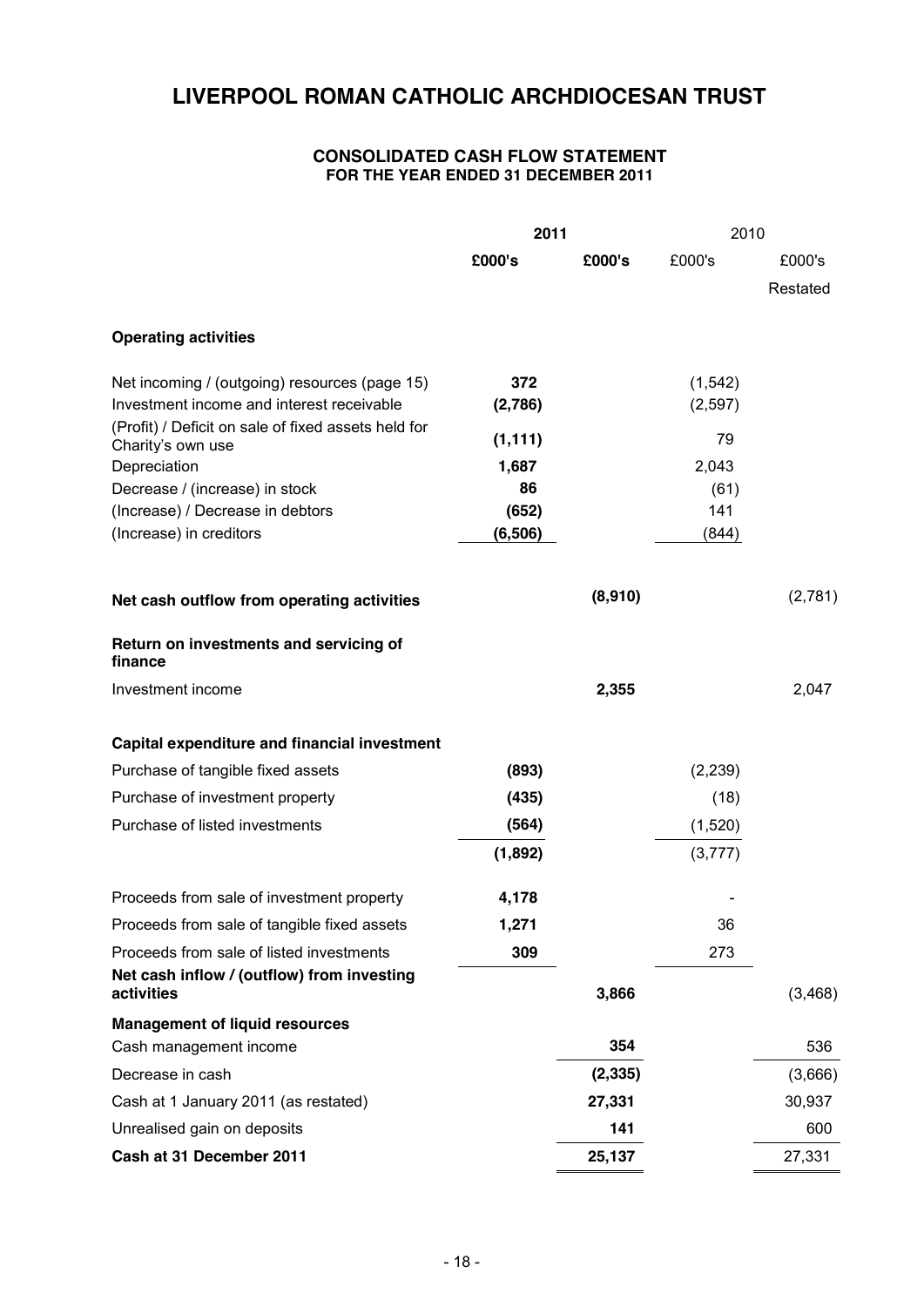### **NOTES AND ACCOUNTING POLICIES FOR THE YEAR ENDED 31 DECEMBER 2011**

### **1 PRINCIPAL ACCOUNTING POLICIES**

#### **1.1 Basis of preparation**

The financial statements have been prepared in accordance with the Charities Accounts & Report Regulations 2005, the Charities Act, current statutory requirements and the Statement of Recommended Practice "Accounting and Reporting by Charities" (SORP 2005) and with applicable accounting standards issued by the UK Accountancy bodies.

They are prepared under the historical cost convention modified by the revaluation of investments and investment properties which are included at market value.

#### **1.2 Basis of consolidation**

The consolidated financial statements include those of the subsidiary undertakings which are consolidated on a line by line basis using appropriate headings for those subsidiaries which prepare their accounts under the Companies Act or SORP formats. No separate statement of financial activities has been prepared for the charity.

The consolidated accounts also include the net assets and transactions of other charities under the control of the charity.

The accounts do not include the net assets and results of connected charities.

#### **1.3 Incoming resources**

Incoming resources are included in the Consolidated Statement of Financial Activities on the basis of amounts receivable for the year. Income from commercial activities is included in the period that the relevant services are provided or goods supplied. Legacies and donations are recognised when the archdiocese has certainty of receipt, becomes legally entitled to them and they can be measured in financial terms with sufficient reliability.

The charity receives substantial voluntary help in the work of the archdiocese but it is not possible to place a financial value on this work and no amounts are therefore included in the financial statements for the value of services donated by volunteers. Gifts of fixed assets are included at valuation and the equivalent is recorded as donation income.

Grants receivable are included in the Consolidated Statement of Financial Activities as soon as the conditions attaching to the grant are satisfied. Grants are mainly in relation to capital projects.

#### **1.4 Resources expended**

Resources expended are included in the Consolidated Statement of Financial Activities on the accruals basis. These are based on the amounts payable for work done or services provided in the year.

#### **Costs of generating funds**

Costs of generating funds comprises all costs relating to attracting voluntary income, the costs incurred in subsidiary trading and investment management fees.

#### **Charitable activities expenditure**

Charitable activities expenditure includes the costs identified as wholly or mainly attributable to achieving the charitable objectives of the charity, including direct staff costs, other direct costs, and apportioned support costs.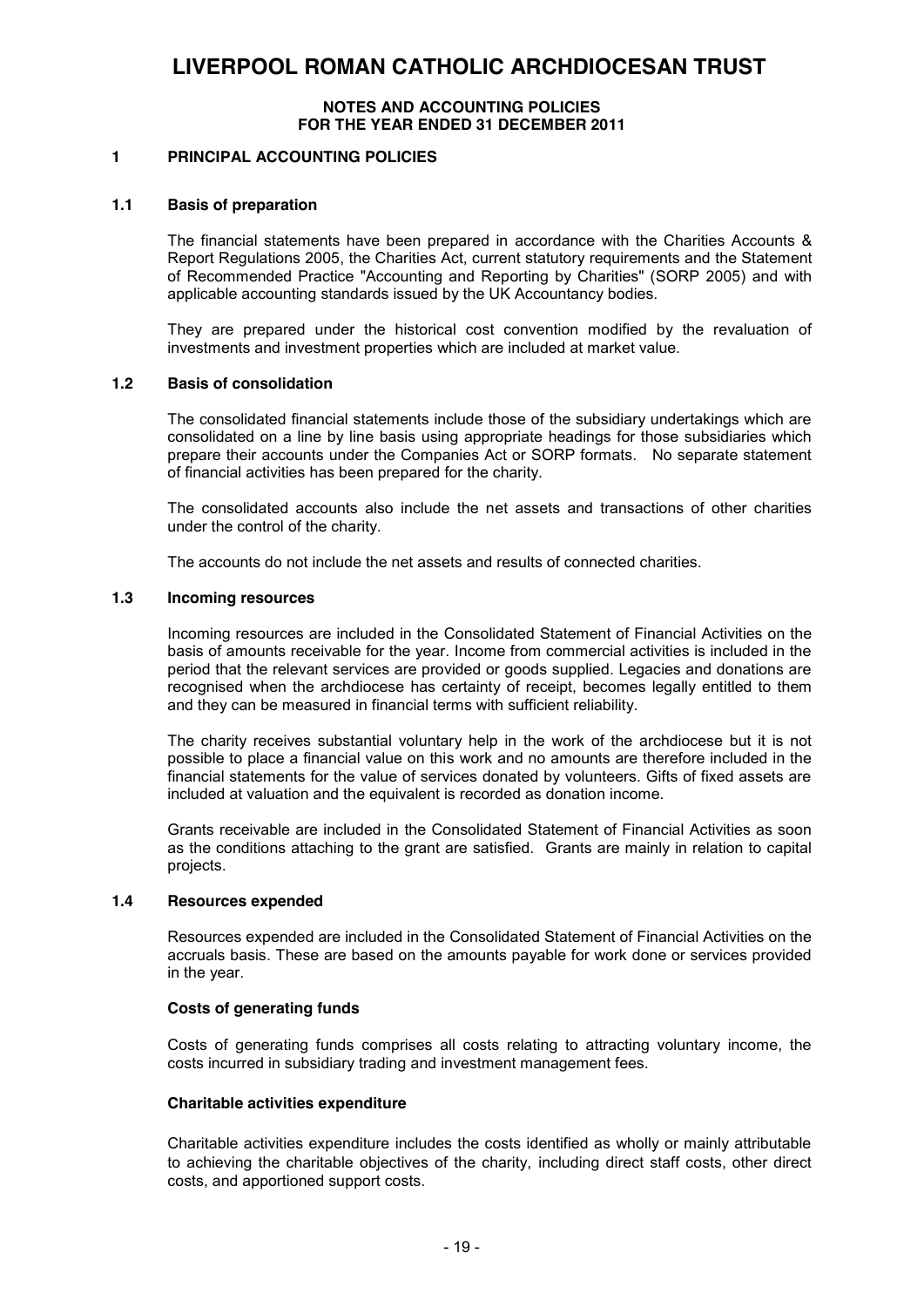### **NOTES AND ACCOUNTING POLICIES FOR THE YEAR ENDED 31 DECEMBER 2011**

#### **PRINCIPAL ACCOUNTING POLICIES (continued)**

### **Governance costs**

Governance costs are those costs related to the governance of the charity, to allow it to operate, and to generate information for public accountability. Direct costs will include audit and accountancy, legal advice to trustees and costs of trustees meetings.

#### **Support costs**

All support costs are borne by Central Funds and have been apportioned to governance costs and charitable activities. The share of support costs attributable to governance reflects costs incurred in the preparation of the statutory accounts and the remaining costs have been allocated pro-rata based upon the charitable activity's share of central expenditure.

#### **1.5 Investments and investment gains and losses**

Investments and investment properties are included in the financial statements at open market value.

Realised and unrealised gains and losses on investments and investment properties are dealt with in the Consolidated Statement of Financial Activities.

Unrealised gains and losses are calculated as the movement in market value during the year. Realised gains are calculated as the difference between disposal proceeds and market value brought forward.

### **1.6 Tangible fixed assets – other than property**

The cost of motor vehicles, computer equipment, office equipment and fixtures and fittings is capitalised and depreciation is provided to write off the original cost, less any estimated residual value, over the expected useful life of the assets concerned. The rates of depreciation applied are as follows:

|                       | % of cost |
|-----------------------|-----------|
|                       | per annum |
| Motor vehicles        | 25        |
| Computer equipment    | 25        |
| Office equipment and  |           |
| fixtures and fittings | 20        |

Suitable capitalisation thresholds are adopted in the entities comprising the Archdiocese.

#### **1.7 Tangible fixed assets - Functional church property**

Prior to 31 December 1997 capital expenditure on functional church property was written off in full as incurred.

At 31 December 1997 the trustees considered that a reasonable approximation of the net book value of the functional church property held would be established by discounting the insurance values of those assets by 90%. This was the policy employed to include these assets on the balance sheet at estimated historic cost net of accumulated depreciation.

From 1 January 1998 to 31 December 2008 the cost of functional church property was capitalised and depreciated over its expected useful life of 20 years. From 2009 listed properties and other functional church properties have been depreciated over useful economic lives of 100 years and 50 years respectively. Commercial properties are considered to have useful economic lives of 20 years.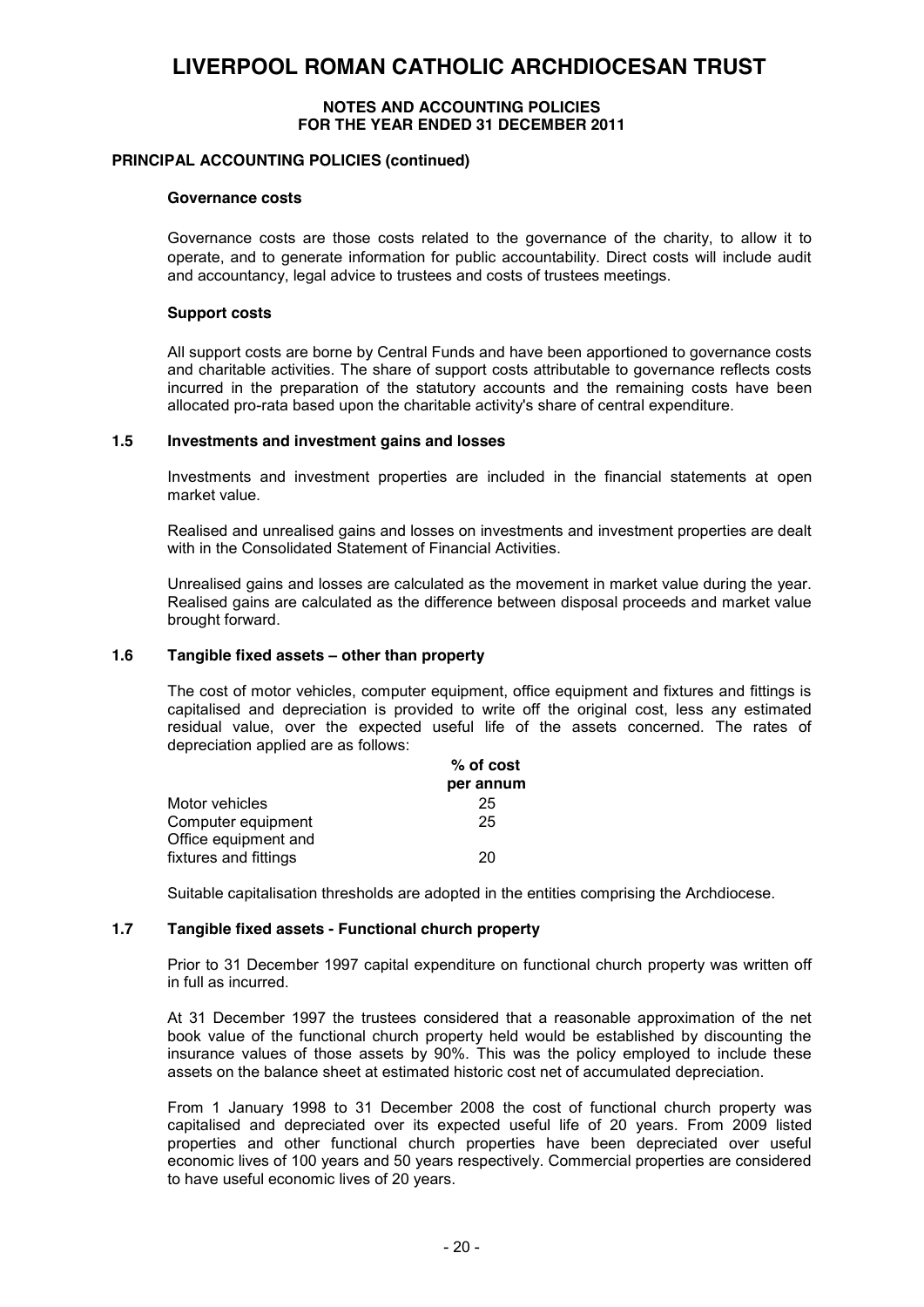### **NOTES AND ACCOUNTING POLICIES FOR THE YEAR ENDED 31 DECEMBER 2011**

# **PRINCIPAL ACCOUNTING POLICIES (continued)**

Works of art, treasures and plate are not capitalised in these accounts as they are historic, have extraordinarily long lives and are worth preserving in perpetuity. They are considered to be heritage assets for the purposes of SORP 2005. The trustees consider that it would be prejudicial to the safe custody of these assets to disclose details of their values and usage in the accounts.

Where functional church property is no longer operational, impairment is fully recognised unless there is an investment value.

### **1.8 Tangible fixed assets - School property**

The freehold of the land and buildings legally owned by the archdiocese and occupied rentfree on behalf of the trustees of the governing bodies of catholic voluntary aided schools, which are separate charities and publicly funded, are valued at £Nil. The trustees consider that no meaningful value can be attributed to these assets, since they are not used directly by the archdiocese, do not generate income and cannot be disposed of in the open market or put to alternative use while such occupation, which may be indefinite, continues.

#### **1.9 Impairment**

The carrying amounts of the archdiocese's fixed assets are reviewed at each balance sheet date to determine whether there is any indication of impairment. If any such indication exists the asset's recoverable amount is estimated. An impairment loss is recognised wherever the carrying amount of an asset exceeds its recoverable amount and is recognised in the Consolidated Statement of Financial Activities.

### **1.10 Taxation**

No provision is made for taxation as the charity is entitled to the various exemptions afforded by the Income Tax Act 2007.

#### **1.11 Stocks**

Stocks are stated at the lower of cost and net realisable value.

#### **1.12 Pension scheme**

The charity and eligible employees make defined contributions to a group personal pension scheme. Contributions are also paid to the Teachers Pension Superannuation Fund on which further information is given in note 19 to the financial statements. Contributions payable are charged as Resources Expended in the Consolidated Statement of Financial Activities.

#### **1.13 Operating leases**

Operating leases in respect of equipment are charged as resources expended on a straight line basis over the period of the lease. Such operating leases mainly relate to parishes and parish centres.

#### **1.14 Recognition of liabilities**

Liabilities are recognised as soon as there is a legal or constructive obligation committing the archdiocese to pay out resources.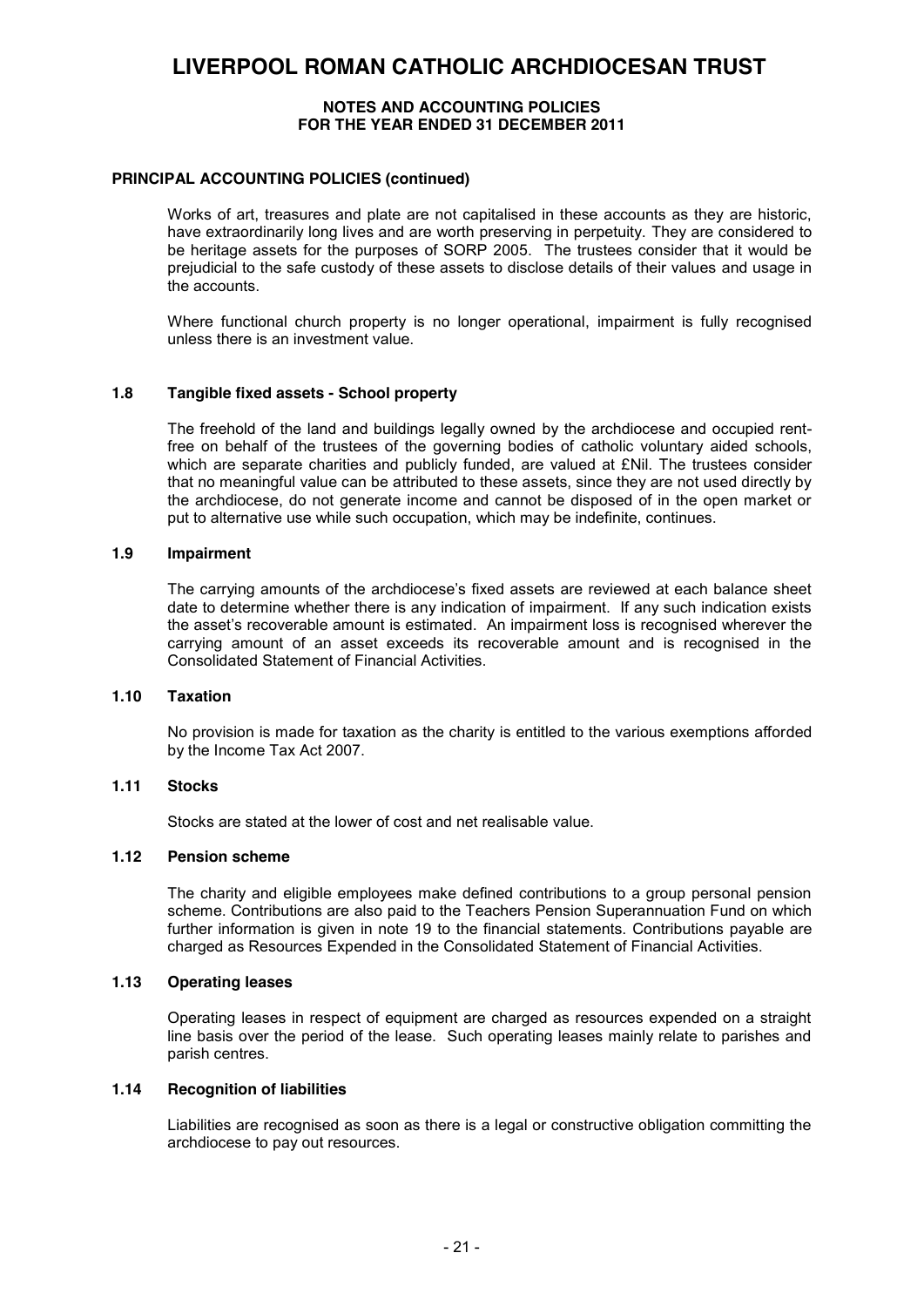### **NOTES AND ACCOUNTING POLICIES FOR THE YEAR ENDED 31 DECEMBER 2011**

# **PRINCIPAL ACCOUNTING POLICIES (continued)**

### **1.15 Liquid resources**

Liquid resources are those associated with the cash management of the archdiocese.

### **1.16 Fund accounting**

The archdiocese has the following funds which are shown separately in the financial statements.

### **Restricted funds**

Restricted funds are funds that are used in accordance with specific restrictions imposed by donors or that have been raised by the charity for particular purposes. The costs of raising and administering such funds are charged against the specific fund. Details of the restricted funds held are provided in note 14 to the financial statements.

### **Unrestricted funds – Designated**

Designated funds are unrestricted funds that have been set aside by the trustees for specific purposes and are detailed in note 15 to the financial statements.

### **Unrestricted funds – General**

Unrestricted funds are funds which are available for use at the discretion of the trustees in furtherance of the objects of the charity and which have not been designated for other purposes.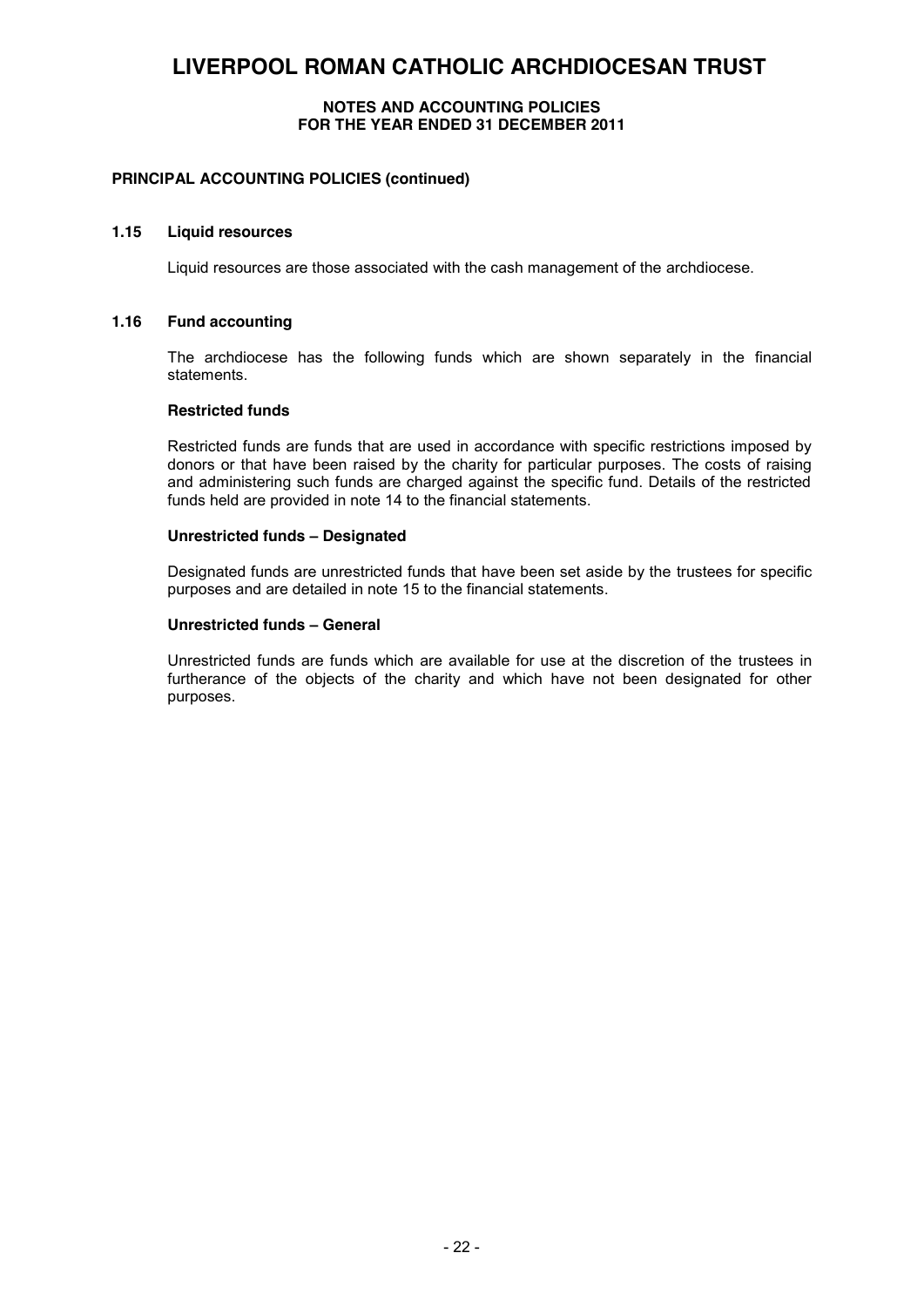| $\overline{2}$ | <b>INCOMING RESOURCES FROM</b><br><b>GENERATED FUNDS</b>          | <b>Unrestricted</b><br><b>Funds</b><br>£000's | <b>Designated</b><br><b>Funds</b><br>£000's | <b>Restricted</b><br><b>Funds</b><br>£000's | 2011<br>£000's | 2010<br>£000's |
|----------------|-------------------------------------------------------------------|-----------------------------------------------|---------------------------------------------|---------------------------------------------|----------------|----------------|
|                | 2.1 Voluntary income                                              |                                               |                                             |                                             |                |                |
|                | <b>PAROCHIAL</b>                                                  |                                               |                                             |                                             |                |                |
|                | Donations                                                         | 2,545                                         | 30                                          |                                             | 2,575          | 2,700          |
|                | Collections                                                       | 6,739                                         |                                             | 1,936                                       | 8,675          | 9,130          |
|                | Legacies                                                          | 570                                           |                                             |                                             | 570            | 98             |
|                | Other income                                                      |                                               | 527                                         |                                             | 527            | 431            |
|                |                                                                   | 9,854                                         | 557                                         | 1,936                                       | 12,347         | 12,359         |
|                | <b>CURIAL (restated)</b>                                          |                                               |                                             |                                             |                |                |
|                | Donations                                                         | 138                                           | 43                                          | 91                                          | 272            | 224            |
|                | Collections                                                       | 76                                            |                                             | 30                                          | 106            | 104            |
|                | Legacies                                                          | 160                                           | 129                                         | 197                                         | 486            | 671            |
|                |                                                                   | 374                                           | 172                                         | 318                                         | 864            | 999            |
|                | <b>TOTAL</b>                                                      | 10,228                                        | 729                                         | 2,254                                       | 13,211         | 13,358         |
|                |                                                                   |                                               |                                             |                                             |                |                |
|                | 2.2 Activities for generating funds                               |                                               |                                             |                                             |                |                |
|                | <b>PAROCHIAL</b>                                                  |                                               |                                             |                                             |                |                |
|                | Fundraising                                                       | 287                                           |                                             |                                             | 287            | 297            |
|                |                                                                   | 287                                           |                                             |                                             | 287            | 297            |
|                | <b>CURIAL (restated)</b>                                          |                                               |                                             |                                             |                |                |
|                | Fundraising                                                       | 12                                            |                                             |                                             | 12             | 11             |
|                | External income from trading<br>subsidiaries as listed in note 20 | 23,178                                        |                                             | $\overline{\phantom{0}}$                    | 23,178         | 23,319         |
|                |                                                                   | 23,190                                        | $\overline{a}$                              | $\overline{\phantom{0}}$                    | 23,190         | 23,330         |
|                | <b>TOTAL</b>                                                      | 23,477                                        |                                             |                                             | 23,477         | 23,627         |
|                | 2.3 Investment Income                                             |                                               |                                             |                                             |                |                |
|                | <b>PAROCHIAL</b>                                                  |                                               |                                             |                                             |                |                |
|                | Interest and income receivable<br>from unitised portfolio         | 634                                           | 246                                         | $\overline{7}$                              | 887            | 822            |
|                | Rents and other income                                            | 690                                           |                                             |                                             | 690            | 601            |
|                |                                                                   |                                               | 246                                         | $\overline{7}$                              |                |                |
|                |                                                                   | 1,324                                         |                                             |                                             | 1,577          | 1,423          |
|                | <b>CURIAL</b> (restated)                                          |                                               |                                             |                                             |                |                |
|                | Interest and income receivable<br>from unitised portfolio         | 148                                           | 1,654                                       | 97                                          | 1,899          | 1,777          |
|                | Rents and other income                                            | 249                                           | 225                                         |                                             | 474            | 300            |
|                |                                                                   | 397                                           | 1,879                                       | 97                                          | 2,373          | 2,077          |
|                | <b>TOTAL</b>                                                      | 1,721                                         | 2,125                                       | 104                                         | 3,950          | 3,500          |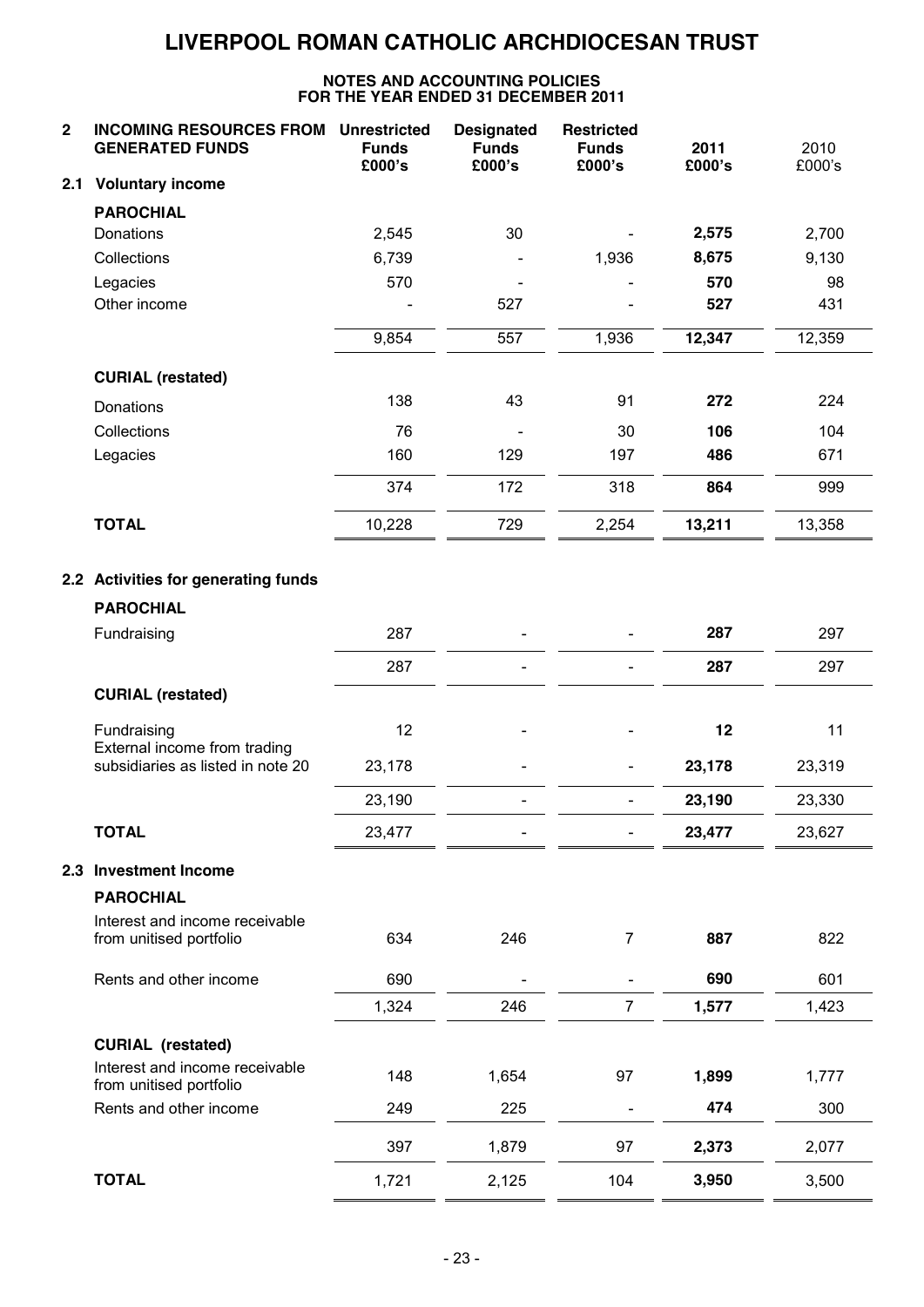| 3 | <b>INCOMING RESOURCES FROM Unrestricted</b><br><b>CHARITABLE ACTIVITIES</b>               | <b>Funds</b><br>£000's | <b>Designated</b><br><b>Funds</b><br>£000's | <b>Restricted</b><br><b>Funds</b><br>£000's | 2011<br>£000's | 2010<br>£000's |
|---|-------------------------------------------------------------------------------------------|------------------------|---------------------------------------------|---------------------------------------------|----------------|----------------|
|   | <b>PAROCHIAL</b>                                                                          |                        |                                             |                                             |                |                |
|   | Piety stall                                                                               | 173                    |                                             |                                             | 173            | 164            |
|   | Newspapers                                                                                | 109                    |                                             |                                             | 109            | 137            |
|   |                                                                                           | 282                    | $\overline{a}$                              |                                             | 282            | 301            |
|   | <b>CURIAL</b> (restated)                                                                  |                        |                                             |                                             |                |                |
|   | Cemetery fees                                                                             | 239                    |                                             | $\qquad \qquad \blacksquare$                | 239            | 267            |
|   | <b>School Contribution Scheme</b>                                                         |                        | 258                                         |                                             | 258            | 231            |
|   | Inspection fees and course income                                                         |                        | 151                                         |                                             | 151            | 109            |
|   | Other                                                                                     |                        | 124                                         | $\overline{c}$                              | 126            | 358            |
|   |                                                                                           | 239                    | 533                                         | $\overline{c}$                              | 774            | 965            |
|   | <b>TOTAL</b>                                                                              | 521                    | 533                                         | $\overline{c}$                              | 1,056          | 1,266          |
| 4 | <b>OTHER INCOMING</b><br><b>RESOURCES</b>                                                 |                        |                                             |                                             |                |                |
|   | <b>PAROCHIAL</b><br>Gain on disposal of fixed<br>assets held for the charity's own<br>use | 595                    |                                             |                                             | 595            | (95)           |
|   | <b>CURIAL</b>                                                                             |                        |                                             |                                             |                |                |
|   | Gain on disposal of fixed assets<br>held for the charity's own use.                       |                        | 516                                         |                                             | 516            | 16             |
|   | Other                                                                                     | -                      | 133                                         | $\overline{\phantom{a}}$                    | 133            | 560            |
|   |                                                                                           |                        | 649                                         |                                             | 649            | 576            |
|   | <b>TOTAL</b>                                                                              | 595                    | 649                                         |                                             | 1,244          | 481            |
| 5 | <b>CHARITABLE ACTIVITIES</b>                                                              |                        |                                             |                                             |                |                |
|   | <b>PAROCHIAL</b>                                                                          |                        |                                             |                                             |                |                |
|   | <b>Clergy</b>                                                                             |                        |                                             |                                             |                |                |
|   | Clergy allowances                                                                         | 816                    |                                             |                                             | 816            | 884            |
|   | Travel                                                                                    | 255                    |                                             |                                             | 255            | 240            |
|   | Healthcare                                                                                |                        |                                             |                                             |                | (12)           |
|   | Supply                                                                                    | 104                    |                                             |                                             | 104            | 98             |
|   | Other                                                                                     | 364                    |                                             |                                             | 364            | 369            |
|   |                                                                                           | 1,539                  |                                             |                                             | 1,539          | 1,579          |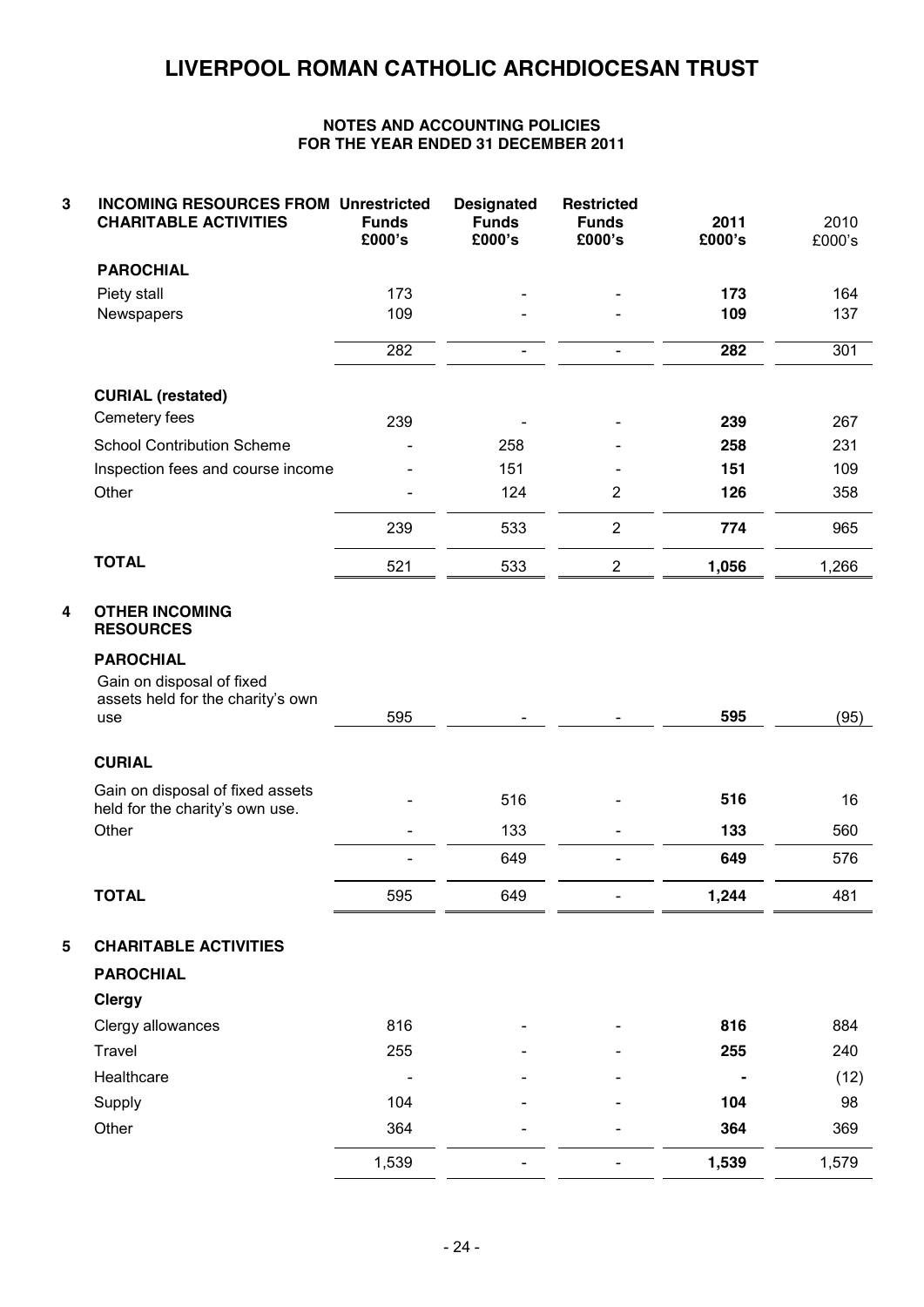| 5<br><b>CHARITABLE ACTIVITIES</b> | <b>Unrestricted</b><br><b>Funds</b><br>£000's | <b>Designated</b><br><b>Funds</b><br>£000's | <b>Restricted</b><br><b>Funds</b><br>£000's | 2011<br>£000's | 2010<br>£000's<br>Restated |
|-----------------------------------|-----------------------------------------------|---------------------------------------------|---------------------------------------------|----------------|----------------------------|
| <b>Pastoral</b>                   |                                               |                                             |                                             |                |                            |
| Diocesan and other collections    |                                               |                                             | 1,476                                       | 1,476          | 1,756                      |
| Liturgical and pastoral costs     | 1,129                                         |                                             |                                             | 1,129          | 1,064                      |
| Lay personnel costs               | 1,009                                         |                                             |                                             | 1,009          | 1,022                      |
| Housekeeping and hospitality      | 385                                           |                                             |                                             | 385            | 423                        |
| Printing, postage, stationery     | 258                                           |                                             |                                             | 258            | 267                        |
| Equipment hire                    | 151                                           |                                             |                                             | 151            | 163                        |
| Telephone                         | 151                                           |                                             |                                             | 151            | 156                        |
| Professional fees                 | 85                                            |                                             |                                             | 85             | 94                         |
| Other office                      | 102                                           |                                             |                                             | 102            | 100                        |
| Piety stall                       | 129                                           |                                             |                                             | 129            | 132                        |
| Newspapers                        | 151                                           |                                             |                                             | 151            | 161                        |
| Miscellaneous                     | 381                                           |                                             |                                             | 381            | 585                        |
|                                   | 3,931                                         |                                             | 1,476                                       | 5,407          | 5,921                      |
| <b>Education</b>                  |                                               |                                             |                                             |                |                            |
| School building projects          |                                               | 100                                         |                                             | 100            | 826                        |
| <b>Property</b>                   |                                               |                                             |                                             |                |                            |
| Repairs and maintenance           | 3,439                                         |                                             | $\blacksquare$                              | 3,439          | 3,546                      |
| Depreciation                      | 687                                           |                                             |                                             | 687            | 548                        |
| Heat and light                    | 972                                           |                                             |                                             | 972            | 1,130                      |
| Insurance                         | 617                                           |                                             |                                             | 617            | 561                        |
| Council tax and water rates       | 355                                           |                                             |                                             | 355            | 370                        |
| Grounds maintenance               | 251                                           |                                             |                                             | 251            | 265                        |
|                                   | 6,321                                         | $\overline{\phantom{0}}$                    | $\overline{\phantom{0}}$                    | 6,321          | 6,420                      |
|                                   | 10,252                                        | 100                                         | 1,476                                       | 11,828         | 14,746                     |
| <b>CURIAL</b>                     |                                               |                                             |                                             |                |                            |
| <b>Clergy</b>                     |                                               |                                             |                                             |                |                            |
| Cathedral                         | 58                                            |                                             |                                             | 58             | 58                         |
| Priests' Training Fund            |                                               |                                             | 289                                         | 289            | 336                        |
| Retirement costs                  |                                               | 789                                         |                                             | 789            | 698                        |
| Permanent Diaconate               |                                               | 17                                          |                                             | 17             | 15                         |
| Sabbatical Fund                   |                                               |                                             |                                             |                | 6                          |
| Share of central support costs    |                                               | 48                                          |                                             | 48             | 55                         |
| Other                             |                                               | 131                                         |                                             | 131            | 163                        |
|                                   | 58                                            | 985                                         | 289                                         | 1,332          | 1,331                      |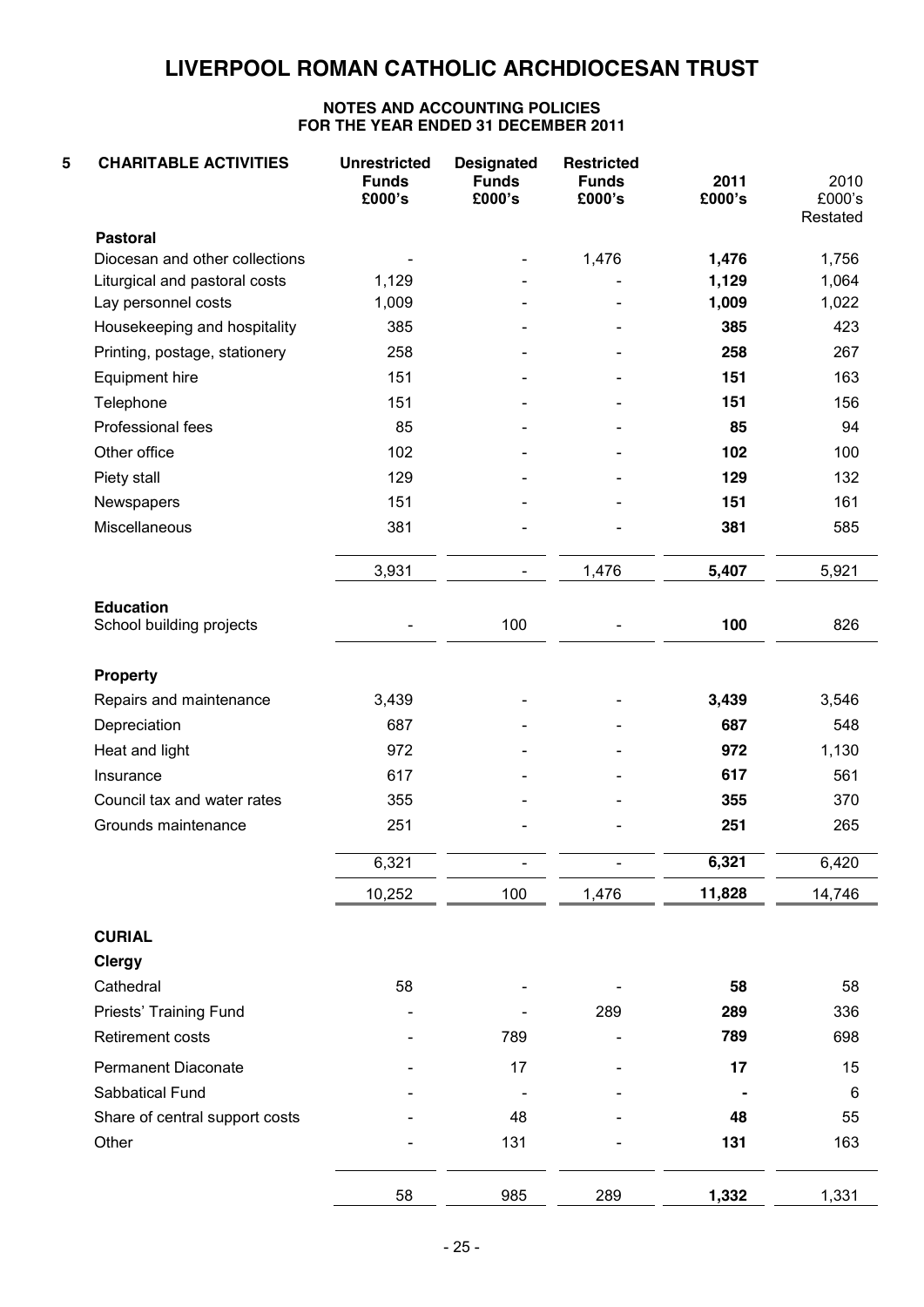| 5 | <b>CHARITABLE ACTIVITIES</b>   | <b>Unrestricted</b><br><b>Funds</b><br>£000's | <b>Designated</b><br><b>Funds</b><br>£000's | <b>Restricted</b><br><b>Funds</b><br>£000's | 2011<br>£000's | 2010<br>£000's<br>Restated |
|---|--------------------------------|-----------------------------------------------|---------------------------------------------|---------------------------------------------|----------------|----------------------------|
|   | <b>Pastoral</b>                |                                               |                                             |                                             |                |                            |
|   | Cathedral                      | 308                                           |                                             | 17                                          | 325            | 346                        |
|   | Cemeteries                     | 264                                           |                                             |                                             | 264            | 250                        |
|   | Curial                         |                                               | 36                                          |                                             | 36             | 55                         |
|   | Tribunal                       |                                               | 90                                          |                                             | 90             | 81                         |
|   | Pastoral Formation             |                                               | 233                                         |                                             | 233            | 182                        |
|   | Justice and Peace              |                                               | 50                                          |                                             | 50             | 50                         |
|   | Youth                          |                                               | 123                                         |                                             | 123            | 117                        |
|   | <b>Child Protection</b>        |                                               | 111                                         |                                             | 111            | 83                         |
|   | <b>National levies</b>         |                                               | 202                                         |                                             | 202            | 247                        |
|   | Parish reorganisation          |                                               | $\overline{2}$                              |                                             | $\mathbf 2$    | 12                         |
|   | Chaplaincies                   |                                               | 140                                         |                                             | 140            | 169                        |
|   | Ecumenical grants              |                                               | 44                                          |                                             | 44             | 41                         |
|   | Share of central support costs |                                               | 420                                         |                                             | 420            | 381                        |
|   | Other                          | 170                                           | 294                                         | 116                                         | 580            | 474                        |
|   |                                | 742                                           | 1,745                                       | 133                                         | 2,620          | 2,488                      |
|   | <b>Education</b>               |                                               |                                             |                                             |                |                            |
|   | <b>Christian Education</b>     |                                               | 304                                         |                                             | 304            | 264                        |
|   | <b>Schools Department</b>      |                                               | 520                                         |                                             | 520            | 524                        |
|   | Share of central support costs |                                               | 267                                         |                                             | 267            | 244                        |
|   |                                | $\blacksquare$                                | 1,091                                       | $\overline{\phantom{0}}$                    | 1,091          | 1,032                      |
|   | <b>Property</b>                |                                               |                                             |                                             |                |                            |
|   | Cathedral                      | 352                                           |                                             |                                             | 352            | 341                        |
|   | Depreciation                   |                                               | 83                                          |                                             | 83             | 89                         |
|   | Share of central support costs |                                               | 51                                          |                                             | 51             | 64                         |
|   | Other                          |                                               | 76                                          |                                             | 76             | 115                        |
|   |                                | 352                                           | 210                                         |                                             | 562            | 609                        |
|   |                                | 1,152                                         | 4,031                                       | 422                                         | 5,605          | 5,460                      |
|   | <b>TOTAL</b>                   | 12,943                                        | 4,131                                       | 1,898                                       | 18,972         | 20,206                     |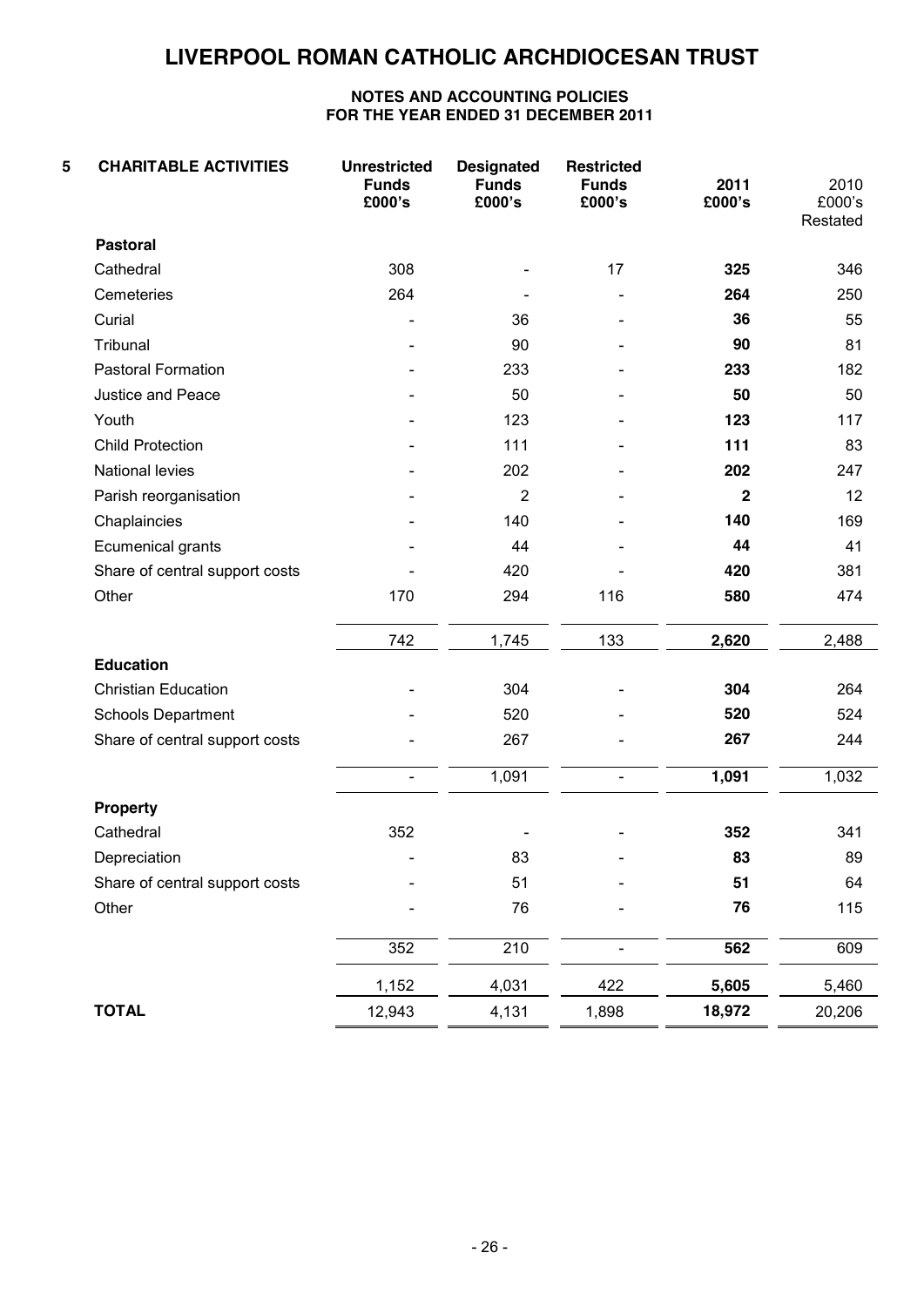| 6 | <b>SUPPORT COSTS</b>      | <b>Clergy</b><br><b>Support</b><br>£000's | Pastoral<br>£000's | <b>Education</b><br>£000's | <b>Property</b><br>£000's | <b>Total</b><br>allocated to<br>charitable<br>activities<br>£000's | Governance<br><b>Costs</b><br>£000's | <b>Total</b><br><b>Support</b><br><b>Costs</b><br>2011<br>£000's | 2010<br>£000's |
|---|---------------------------|-------------------------------------------|--------------------|----------------------------|---------------------------|--------------------------------------------------------------------|--------------------------------------|------------------------------------------------------------------|----------------|
|   | <b>CURIAL</b>             |                                           |                    |                            |                           |                                                                    |                                      |                                                                  |                |
|   | Office administration     |                                           |                    |                            |                           |                                                                    |                                      |                                                                  |                |
|   | - Finance Department      | 18                                        | 159                | 101                        | 19                        | 297                                                                | 61                                   | 358                                                              | 295            |
|   | $-1T$                     |                                           | 6                  | 4                          | 1                         | 12                                                                 | $\overline{\phantom{a}}$             | 12                                                               | 19             |
|   | - Office management       | 7                                         | 58                 | 37                         | $\overline{7}$            | 109                                                                | $\overline{\phantom{a}}$             | 109                                                              | 187            |
|   | - Press office            | 3                                         | 27                 | 17                         | 3                         | 50                                                                 | $\blacksquare$                       | 50                                                               | 52             |
|   | - Other                   |                                           |                    | $\overline{\phantom{a}}$   | $\overline{\phantom{a}}$  | $\blacksquare$                                                     | $\overline{\phantom{0}}$             |                                                                  | 17             |
|   | Bank charges and interest | 18                                        | 160                | 102                        | 20                        | 300                                                                | $\overline{\phantom{a}}$             | 300                                                              | 219            |
|   | Other curial              | 1                                         | 10                 | 6                          | 1                         | 18                                                                 | $\overline{\phantom{a}}$             | 18                                                               | 16             |
|   |                           |                                           |                    |                            |                           |                                                                    |                                      |                                                                  |                |
|   |                           | 48                                        | 420                | 267                        | 51                        | 786                                                                | 61                                   | 847                                                              | 805            |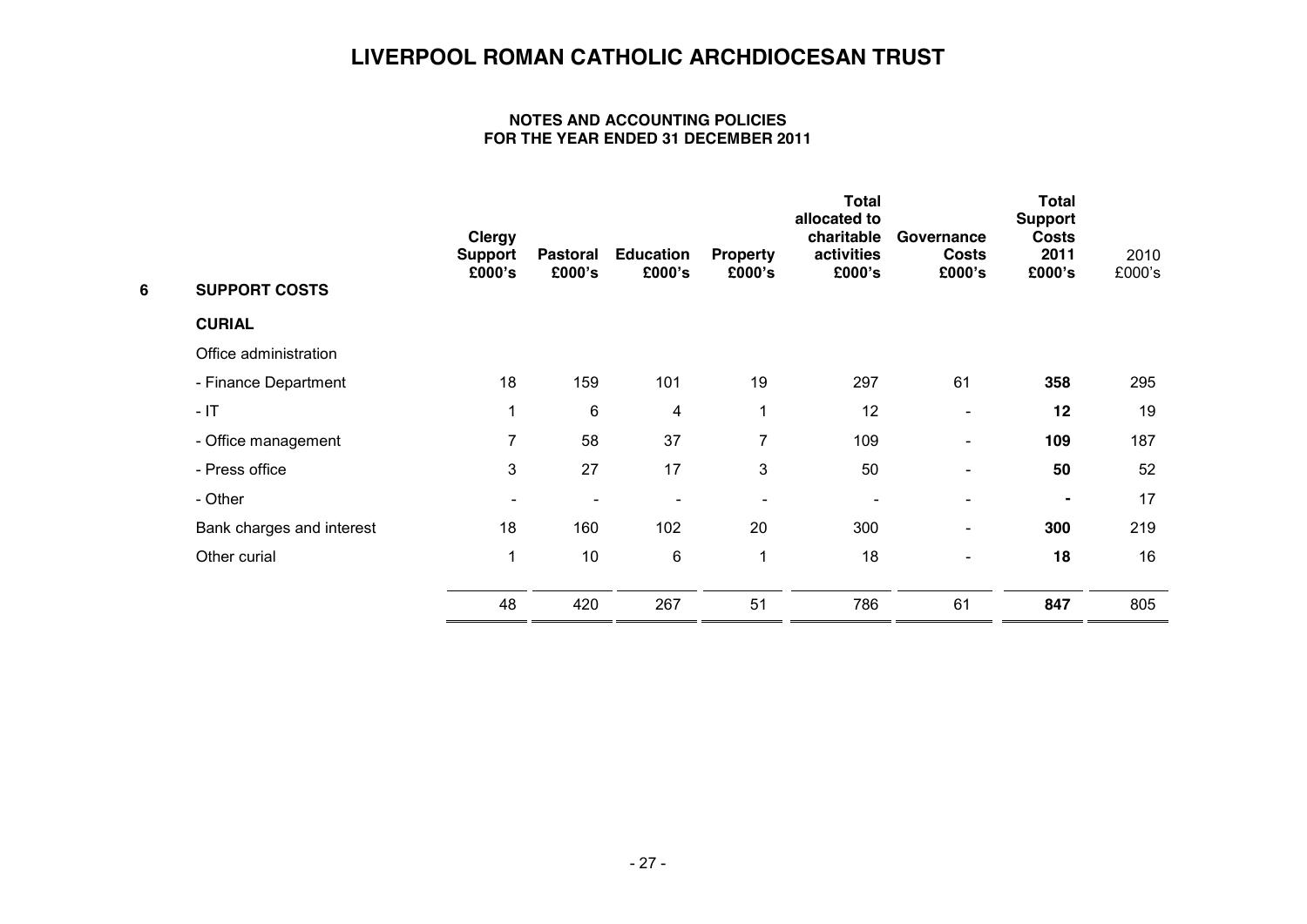### **NOTES AND ACCOUNTING POLICIES FOR THE YEAR ENDED 31 DECEMBER 2011**

| <b>7 GOVERNANCE COSTS</b> | <b>Unrestricted</b><br><b>Funds</b><br>£000's | <b>Designated</b><br><b>Funds</b><br>£000's | <b>Restricted</b><br><b>Funds</b><br>£000's | 2011<br>£000's | 2010<br>£000's<br>Restated |
|---------------------------|-----------------------------------------------|---------------------------------------------|---------------------------------------------|----------------|----------------------------|
| <b>CURIAL</b>             |                                               |                                             |                                             |                |                            |
| Audit fees                | $\overline{\phantom{a}}$                      | 88                                          | $\overline{\phantom{a}}$                    | 88             | 115                        |
| Share of support costs    | $\blacksquare$                                | 61                                          | $\overline{\phantom{a}}$                    | 61             | 61                         |
|                           | $\blacksquare$                                | 149                                         | $\blacksquare$                              | 149            | 176                        |

In addition other amounts paid to the auditors included within costs of generating funds were £88,837 (2010: £79,000)

| 8<br><b>STAFF COSTS</b>                              | Total<br>2011<br>£000's | Total<br>2010<br>£000's |
|------------------------------------------------------|-------------------------|-------------------------|
| Clergy allowances                                    | 898                     | 960                     |
| Wages and salaries                                   | 7,636                   | 7,110                   |
| Social security costs                                | 396                     | 374                     |
| Pension costs                                        | 239                     | 187                     |
|                                                      | 9,169                   | 8,631                   |
| The average number of employees during the year was: | 2011<br>No.             | 2010<br>No.             |
| Central employees                                    | 95                      | 92                      |
| Parish employees (excludes parish clergy)            | 90                      | 89                      |
| Parish club employees (including part-time staff)    | 383                     | 406                     |

There were no employees whose emoluments including taxable benefits in kind, but excluding pension contributions amounted to over £60,000 in the current or prior year.

#### **9 TRUSTEES**

None of the trustees received any remuneration during the year in respect of their services as trustees (2010: £Nil), nor were they reimbursed any expenses connected with their duties as trustees (2010: £Nil).

During the year the charity held trustees' indemnity insurance, the cost of which is included in the cost of the general insurance policy.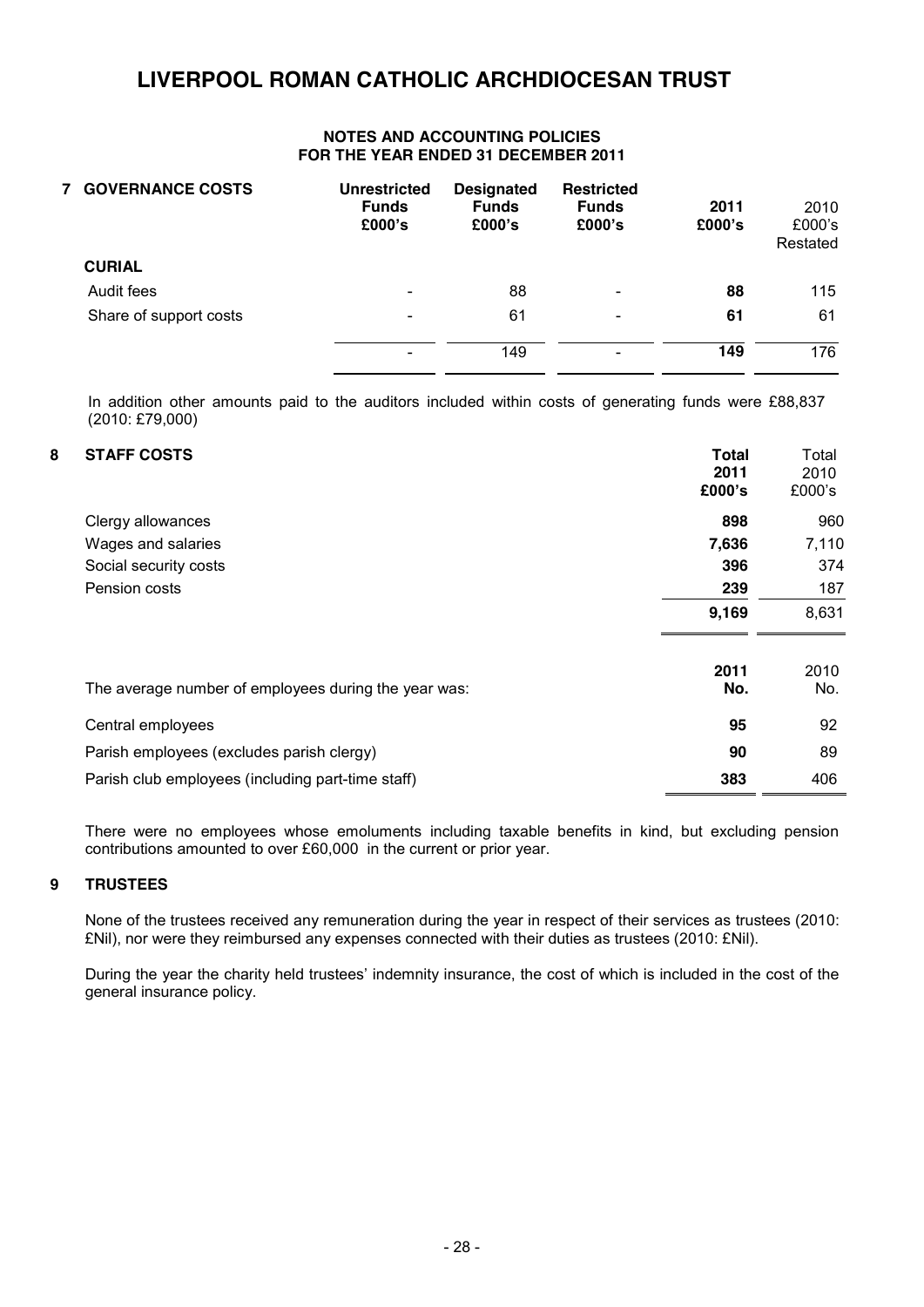### **NOTES AND ACCOUNTING POLICIES FOR THE YEAR ENDED 31 DECEMBER 2011**

#### **10 TANGIBLE FIXED ASSETS 10.1 Investment property at valuation – Group Parochial £000's Curial £000's Restated Total £000's Restated** At 1 January 2011 7,926 8,724 **16,650** Transfers from other tangible fixed assets (note 10.3) 184 **184** - **184** Additions - 435 **435** Disposals (370) (4,178) **(4,548)** Net surplus/(deficit) on revaluation **837** 1,960 **2,797 At 31 December 2011 8,577 6,941 15,518 10.2 Investment property at valuation – Charity Parochial £000's Curial £000's Total £000's** At 1 January 2011 7,926 7,482 **15,408** Transfers from other tangible fixed assets (note 10.4) 184 **184** - **184** Additions - 435 **435** Disposals (370) (4,178) **(4,548)**

# Net surplus/(deficit) on revaluation **837** 1,960 **2,797 At 31 December 2011 8,577 5,699 14,276**

Investment properties are included on a market value basis. External revaluations are carried out by Frank Harrington Associates, Chartered Surveyors, on a rolling basis as part of a five-year programme. The trustees have considered the valuations above as a fair reflection of the year end market value.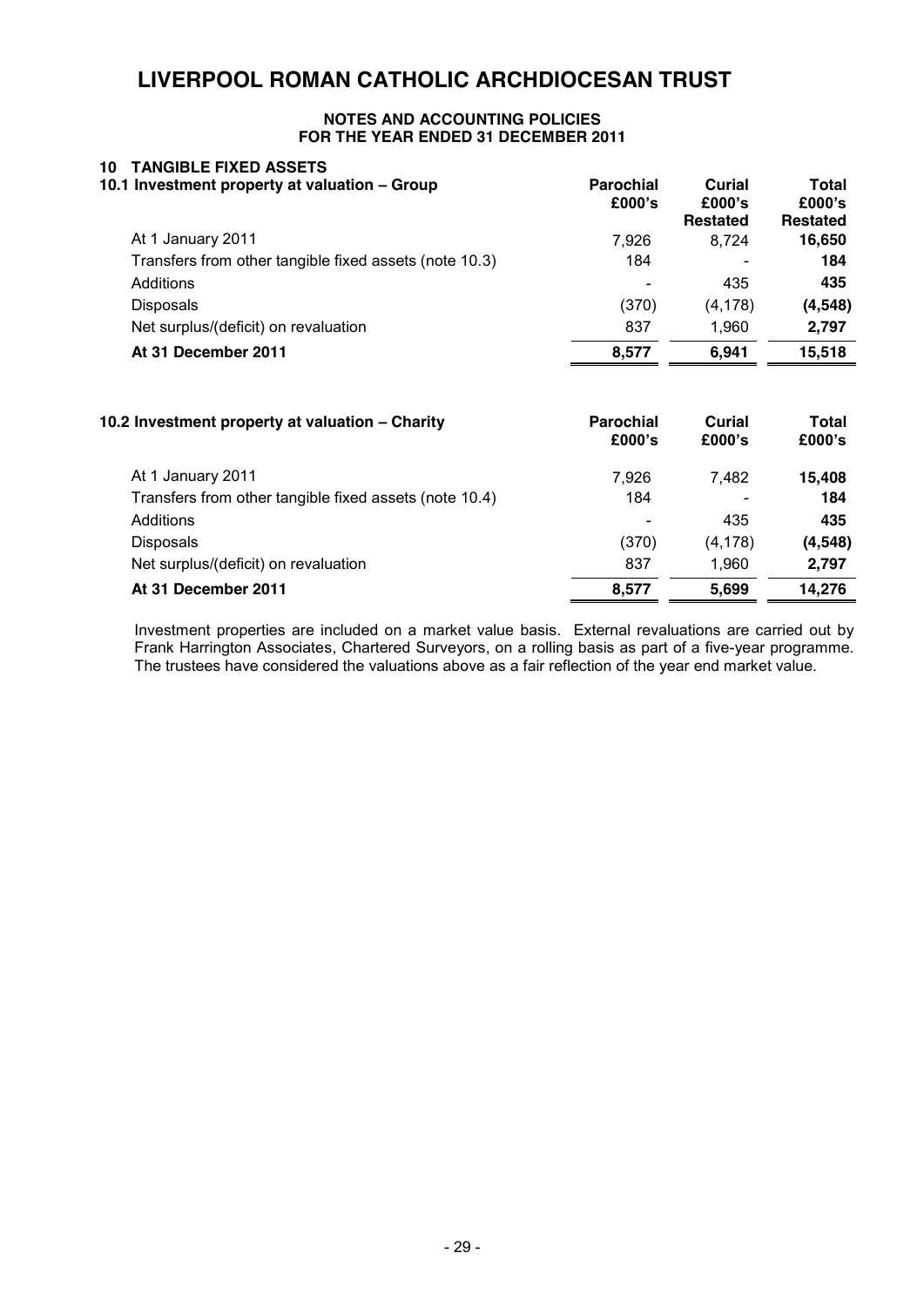#### **NOTES AND ACCOUNTING POLICIES FOR THE YEAR ENDED 31 DECEMBER 2011**

| 10.3 Other tangible fixed assets - Group | <b>Parochial</b><br>Property &<br><b>Equipment</b> | Curial<br><b>Fixtures &amp;</b><br><b>Equipment</b> | Curial<br><b>Property</b> | Total                     |
|------------------------------------------|----------------------------------------------------|-----------------------------------------------------|---------------------------|---------------------------|
|                                          | £000's                                             | £000's<br><b>Restated</b>                           | £000's                    | £000's<br><b>Restated</b> |
| Cost or valuation                        |                                                    |                                                     |                           |                           |
| At 1 January 2011 (restated)             | 38,660                                             | 1,980                                               | 29,397                    | 70,037                    |
| Transfer to investment property          | (459)                                              |                                                     |                           | (459)                     |
| Additions                                | 295                                                | 211                                                 | 387                       | 893                       |
| Disposals                                | (367)                                              | (522)                                               | (1,234)                   | (2, 123)                  |
| At 31 December 2011                      | 38,129                                             | 1,669                                               | 28,550                    | 68,348                    |
| <b>Depreciation</b>                      |                                                    |                                                     |                           |                           |
| At 1 January 2011                        | 20,744                                             | 1,324                                               | 7,593                     | 29,661                    |
| Transfer to investment property          | (275)                                              |                                                     |                           | (275)                     |
| Charge for the year                      | 687                                                | 301                                                 | 699                       | 1,687                     |
| Disposals                                | (260)                                              | (514)                                               | (1, 189)                  | (1,963)                   |
| At 31 December 2011                      | 20,896                                             | 1,111                                               | 7,103                     | 29,110                    |
| Net book value                           |                                                    |                                                     |                           |                           |
| At 31 December 2011                      | 17,233                                             | 558                                                 | 21,447                    | 39,238                    |
| At 31 December 2010                      | 17,916                                             | 656                                                 | 21,804                    | 40,376                    |

The property within Cardinal Heenan Sports Centre (included in curial property) was revalued at the prior year end by Edward Symmons LLP, Chartered Surveyors. The trustees consider the valuation to be a fair reflection of the year end market value.

**10.4 Other tangible fixed assets – Charity** 

# **Cost** At 1 January 2011 38,660 125 5,684 **44,469** Transfer to investment property  $(459)$   $(459)$ <br>Additions  $295$  99  $99$   $403$ Additions 295 9 99 **403** Disposals (367) (10) - **(377) At 31 December 2011 38,129 124 5,783 44,036 Depreciation** At 1 January 2011 20,744 118 1,784 **22,646** Transfer to investment property  $(275)$   $(275)$ Charge for the year **687** 687 5 84 776 Disposals (260) (10) - **(270) At 31 December 2011 20,896 113 1,868 22,877 Net book value At 31 December 2011 17,233 11 3,915 21,159** At 31 December 2010 17,916 7 3,900 21,823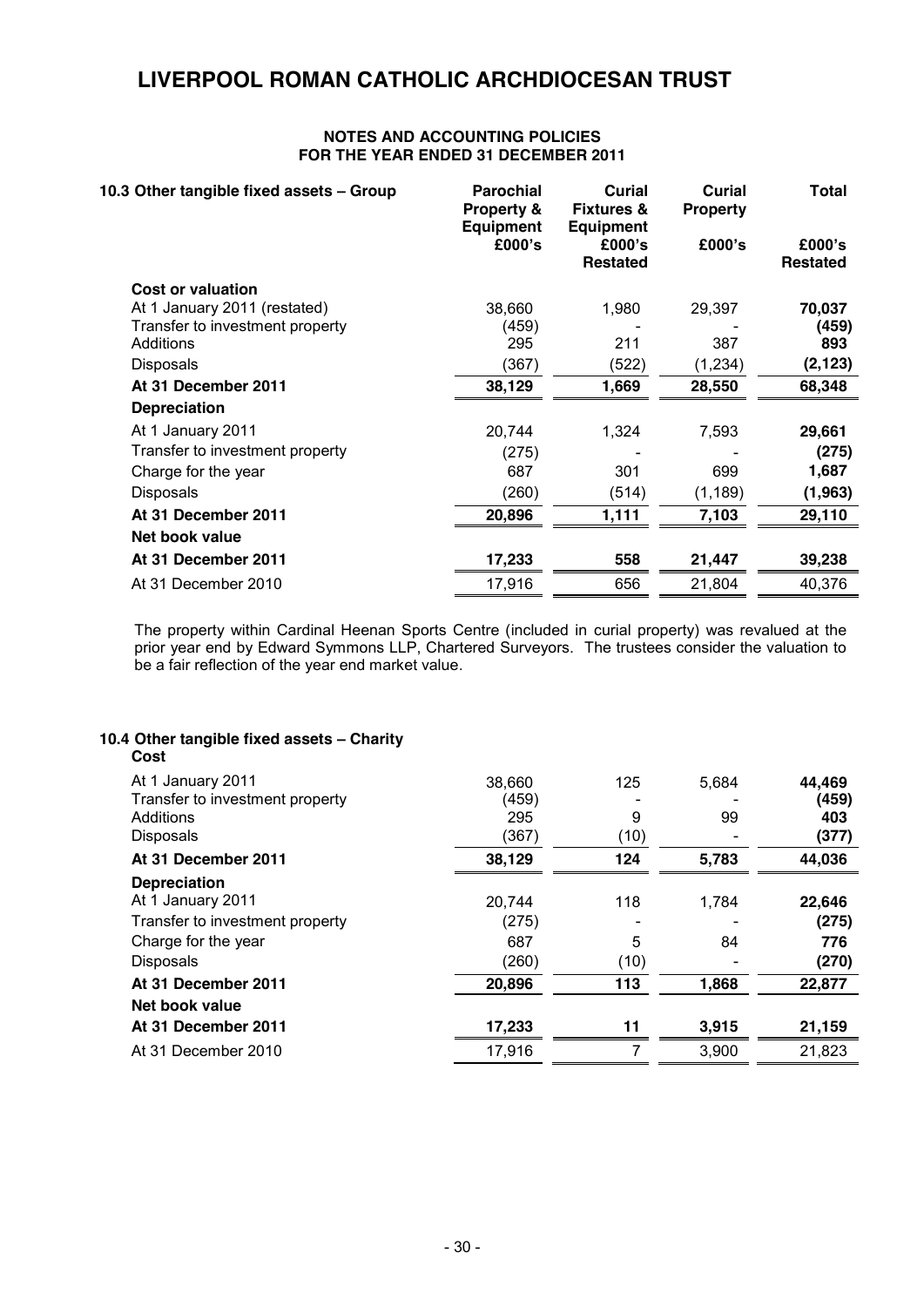# **NOTES AND ACCOUNTING POLICIES FOR THE YEAR ENDED 31 DECEMBER 2011**

# **11 INVESTMENTS**

| 11.1 | Listed investments - Group, at market<br>value | <b>Unrestricted</b><br>£000's | <b>Designated</b><br>£000's | <b>Restricted</b><br>£000's | Total<br>£000's |
|------|------------------------------------------------|-------------------------------|-----------------------------|-----------------------------|-----------------|
|      | At 1 January 2011 (restated)                   | 29,382                        | 45.395                      | 4,388                       | 79,165          |
|      | Additions                                      | 561                           | $\overline{\phantom{a}}$    | 3                           | 564             |
|      | <b>Disposals</b>                               | (114)                         | (177)                       | (18)                        | (309)           |
|      | Unrealised losses                              | (1,468)                       | (1,926)                     | (207)                       | (3,601)         |
|      | At 31 December 2011                            | 28,361                        | 43.292                      | 4.166                       | 75,819          |

| Index linked investments - Group        | <b>Unrestricted</b><br>£000's | <b>Designated Restricted</b><br>£000's | £000's | Total<br>£000's |
|-----------------------------------------|-------------------------------|----------------------------------------|--------|-----------------|
| At 1 January 2011 & 31<br>December 2011 | 1.800                         | $\blacksquare$                         |        | 1,800           |
| <b>TOTAL</b>                            | 30.161                        | 43.292                                 | 4.166  | 77.619          |

The listed investments are held in a unitised portfolio comprising:

|                                                          | 2011<br>£000's |
|----------------------------------------------------------|----------------|
| <b>UK Equities</b>                                       | 40,718         |
| Non-UK Equities                                          | 14,041         |
| UK Government securities and other fixed interest stocks | 13,641         |
| <b>UK Property Unit Trusts</b>                           | 5,341          |
| Cash instruments                                         | 2,078          |
| Uninvested cash on deposit                               |                |

**75,819**

| 11.2 Listed investments - Charity, at market<br>value | <b>Unrestricted</b><br>£000's | Designated<br>£000's | Restricted<br>£000's | Total<br>£000's |
|-------------------------------------------------------|-------------------------------|----------------------|----------------------|-----------------|
| At 1 January 2011                                     | 26,732                        | 45,395               | 4,388                | 76,515          |
| Additions                                             | 505                           | $\blacksquare$       | 3                    | 508             |
| <b>Disposals</b>                                      | (114)                         | (174)                | (18)                 | (306)           |
| Net gain/(loss) on revaluation                        | (1, 337)                      | (1,928)              | (207)                | (3, 472)        |
| At 31 December 2011                                   | 25,786                        | 43.293               | 4.166                | 73.245          |
|                                                       |                               |                      |                      |                 |

| <b>Index linked investments - Charity</b> | <b>Unrestricted</b><br>£000's | <b>Designated Restricted</b><br>£000's | £000's                   | Total<br>£000's |
|-------------------------------------------|-------------------------------|----------------------------------------|--------------------------|-----------------|
| At 1 January 2011 & 31<br>December 2011   | 1,300                         | $\overline{\phantom{0}}$               | $\overline{\phantom{a}}$ | 1,300           |
| <b>TOTAL</b>                              | 27,086                        | 43.293                                 | 4.166                    | 74.545          |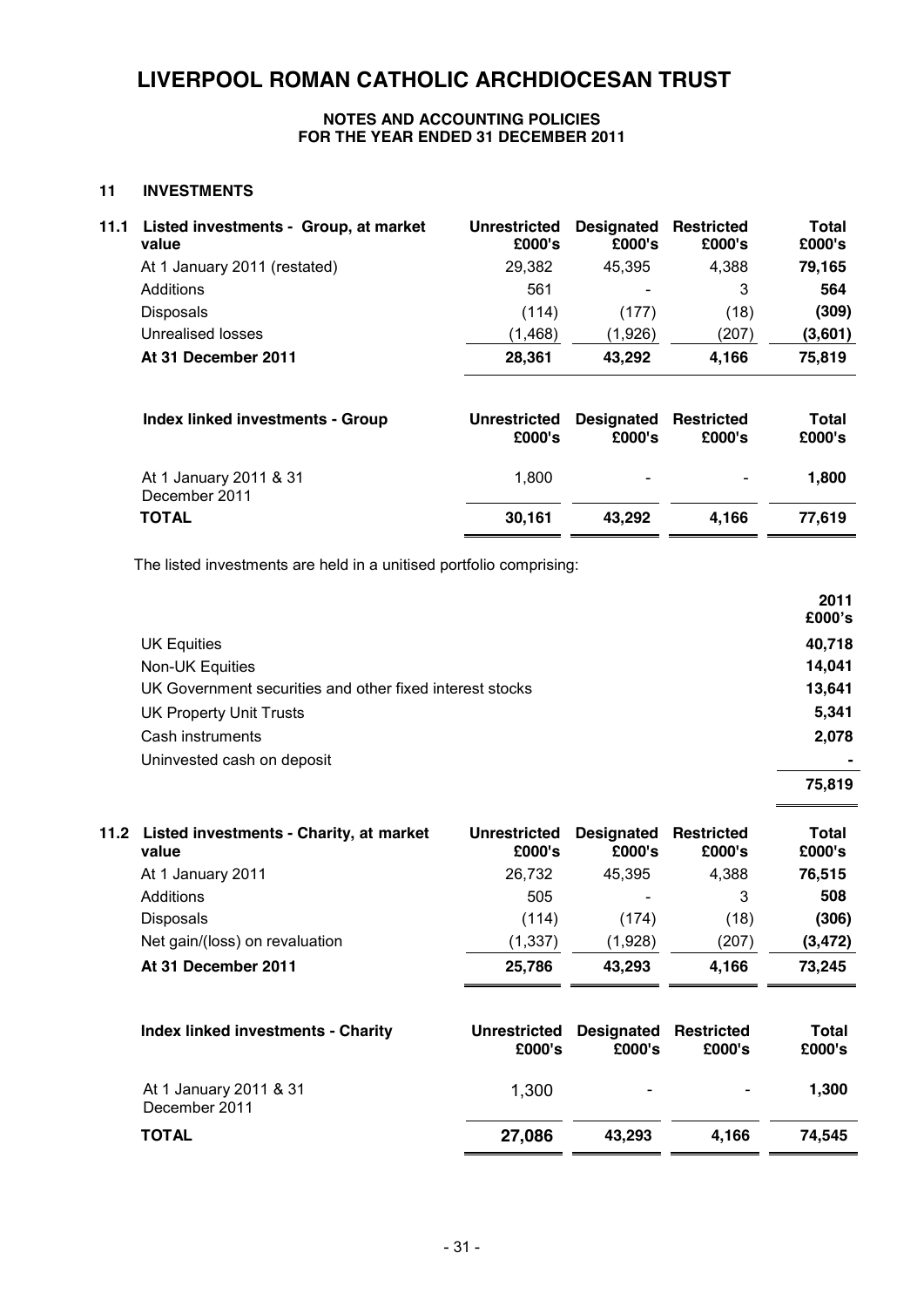### **NOTES AND ACCOUNTING POLICIES FOR THE YEAR ENDED 31 DECEMBER 2011**

# **11 INVESTMENTS (continued)**

| 11.3 Investments in related companies | 2011<br>£000's | 2010<br>£000's |
|---------------------------------------|----------------|----------------|
| At cost                               | 20,295         | 19.660         |

Investments in related companies comprise the cost of shareholdings in the subsidiary companies listed in note 20.

| 12 | <b>DEBTORS</b>                      | <b>Parochial</b> | <b>Curial</b> | <b>Total</b><br>2011 | Total<br>2010      |
|----|-------------------------------------|------------------|---------------|----------------------|--------------------|
|    | Group                               | £000's           | £000's        | £000's               | £000's<br>Restated |
|    | Due within one year                 |                  |               |                      |                    |
|    | Trade debtors                       |                  | 1,492         | 1,492                | 1,005              |
|    | Other debtors and prepayments       | 2,558            | 4,092         | 6,650                | 6,408              |
|    | <b>TOTAL</b>                        | 2,558            | 5,584         | 8,142                | 7,413              |
|    | <b>Charity</b>                      |                  |               |                      |                    |
|    | Other debtors and prepayments       | 2,558            | 3,204         | 5,762                | 5,475              |
|    | <b>TOTAL</b>                        | 2,558            | 3,204         | 5,762                | 5,475              |
| 13 | <b>CREDITORS</b>                    | <b>Parochial</b> | <b>Curial</b> | <b>Total</b><br>2011 | Total<br>2010      |
|    | Amounts falling due within one year | £000's           | £000's        | £000's               | £000's<br>Restated |
|    | Group                               |                  |               |                      |                    |
|    | School funding in advance           | 8,831            |               | 8,831                | 13,646             |
|    | Trade creditors                     |                  | 3,404         | 3,404                | 3,676              |
|    | Other creditors and accruals        | 671              | 2,662         | 3,333                | 4,752              |
|    | <b>TOTAL</b>                        | 9,502            | 6,066         | 15,568               | 22,074             |
|    | <b>Charity</b>                      |                  |               |                      |                    |
|    | School funding in advance           | 8,831            |               | 8,831                | 13,646             |
|    | Other creditors and accruals        | 671              | 498           | 1,169                | 3,979              |
|    | <b>TOTAL</b>                        | 9,502            | 498           | 10,000               | 17,625             |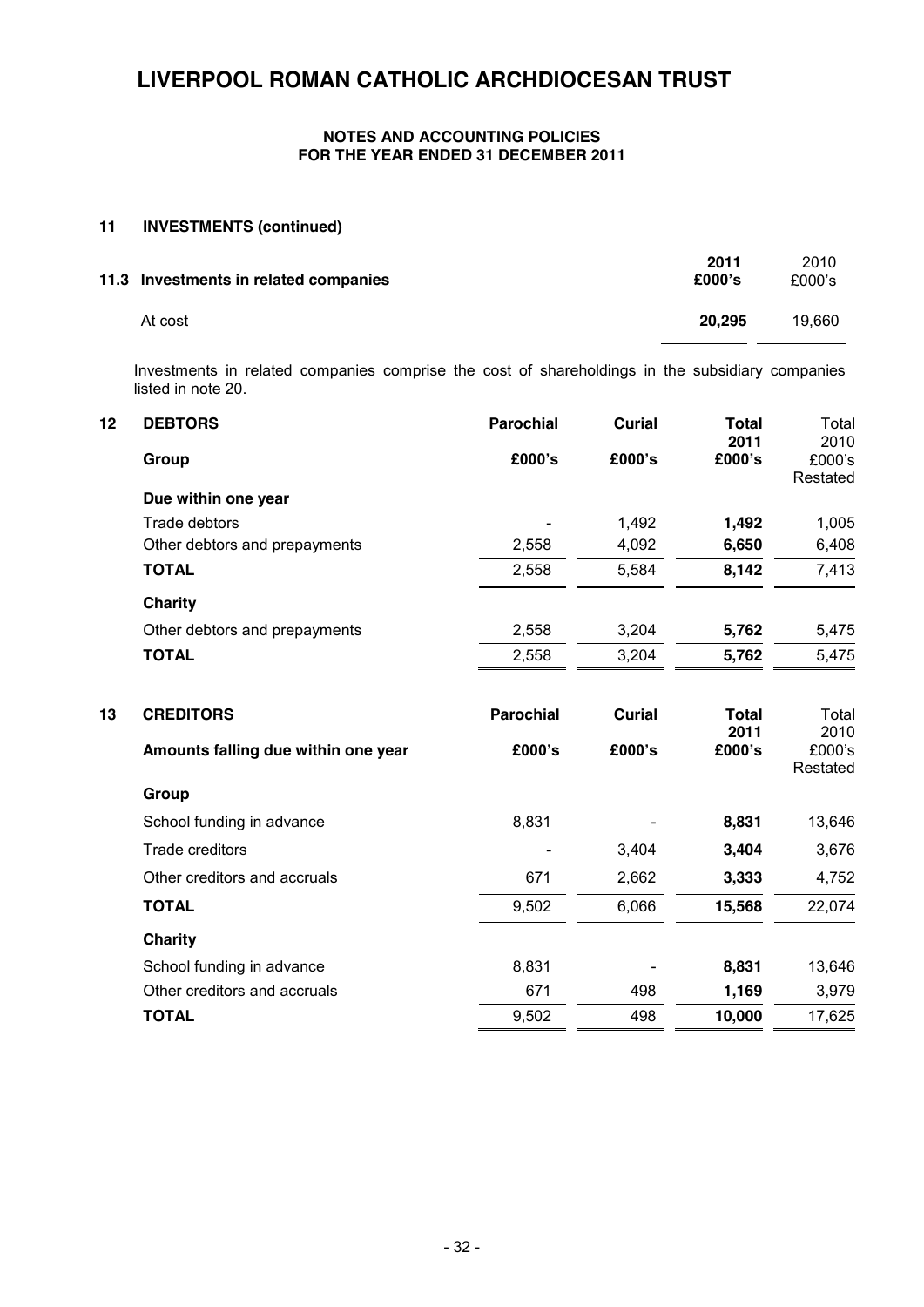# **NOTES AND ACCOUNTING POLICIES FOR THE YEAR ENDED 31 DECEMBER 2011**

# **14 RESTRICTED FUNDS**

Metropolitan Cathedral Roof Appeal Fund

Metropolitan Cathedral Steps Development

Unexpended balances from collections, donations, legacies and grants restricted by donors to specific purposes. **Transfers Closing**

|                                                         | Opening<br><b>Balance</b> | <b>Net</b><br>Incoming<br><b>Resources</b> | <b>Investment</b><br>Gains | <b>Transfers</b>                                 | Closing<br><b>Balance</b> |  |
|---------------------------------------------------------|---------------------------|--------------------------------------------|----------------------------|--------------------------------------------------|---------------------------|--|
|                                                         | £000's<br><b>Restated</b> | £000's                                     | £000's                     | £000's                                           | £000's                    |  |
| <b>Parochial - Group and Charity</b>                    |                           |                                            |                            |                                                  |                           |  |
| <b>Foundation Mass capital</b>                          | 256                       | $\overline{7}$                             | (12)                       | (5)                                              | 246                       |  |
| Other charitable collections                            | 1,351                     | 460                                        |                            | (575)                                            | 1,236                     |  |
|                                                         | 1,607                     | 467                                        | (12)                       | (580)                                            | 1,482                     |  |
| <b>Curial - Group</b>                                   |                           |                                            |                            |                                                  |                           |  |
| Priests' Training Fund                                  | 2,641                     | (84)                                       | (110)                      | 87                                               | 2,534                     |  |
| Metropolitan Cathedral Roof                             |                           |                                            |                            |                                                  |                           |  |
| <b>Appeal Fund</b><br>Metropolitan Cathedral            | 2,205                     |                                            |                            |                                                  | 2,205                     |  |
| <b>Steps Development</b>                                | 2,891                     |                                            |                            |                                                  | 2,891                     |  |
| Metropolitan Cathedral<br><b>English Sports Council</b> | 1,123                     | 74                                         | (22)                       |                                                  | 1,175                     |  |
| capital grants                                          | 612                       |                                            |                            | (56)                                             | 556                       |  |
| Other charitable collections                            | 4,475                     | 1                                          | (63)                       | (293)                                            | 4,120                     |  |
|                                                         | 13,947                    | (9)                                        | (195)                      | (262)                                            | 13,481                    |  |
| Less English Sports Council<br>capital grants and other | (853)                     | $\mathbf 1$                                |                            | 55                                               | (797)                     |  |
|                                                         |                           |                                            |                            |                                                  |                           |  |
| <b>Curial - Charity</b>                                 | 13,094                    | (8)                                        | (195)                      | (207)                                            | 12,684                    |  |
| <b>PURPOSE OF FUNDS</b>                                 |                           |                                            |                            |                                                  |                           |  |
| <b>Foundation Mass capital</b>                          |                           |                                            |                            | To provide for the future celebration of Masses. |                           |  |

- Priests' Training Fund **-** Education of students to the priesthood and continuing formation.
	- English Heritage and other capital grants received to fund substantial repair work to the Cathedral roof.
	- European Objective 1 and Regional Development grants contributing towards the cost of ceremonial steps.
- Metropolitan Cathedral  **Golden Book, Foundation Mass Fund and other donations** made for specific Cathedral projects.
- English Sports Council capital grants Sports Council grants received to fund construction of Cardinal Heenan Sports Centre.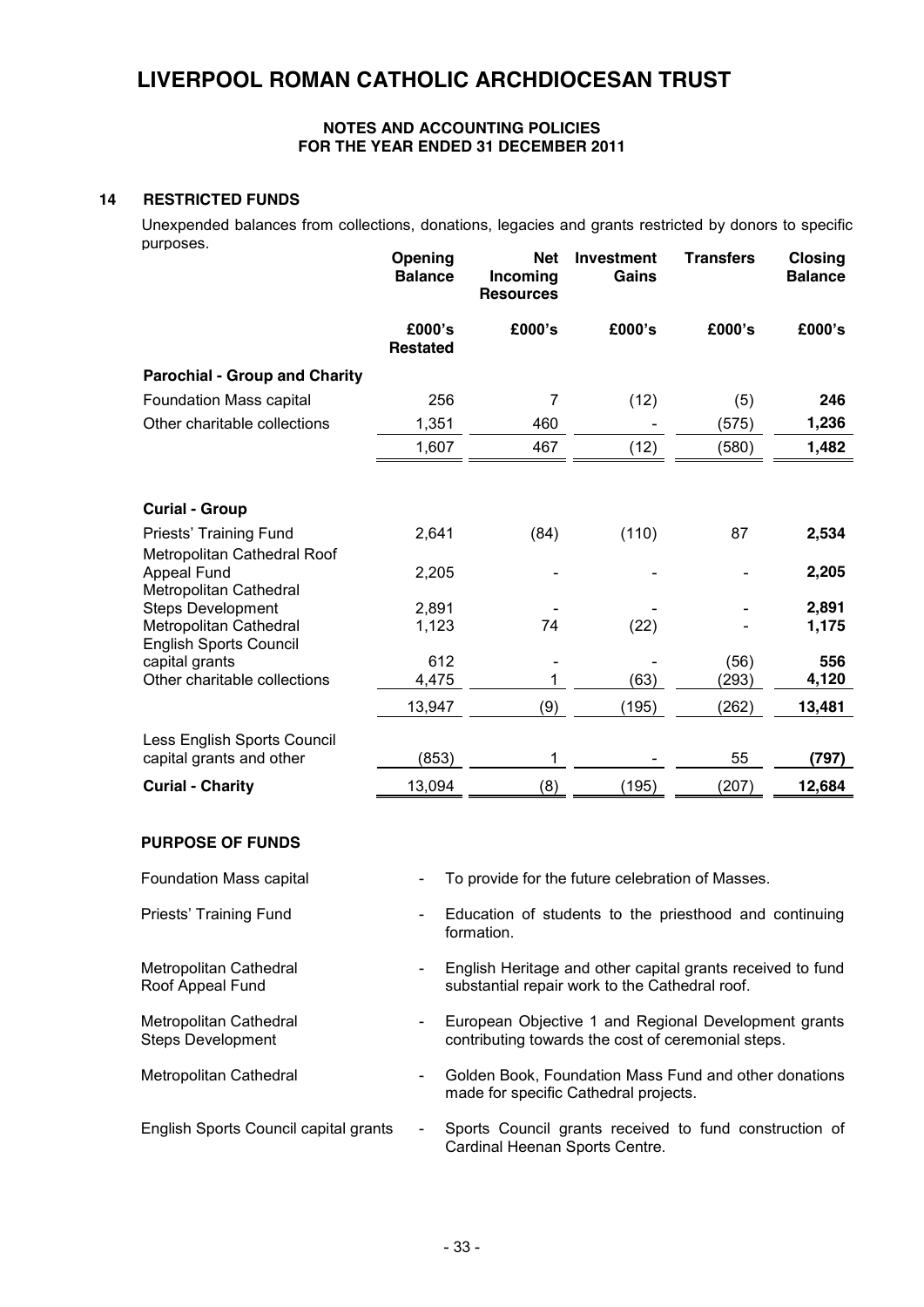# **NOTES AND ACCOUNTING POLICIES FOR THE YEAR ENDED 31 DECEMBER 2011**

# **15 DESIGNATED FUNDS**

Funds set aside by the Trustees for the following purposes:

|                                                                         | Opening<br><b>Balance</b> | <b>Net</b><br>(Outgoing)/<br>Incoming<br><b>Resources</b> | Property/<br>Investment<br>Gains | <b>Transfers</b> | <b>Closing</b><br><b>Balance</b> |  |
|-------------------------------------------------------------------------|---------------------------|-----------------------------------------------------------|----------------------------------|------------------|----------------------------------|--|
|                                                                         | £000's                    | £000's                                                    | £000's                           | £000's           | £000's                           |  |
| <b>Parochial - Group and Charity</b>                                    |                           |                                                           |                                  |                  |                                  |  |
| School Projects Fund                                                    | (2, 468)                  | 635                                                       | (346)                            | 139              | (2,040)                          |  |
| Other funds                                                             | 95                        | 30                                                        |                                  | (40)             | 85                               |  |
|                                                                         | (2, 373)                  | 665                                                       | (346)                            | 99               | (1, 955)                         |  |
| <b>Curial - Group and Charity</b>                                       |                           |                                                           |                                  |                  |                                  |  |
| Central funds                                                           | 39,325                    | (809)                                                     | 932                              | 691              | 40,139                           |  |
| George Andrew<br><b>Retirement Fund</b><br>Metropolitan Cathedral       | 5,078                     | (375)                                                     | (111)                            | 416              | 5,008                            |  |
| Roof Appeal Fund                                                        | 5,855                     |                                                           |                                  | 200              | 6,055                            |  |
| Metropolitan Cathedral                                                  | 3,667                     | 63                                                        | (147)                            |                  | 3,583                            |  |
| Liverpool inner-city<br>parish reorganisation<br>Other designated funds | 1,303<br>8,514            | (2)<br>(10)                                               | (323)                            |                  | 1,301<br>8,181                   |  |
|                                                                         | 63,742                    | (1, 133)                                                  | 351                              | 1,307            | 64,267                           |  |

# **PURPOSE OF FUNDS**

| School Projects Fund                          |                          | Funds raised by levies on parishes and schools to support<br>school building and refurbishment projects. |
|-----------------------------------------------|--------------------------|----------------------------------------------------------------------------------------------------------|
| Central funds                                 | $\overline{\phantom{a}}$ | Funds to support the archdiocesan central administration and<br>pastoral operation.                      |
| George Andrew Retirement Fund -               |                          | Fund to support priests in retirement.                                                                   |
| Metropolitan Cathedral<br>Roof Appeal Fund    |                          | Donations and investment income set aside to fund<br>substantial repair work to the cathedral roof.      |
| Metropolitan Cathedral                        | $\overline{\phantom{a}}$ | Funding day-to-day cathedral activities.                                                                 |
| Liverpool inner-city<br>parish reorganisation | $\overline{\phantom{a}}$ | Funding costs arising from the reorganisation of the<br>city parishes.                                   |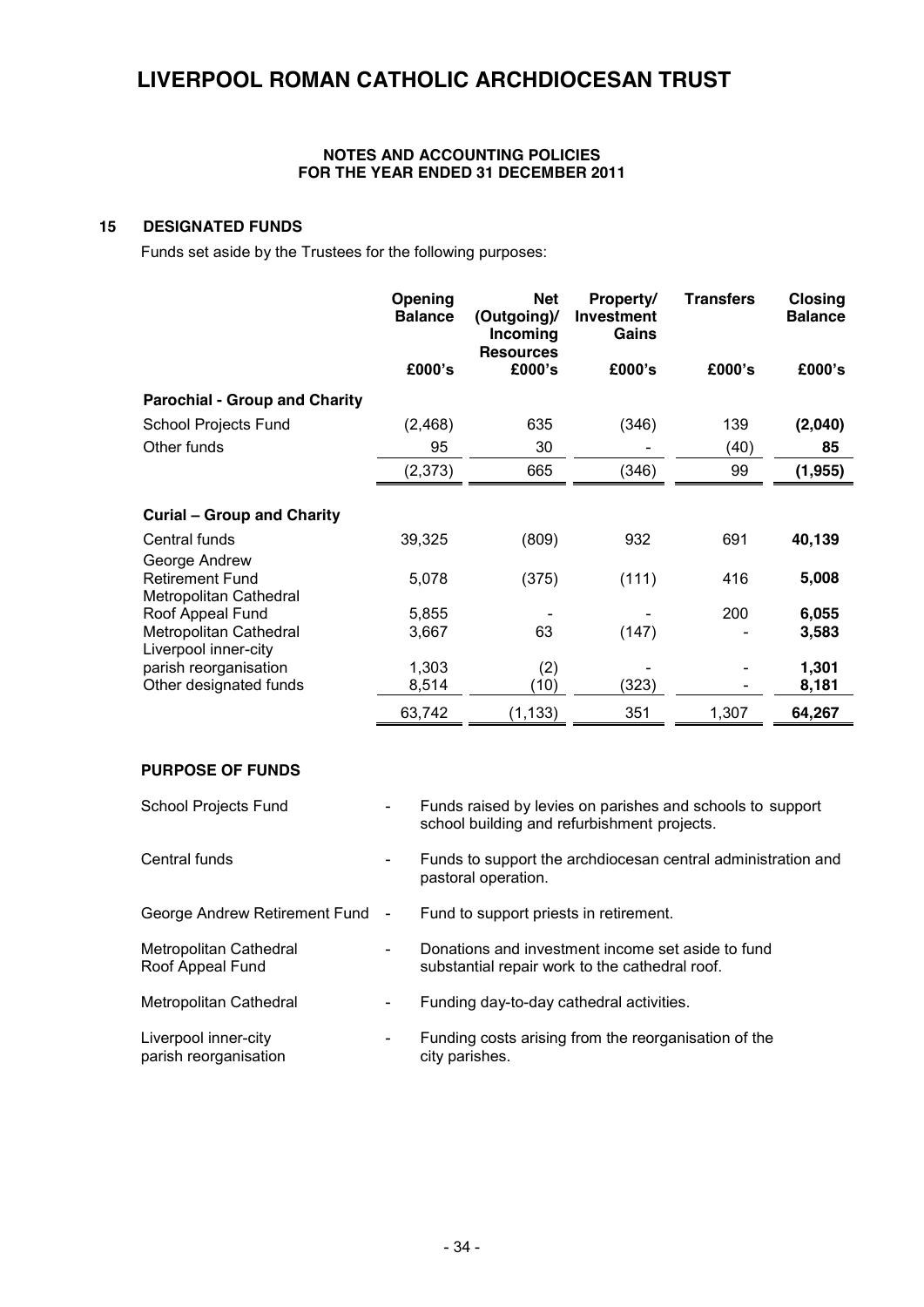#### **NOTES AND ACCOUNTING POLICIES FOR THE YEAR ENDED 31 DECEMBER 2011**

### **16 ARCHDIOCESAN BANKING ARRANGEMENTS**

An offset banking arrangement exists whereby the net total of the current account balances is invested in short-term deposits.

# **17 GRANTS PAYABLE IN FURTHERANCE OF THE CHARITY'S OBJECTIVES**

The archdiocese provides full financial support for the furtherance of its activities and objectives but is not considered a grant-making organisation.

Annually, several ecumenical grants are made to organisations with similar objectives to those of the archdiocese. Grants were made to four such organisations totalling £44,011 (2010: £40,831). In addition, other small ad hoc grants are made at the discretion of the archbishop, these totalled £24,587 in 2011 (2010: £36,077).

The archdiocese covered the tuition and living costs of nine individuals studying for the priesthood in the year.

Special collections are held within each parish in support of certain organisations related to the church. These collections are passed on to the relevant organisations and are not considered to be grants made by the archdiocese. Similarly, national levies are agreed and collected nationally, which are fully supported by the archdiocese but again not considered a grant by this organisation.

#### **18 COMMITMENTS**

| At 31 December 2011 commitments        | <b>Gross</b> | Net of<br>grant |
|----------------------------------------|--------------|-----------------|
| to future expenditure were as follows: | £000's       | £000's          |
| Schools                                | 19,098       | 1,649           |
| Parochial property                     | 692          | 692             |
| Other diocesan property                | 12           | 12              |
|                                        | 19.802       | 2,353           |

#### **19 PENSION ARRANGEMENTS**

#### **19.1 Group Personal Pension Scheme**

The archdiocese contributes, for eligible staff, to a group personal pension scheme managed by an independent firm of pension administrators. The archdiocese has a policy of matching employee contributions up to 6% of pensionable salary and each member has their own individual pension account within the scheme. The archdiocese is neither liable to finance any funding shortfall nor entitled to benefit from any overfunding.

#### **19.2 The Teachers' Pension Scheme**

Contributions are also paid to the Teachers' Pension Agency superannuation scheme for a small number of eligible staff. Payments in the year were £20,525 (2010: £21,942).

This is a multi-employer scheme. The archdiocese is unable to identify its share of the underlying assets and liabilities of the scheme. Therefore contributions to the scheme have been accounted for as if it were a defined contribution scheme. Not less than every four years, the Government Actuary using normal actuarial principles conducts an actuarial review of the Scheme.

The last actuarial report was in October 2006, based upon the period 1 April 2001 to 31 March 2004 and was on a prospective basis. The Government Actuary's report revealed that the total liabilities of the Scheme (pensions currently in payment and the estimated cost of future benefits) amounted to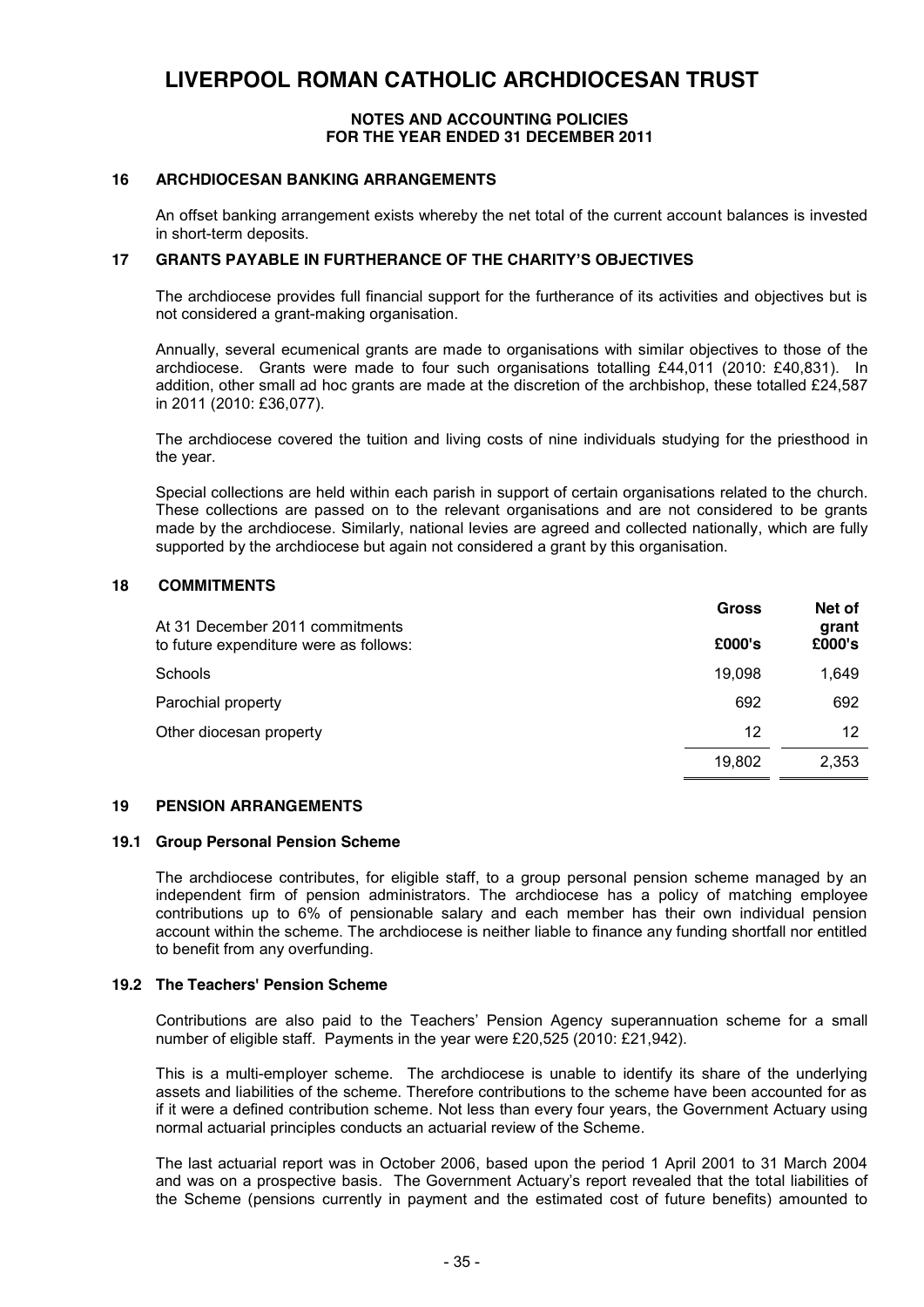### **NOTES AND ACCOUNTING POLICIES FOR THE YEAR ENDED 31 DECEMBER 2011**

### **19.2 The Teachers' Pension Scheme (continued)**

£166,500M. The notional value of the assets at the valuation date was £162,500M. The assumed gross rate of return is 6.5% and assumed salary scale increases 5.0%.

From 1 January 2007, as part of the cost-sharing agreement between employers' and teachers' representatives, the standard contribution rate has been set at 19.75% of a teacher's salary and the supplementary contribution rate at 0.75%. The total contribution rate is therefore 20.5%, split between employer and employee (the employer pays 14.1%, the employee pays 6.4%); from 2008 there is a 14% limit on employers' contributions.

### **20 GROUP BODIES AND RELATED PARTY TRANSACTIONS**

The Charity has interests in subsidiary and associated undertakings, which are consolidated in the financial statements as follows:

| <b>Subsidiary Companies</b>                              | % holding<br>in ordinary<br>shares | <b>Total</b><br><b>Turnover</b><br>£000's | Total<br><b>Expenditure</b><br>£000's | Profit/<br>(Loss)<br>£000's | <b>Capital</b><br>and<br><b>Reserves</b><br>£000's |
|----------------------------------------------------------|------------------------------------|-------------------------------------------|---------------------------------------|-----------------------------|----------------------------------------------------|
| <b>Associated Church</b><br>Clubs Limited                | 100                                | 14,225                                    | (14,309)                              | (84)                        | 98                                                 |
| Metropolitan Cathedral<br>Services Limited               | 100                                | 310                                       | (389)                                 | (79)                        | 11,310                                             |
| <b>Tuneside Limited</b>                                  | 100                                | 22,152                                    | (22,336)                              | (184)                       | 5,010                                              |
| Cardinal Heenan Sports<br><b>Centre Limited</b>          | 100                                | 226                                       | (226)                                 |                             | (242)                                              |
| Archdiocese Parish Centres<br>Management Company Limited | Guarantee<br>Company               | 17,340                                    | (17, 497)                             | (157)                       | (3, 185)                                           |
| Archdiocesan Property<br><b>Services Limited</b>         | Charity<br>Guarantee<br>Company    | 1,165                                     | (1, 182)                              | (17)                        | 215                                                |

The above figures are after Gift Aid to the Archdiocese of £994,077 (2010: £2,664,132) of which £65,000 (2010: £115,000) is from Tuneside Limited, £259,077 (2010: £327,132) from Archdiocesan Property Services Limited and £670,000 (2010: £2,110,000) from Archdiocesan Parish Centres Management Company Limited.

Associated Church Clubs Limited bulk purchases stock for supply to archdiocesan parish centres and other members of the scheme operated by the company.

Metropolitan Cathedral Services Limited manages the Metropolitan Cathedral including income generation from its activities, building services and maintenance.

Tuneside Limited coordinates the building services scheme for archdiocesan buildings obligations under the Construction Industry Scheme and operates the Conference Centre at LACE.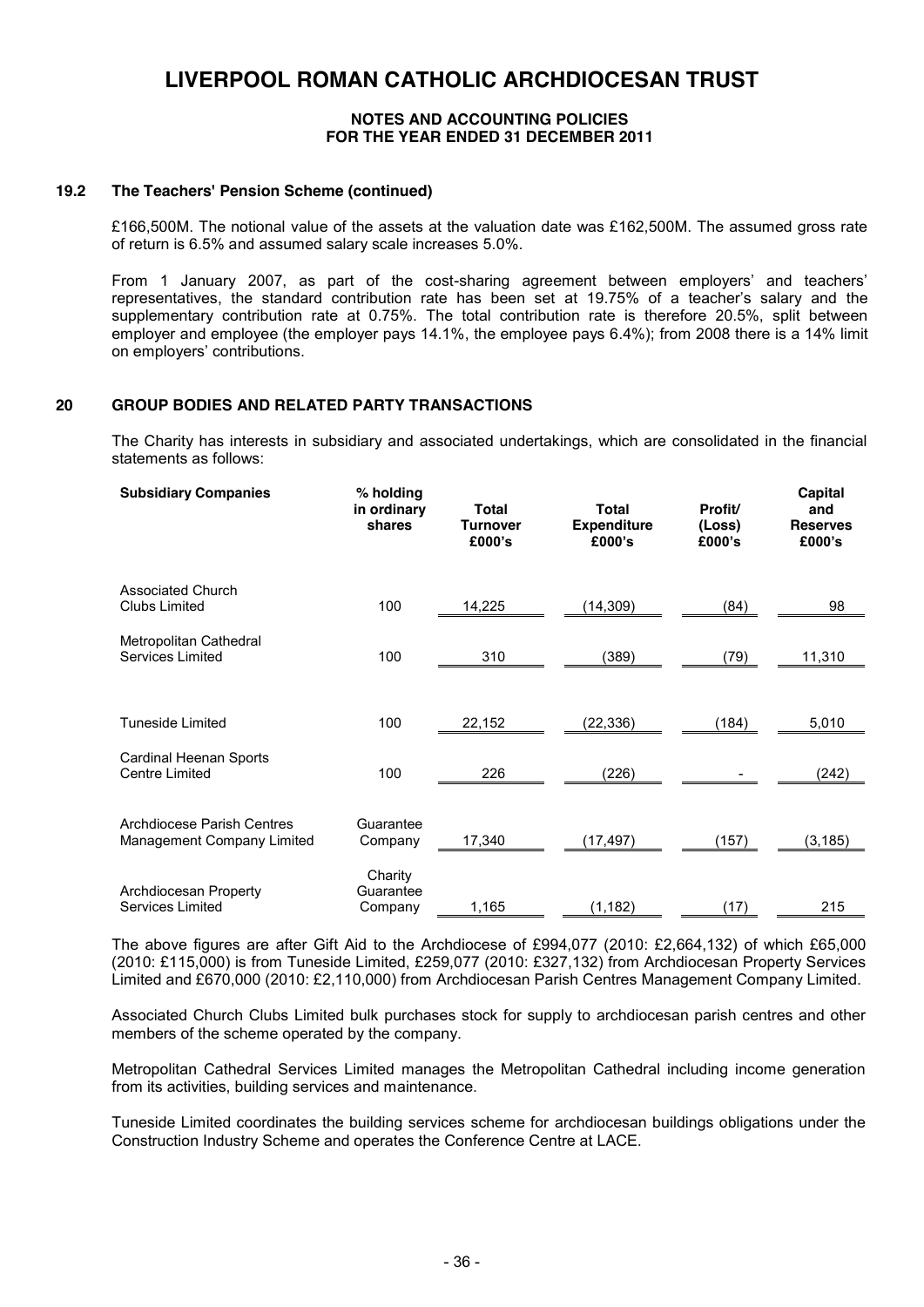#### **NOTES AND ACCOUNTING POLICIES FOR THE YEAR ENDED 31 DECEMBER 2011**

### **20 GROUP BODIES AND RELATED PARTY TRANSACTIONS (cont'd)**

Cardinal Heenan Sports Centre Limited's principal activity is the operation of a sports centre within the grounds of Cardinal Heenan Roman Catholic High School, Liverpool.

Archdiocesan Parish Centres Management Company Limited manages the parish centres within the Archdiocese.

Archdiocesan Property Services Limited manages professional services in respect of maintenance, repair and refurbishment of archdiocesan properties.

The companies limited by guarantee are wholly controlled by the Charity. All the companies are incorporated in the United Kingdom.

The operations of a number of other registered charities which have common trustees are considered to be under the control of the charity and therefore their incoming resources and resources expended and net assets have been consolidated with those of the charity on these accounts.

The charities concerned are as follows:

| <b>Controlled charities</b>                            | <b>Total</b><br>Incoming<br><b>Resources</b><br>2011<br>£000's | <b>Total</b><br><b>Resources</b><br><b>Expended</b><br>2011<br>£000's | <b>Net</b><br>incoming<br>resources<br>2011<br>£000's | <b>Accumulated</b><br>funds<br>2011<br>£000's |
|--------------------------------------------------------|----------------------------------------------------------------|-----------------------------------------------------------------------|-------------------------------------------------------|-----------------------------------------------|
| The Apostleship of the Sea                             | 81                                                             | (26)                                                                  | (55)                                                  | 3,649                                         |
| The John Rankin Trust for<br>Liverpool Catholic Clergy | 4                                                              |                                                                       | 4                                                     | 180                                           |
| Liverpool Archdiocesan Education<br>Trust              | 60                                                             |                                                                       | 60                                                    | 995                                           |
| <b>Controlled charities</b>                            | <b>Total</b><br>Incoming                                       | <b>Total</b><br><b>Resources</b>                                      | <b>Net</b><br>incoming                                | <b>Accumulated</b>                            |
|                                                        | <b>Resources</b><br>2010<br>£000's                             | <b>Expended</b><br>2010<br>£000's                                     | resources<br>2010<br>£000's                           | funds<br>2010<br>£000's                       |
| The Apostleship of the Sea                             | 122                                                            | (132)                                                                 | (10)                                                  | 3,752                                         |
| The John Rankin Trust for<br>Liverpool Catholic Clergy | $\overline{4}$                                                 |                                                                       | 4                                                     | 184                                           |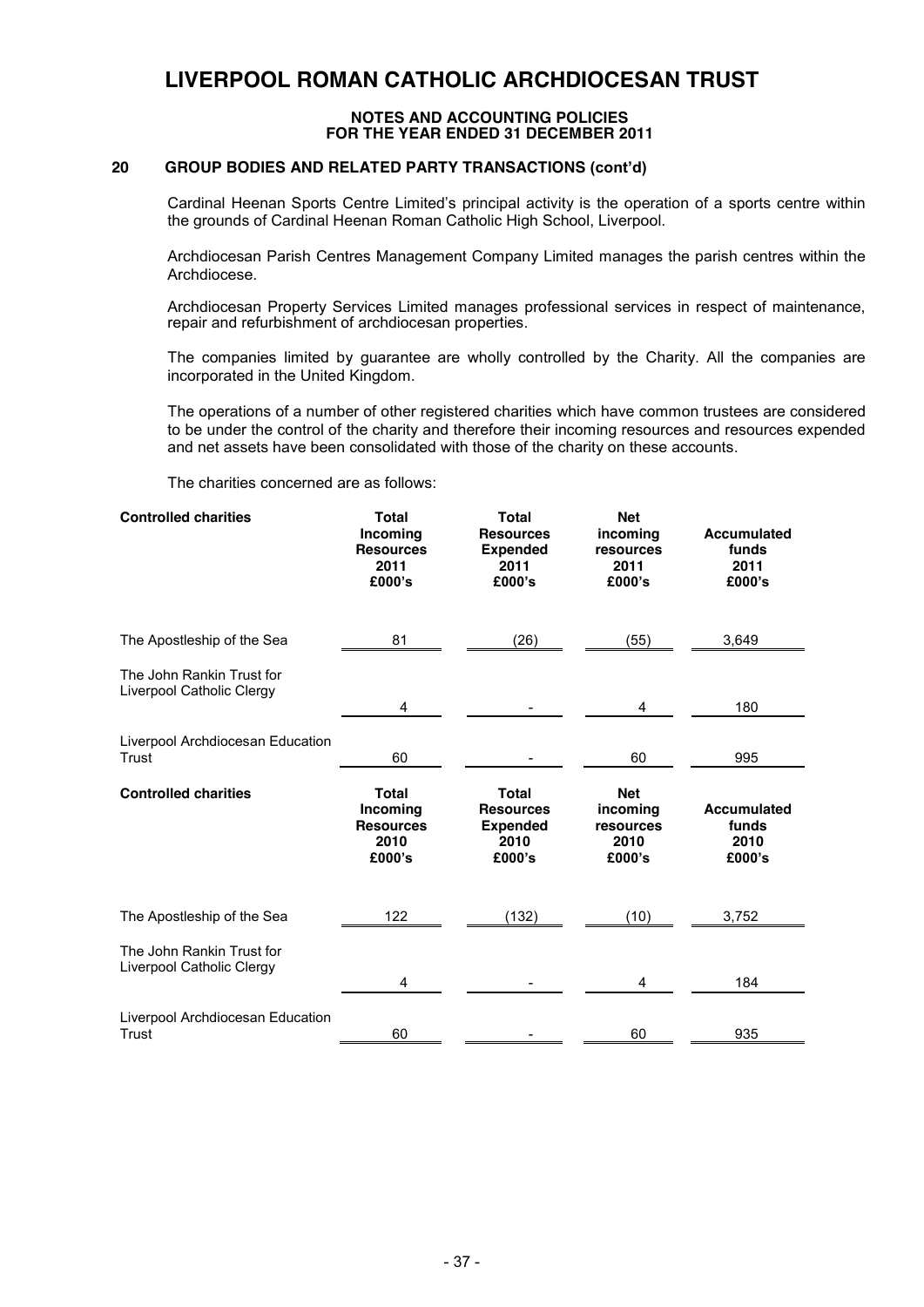#### **NOTES AND ACCOUNTING POLICIES FOR THE YEAR ENDED 31 DECEMBER 2011**

The charitable purpose of the Apostleship of the Sea is the spiritual and temporal welfare of seafarers.

The John Rankin Trust provides grants for the benefit of any catholic clergy engaged in clerical duties in Liverpool and the surrounding area.

Liverpool Archdiocesan Education Trust acquires and holds property for education purposes.

Under Financial Reporting Standard 8, disclosure is not required of transactions within the group as all of the subsidiary companies are wholly owned and consolidated in these financial statements.

| <b>Associated companies</b>                      | %<br>holding<br>in<br>ordinary<br>shares | <b>Activity</b>             |
|--------------------------------------------------|------------------------------------------|-----------------------------|
| Inter-Diocesan Fuel<br><b>Management Limited</b> | 11                                       | Fuel and power distribution |
| Catholic National Mutual Limited                 | 6                                        | Insurance                   |

# **21 CONNECTED CHARITIES Charity Number**

**21.1** Charity with some common trustees:

The Nugent Care Society **222930**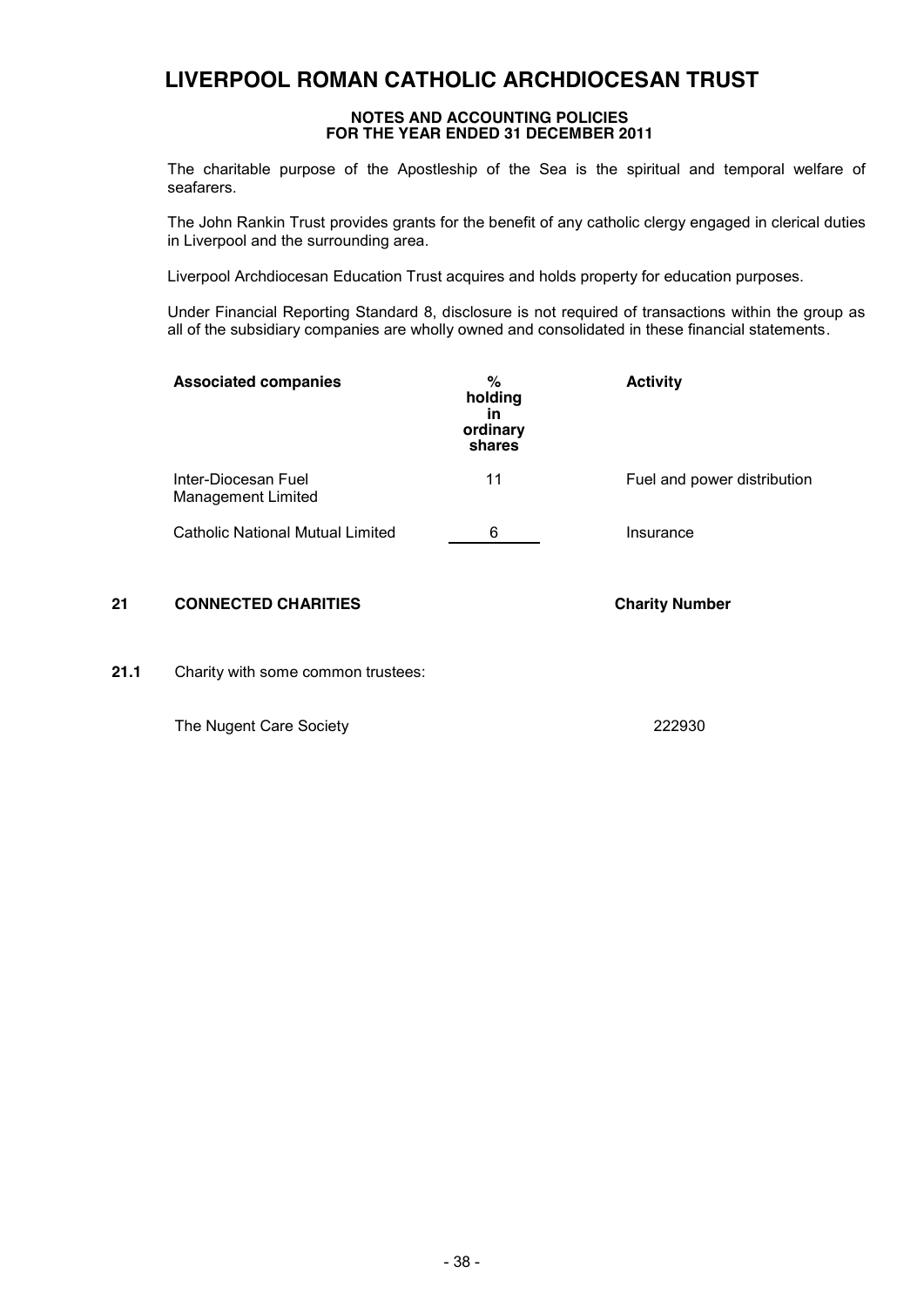# **NOTES AND ACCOUNTING POLICIES**

# **FOR THE YEAR ENDED 31 DECEMBER 2011**

| 22 | <b>TRANSFERS</b>                                | <b>PAROCHIAL</b>    |                          |                          |              | <b>CURIAL</b>       |                              |                          |              |                          |  |
|----|-------------------------------------------------|---------------------|--------------------------|--------------------------|--------------|---------------------|------------------------------|--------------------------|--------------|--------------------------|--|
|    |                                                 | <b>Unrestricted</b> | <b>Designated</b>        | Restricted               | <b>Total</b> | <b>Unrestricted</b> | <b>Designated Restricted</b> |                          | <b>Total</b> | <b>Total</b>             |  |
|    |                                                 | £000's              | £000's                   | £000's                   | £000's       | £000's              | £000's                       | £000's                   | £000's       | 2011<br>£000's           |  |
|    | <b>PAROCHIAL LEVIES AND</b><br><b>TRANSFERS</b> |                     |                          |                          |              |                     |                              |                          |              |                          |  |
|    | Assessment Fund grants                          | 530                 | (530)                    | $\blacksquare$           |              |                     |                              |                          |              |                          |  |
|    | Assessment Fund grants to Cathedral             |                     | (250)                    | $\blacksquare$           | (250)        | 50                  | 200                          | $\overline{\phantom{a}}$ | 250          | $\overline{\phantom{0}}$ |  |
|    | <b>Assessment Fund levies</b>                   | (739)               | 739                      | $\overline{\phantom{a}}$ |              |                     |                              |                          |              | $\overline{\phantom{a}}$ |  |
|    | George Andrew Fund for priests                  | (405)               |                          |                          | (405)        | (11)                | 416                          | $\overline{\phantom{a}}$ | 405          |                          |  |
|    | School Projects Fund levies                     | (325)               | 334                      | $\blacksquare$           | 9            | (9)                 |                              | $\overline{\phantom{a}}$ | (9)          |                          |  |
|    |                                                 | (939)               | 293                      |                          | (646)        | 30                  | 616                          | $\overline{\phantom{0}}$ | 646          |                          |  |
|    | <b>OTHER TRANSFERS</b>                          |                     |                          |                          |              |                     |                              |                          |              |                          |  |
|    | Donations to ordered collections                | 252                 | $\overline{\phantom{a}}$ | (579)                    | (327)        | 36                  | 496                          | (205)                    | 327          |                          |  |
|    | Reclassification of assets                      |                     |                          |                          |              |                     |                              |                          |              |                          |  |
|    | Capital transfers                               | (40)                | (194)                    |                          | (234)        | 96                  | 195                          | (57)                     | 234          |                          |  |
|    |                                                 | 212                 | (194)                    | (579)                    | (561)        | 132                 | 691                          | (262)                    | 561          |                          |  |
|    | <b>TOTAL</b>                                    | (727)               | 99                       | (579)                    | (1, 207)     | 162                 | 1,307                        | (262)                    | 1,207        |                          |  |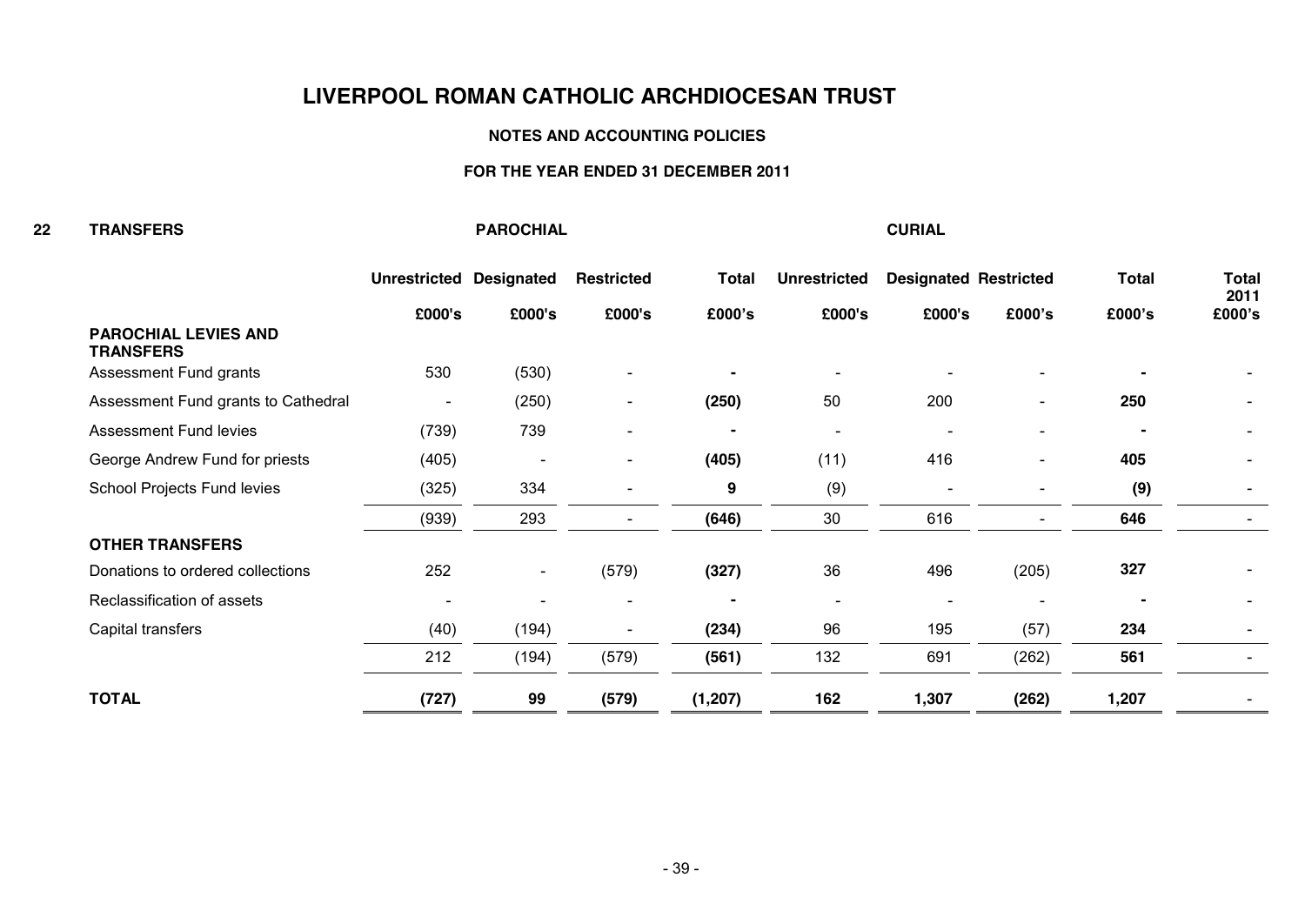# **NOTES AND ACCOUNTING POLICIES FOR THE YEAR ENDED 31 DECEMBER 2011**

# **23 ANALYSIS OF NET ASSETS - GROUP**

|                                             | <b>Tangible</b><br><b>Fixed</b><br><b>Assets</b> | <b>Investments</b> | <b>Current</b><br><b>Assets</b><br>less<br><b>Creditors</b> | <b>Total</b><br>2011 | Total<br>2010      |
|---------------------------------------------|--------------------------------------------------|--------------------|-------------------------------------------------------------|----------------------|--------------------|
|                                             | £000's                                           | £000's             | £000's                                                      | £000's               | £000's<br>Restated |
| <b>Restricted Funds</b>                     |                                                  |                    |                                                             |                      |                    |
| Parochial                                   |                                                  | 241                | 1,242                                                       | 1,483                | 1,607              |
| Curial                                      |                                                  | 3,925              | 9,556                                                       | 13,481               | 13,947             |
|                                             |                                                  | 4,166              | 10,798                                                      | 14,964               | 15,554             |
| <b>Designated Funds</b>                     |                                                  |                    |                                                             |                      |                    |
| Parochial                                   |                                                  | 7,543              | (9, 498)                                                    | (1, 955)             | (2, 373)           |
| Curial                                      | 9,741                                            | 35,750             | 18,776                                                      | 64,267               | 63,749             |
|                                             | 9,741                                            | 43,293             | 9,278                                                       | 62,312               | 61,376             |
| <b>Unrestricted General</b><br><b>Funds</b> |                                                  |                    |                                                             |                      |                    |
| Parochial                                   | 25,810                                           | 25,050             | 14,555                                                      | 65,415               | 66,537             |
| Curial                                      | 19,205                                           | 5,110              | (16, 243)                                                   | 8,072                | 7,957              |
|                                             | 45,015                                           | 30,160             | (1,688)                                                     | 73,487               | 74,494             |
| <b>Total</b>                                | 54,756                                           | 77,619             | 18,388                                                      | 150,763              | 151,424            |